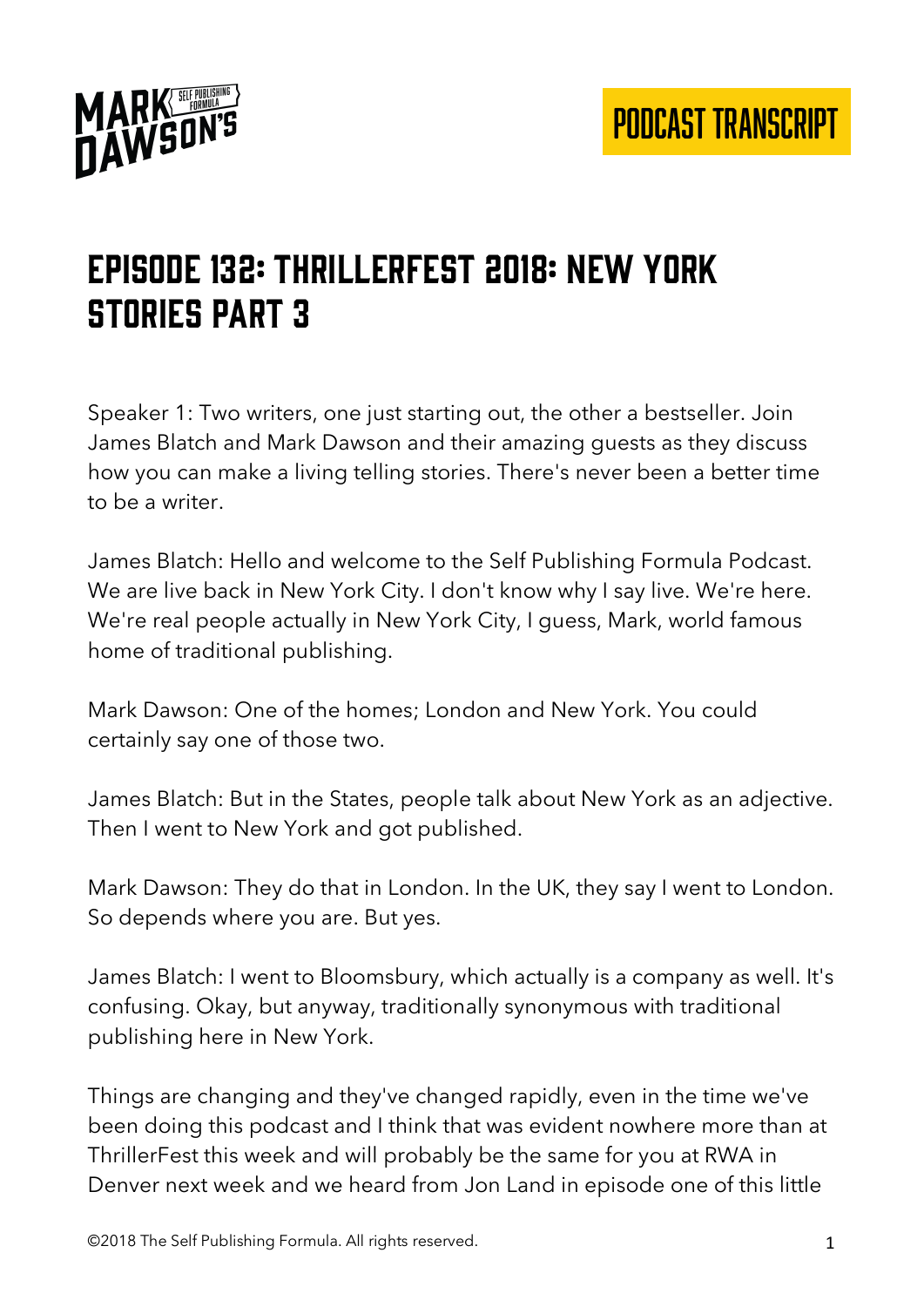

series from New York, that a few years ago, they were wondering whether they should allow indies at all or have a separate category for them and so on. There's a few legacy things.

We noticed an award last night for first ebook, which I was a bit confused about because I think virtually every of the guest publishers is an ebook as well as a paperback and what qualifies one or the other? But anyway, I think those things will increasingly go.

As Jon Land himself said to us, this is a blurred line area now.

Mark Dawson: Yeah, that was a bit of an anacronism, I think, which will probably shake out as we go and again, I say this enough, I said it a lot this week that my view is that it's not really about how you get your books, your stories, whether it's dead trees or burst of electrons. It doesn't really make any difference. It's all about the story.

So I think it won't be that long before we have just Best Story. That would make more sense to me. Anyway, it's still shaking out. There's a long way to go yet.

James Blatch: We have a lot of interviews to get through in this episode. It's going to be a good one. So you and I are gonna talk to a minimum.

We're going to start with Lexi Blake. Lexi is a romance writer. She writes romantic suspense. She's a prolific writer. She's both indie and trad, fantastic person to talk to. She's doing a lot right and doing extremely well. So let's first of all hear from Lexi Blake.

Lexi, we just listened to you on a panel and said, "We've got to have a chat with you," because you talk such strong sensible language about indie publishing in particular.

#### **First of all, give us the SP on who you are.**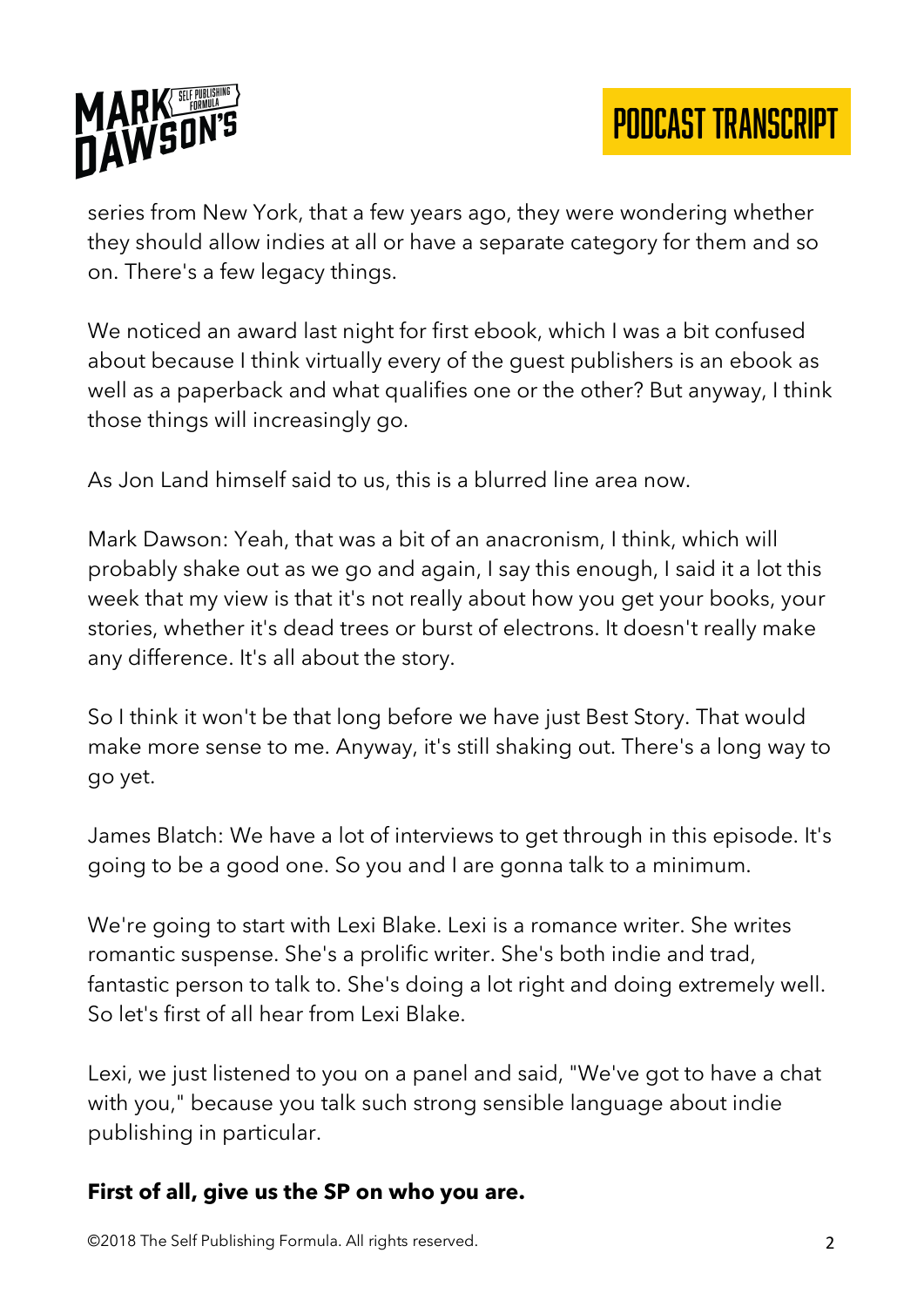

Lexi Blake: I am Lexi Blake. I write romantic suspense and some urban fantasy. I started publishing about 2010. I like to say I published in every possible way you can publish a book, with the exception of I've never done vanity. I've done it myself where I've got a hardback in my car. But any other way, I've done it, eBooks, small press, traditional. So I've kind of learned the business.

James Blatch: Inside out. Stephen King started off by selling books out of the boot of his car.

Lexi Blake: John Grisham did.

James Blatch: You sat on a panel just now where you discussed indie and trad alongside each other and there was, as usual, a lot of massive consensus. I'm not really sure quite what to take away from it.

But one of the interesting areas is where we're going to be in the future in this in traditional publishing.

# **Do you see traditional publishing as being cleverly adapting at the moment or the Titanic ignoring the iceberg?**

Lexi Blake: Is my traditional publisher watching?

I actually don't think that they're adapting particularly well. I think what's going to happen in the future is what we're going to see is traditional publishers handle both people starting out and really big people.

And I think that what we'll see are those mid-listers who come out of traditional publishing, when they learn the business, to start making money indie-wise. I talked a little bit about the fact that traditional and indie publishing, it ends up being the same, the same people.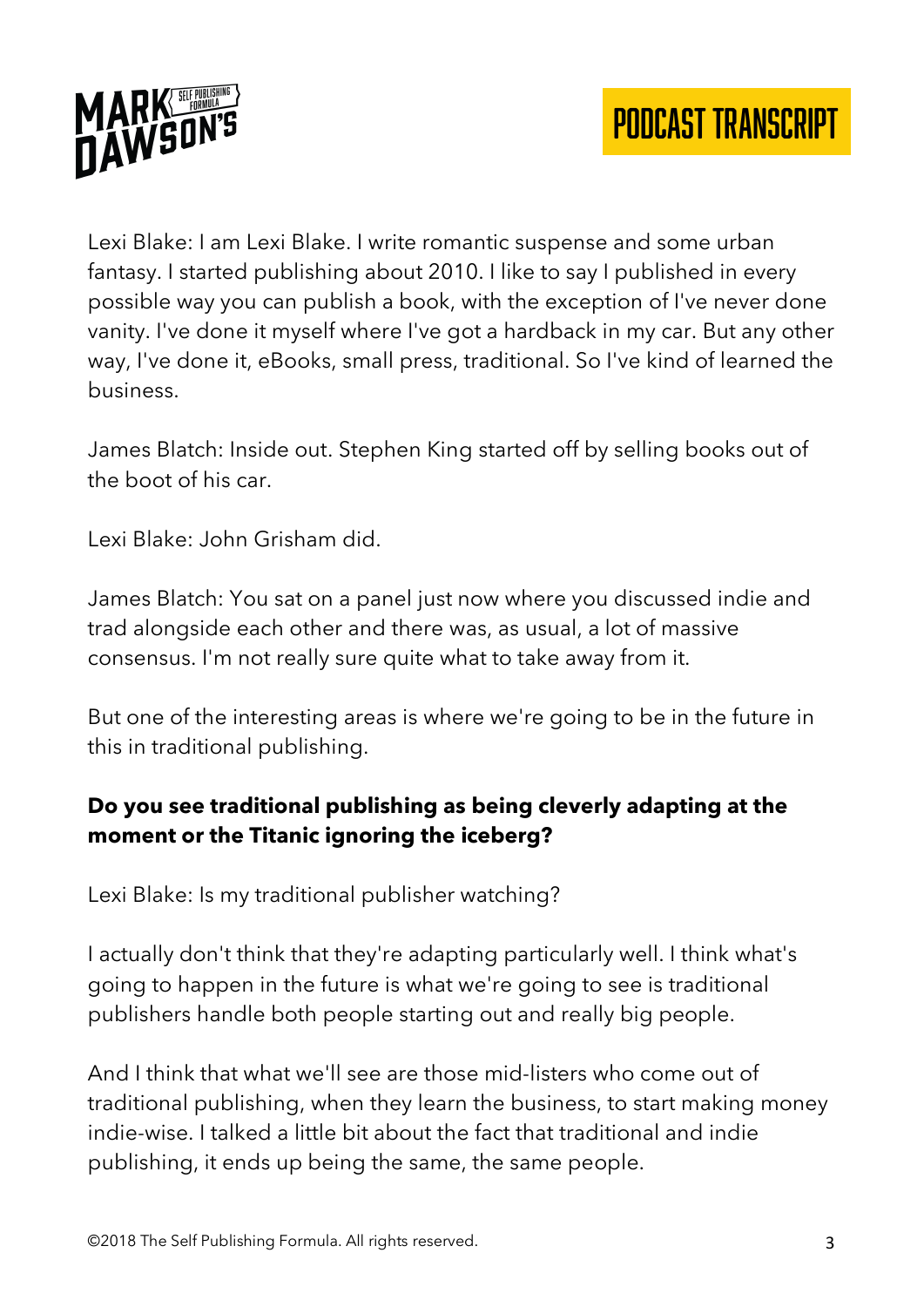

In some ways, you've got almost the same kind of shot at the big money, the big sales. You can do it either way. But it ends up being the same. The same 10% of people are gonna make a living off it and it's harder for the rest.

But I do think it's easier to be an indie mid-list author, to make that kind of middle ground money that you can live on and you can be a working author. I think that's actually easier to make it indie.

Now to make the big money where you've got your own private jet, you practically have to be traditional.

James Blatch: Let's move onto the private jet in a minute. But let's talk about sort of your writing.

# **You are a prolific writer. Did you say you started in 2010?**

Lexi Blake: I started writing when I was a kid. I wrote 10 or 11 books before I actually published. A couple of them will never be seen. But I also got really serious about it late in life. So I say I've got to make up time. But yeah, I've written and published about 60 books since 2010.

James Blatch: I think we counted 61 when we looked.

Lexi Blake: Yeah and I don't write short books.

James Blatch: Right. But then, romance readers are famously voracious in their appetite for books.

Lexi Blake: They are.

James Blatch: And that's also a very important thing for people to understand about being able to turn a profit in indie publishing, particularly.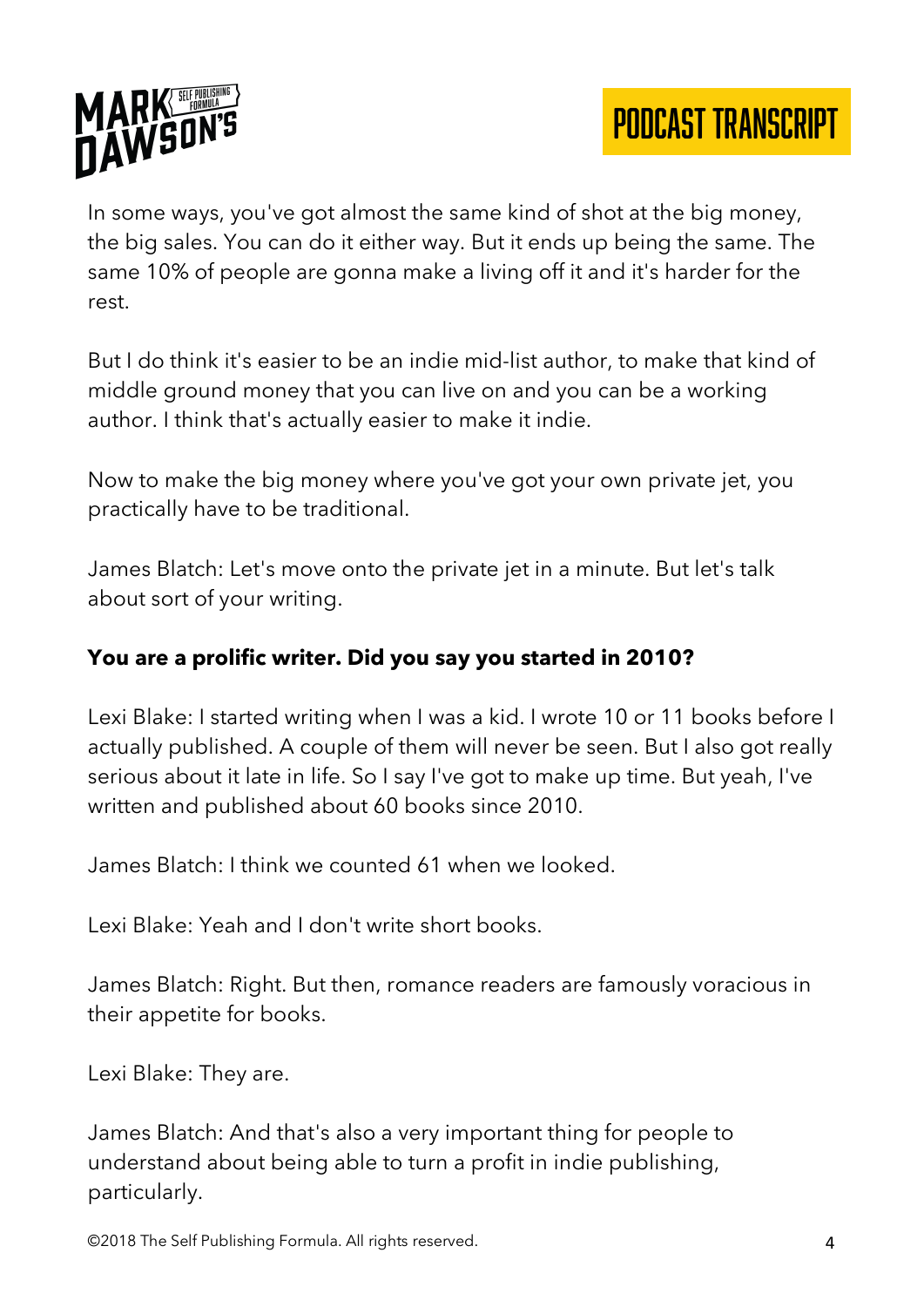

# **You need product, right?**

Lexi Blake: Yes. It's much more of a grind. But for me, I actually like it.

I don't know what I'd do if I was just writing a book a year. I like the challenge of keeping going. But you have to be very disciplined to do that.

James Blatch: You are obviously very disciplined.

#### **How and where do you write?**

Lexi Blake: I've got an office in my house. My husband is home at this point in my career. My husband's home. So he takes care of a lot of that and I write 3,000 words every day.

James Blatch: Okay, you have a 3,000 word count.

Lexi Blake: 3,000 words evert single day and then until I get closer to the end and then I kind of power through.

James Blatch: And your books must be overlapping. So you must be editing one and writing the next.

Lexi Blake: I do. I write in the morning and I edit in the afternoon.

#### **James Blatch: What about your marketing?**

Lexi Blake: I am a terrible marketer. I like to handle the organic marketing myself, dealing with fans. I do a lot of stuff where I'll get on Facebook live and interact and do stuff like that, answer questions.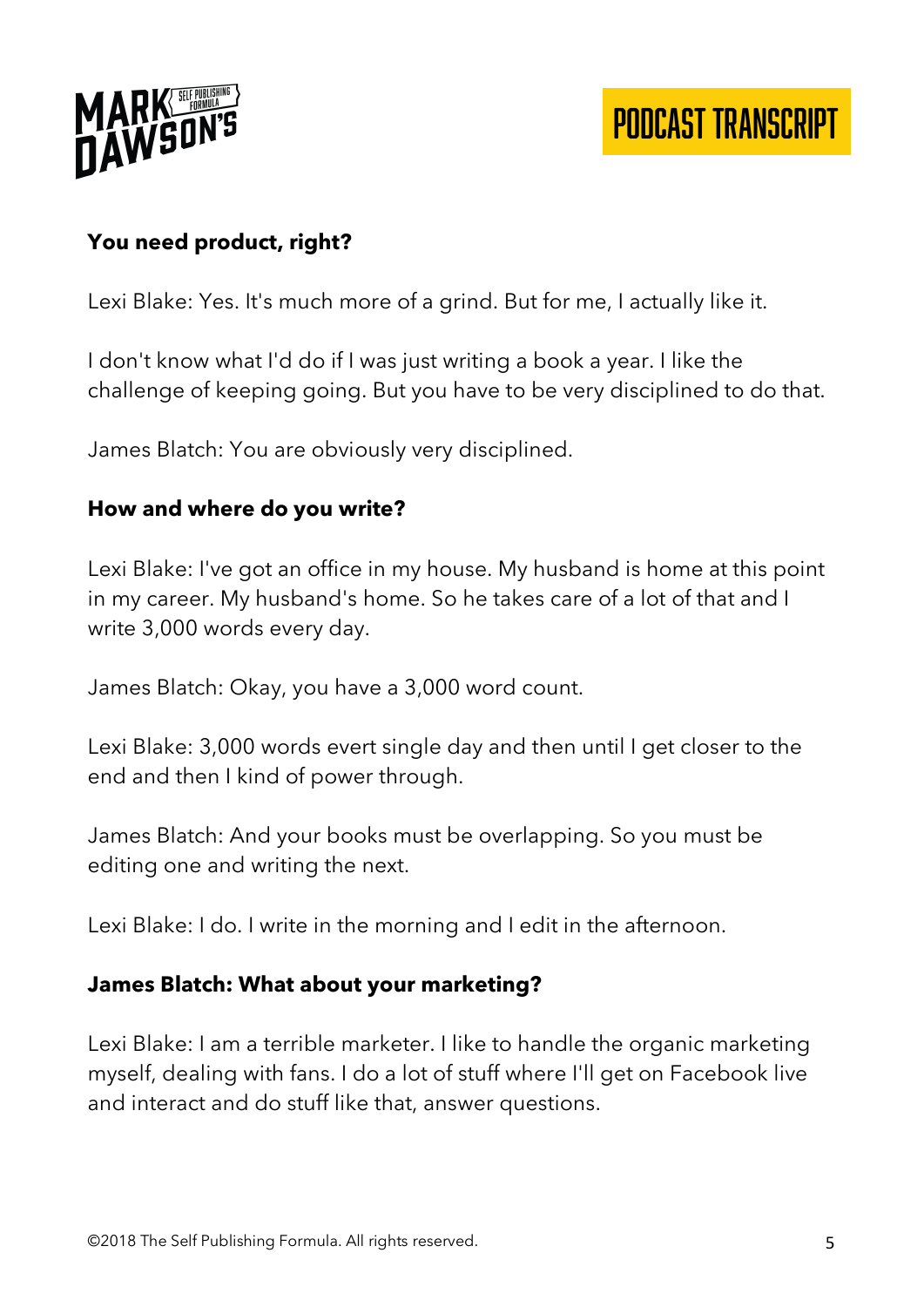

The traditional marketing, I actually do have groups. I've got a social media manager who makes my ads and kind of follows them and she knows. So I kind of took it that way.

## **James Blatch: So just to clarify. You're hybrid?**

Lexi Blake: Yes.

James Blatch: What's the percentage split of your 61 books?

Lexi Blake: I've got eight books with Berkeley. So I'm heavily invested in the indie.

James Blatch: Yeah, so primarily indie.

Lexi Blake: Yes.

James Blatch: So that's amazing because you do well, right?

Lexi Blake: I do. I think I've had nine books on the Times.

James Blatch: Fantastic and you're making a good living.

Lexi Blake: Yes.

James Blatch: Good. So I just wanted to establish that because you say, "I'm terrible at marketing." So I mean, what?

#### **Do you books simply look after themselves or ...?**

Lexi Blake: I think what I am good at is I'm good at making people buy the next book.

James Blatch: Okay. Loyal readers.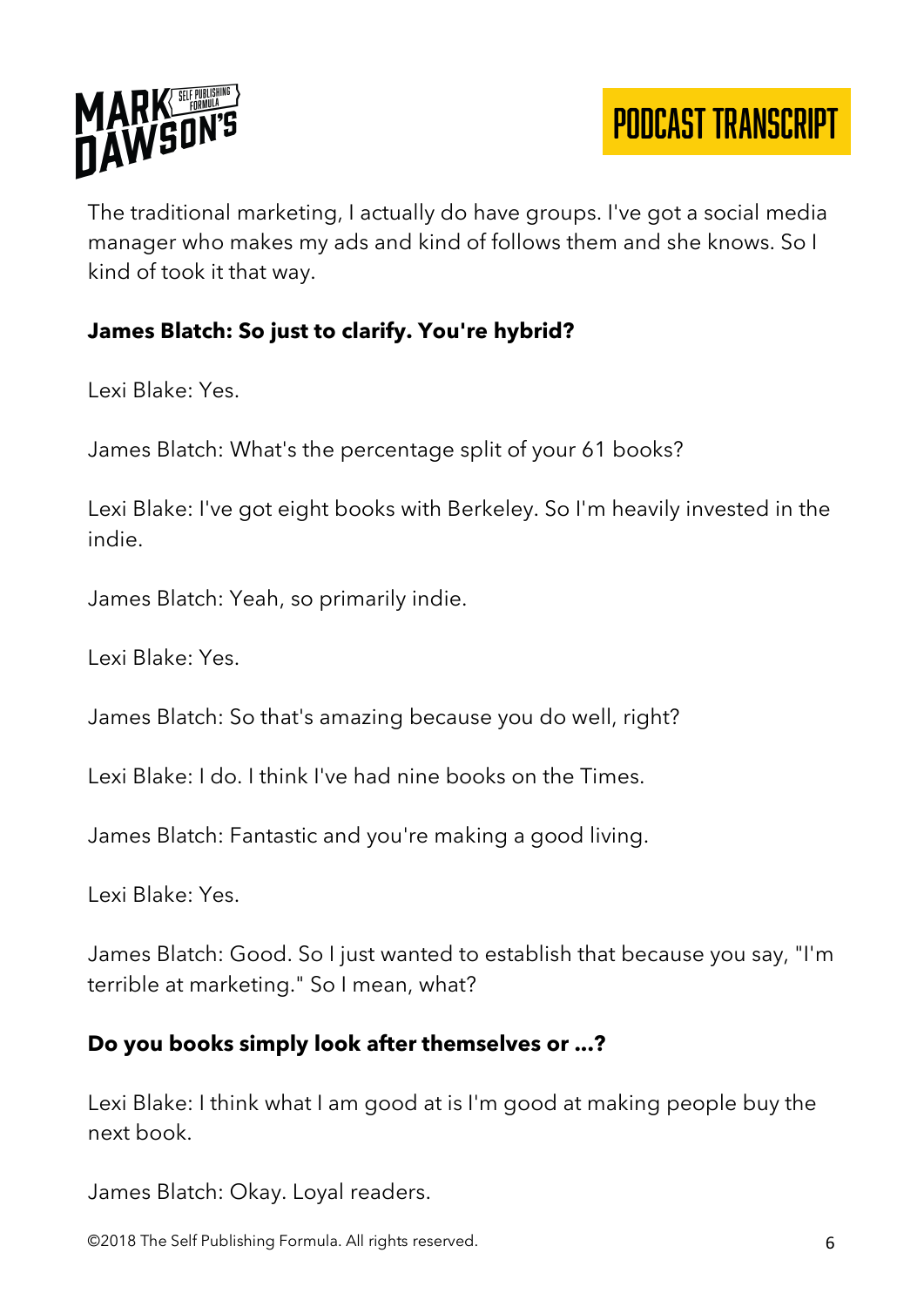

Lexi Blake: Yeah, I think if I can get you hooked with the first book and I do some things to get people hooked with the first book. I write very serial books. They're complete.

But I come from comic books. So I like to start the next book at the end of the first book and give you a tease of the next one and then have that click right there for you to buy the next one.

James Blatch: Okay, so not quite a cliffhanger, which can be a cynical commercial ploy.

Lexi Blake: No, not a cliffhanger. A preview of what comes next.

James Blatch: Yeah. Marvel do that, right? At the end of their films? So it seems to work for them.

Lexi Blake: Absolutely.

James Blatch: And in terms of organizing the covers and the blurb and all that stuff that you do when you're an indie publisher, when do you do that?

#### **How do you do that?**

Lexi Blake: I work with a photographer to shoot my covers. So we initially sit down and come up with the concept of what we want to do. Then she's out in LA and she casts for it and then we've got a really, really great cover artist.

We really want the books to look slick. We don't want it to look any different from a New York publisher. So we're willing to put the money and time into building that brand for a series.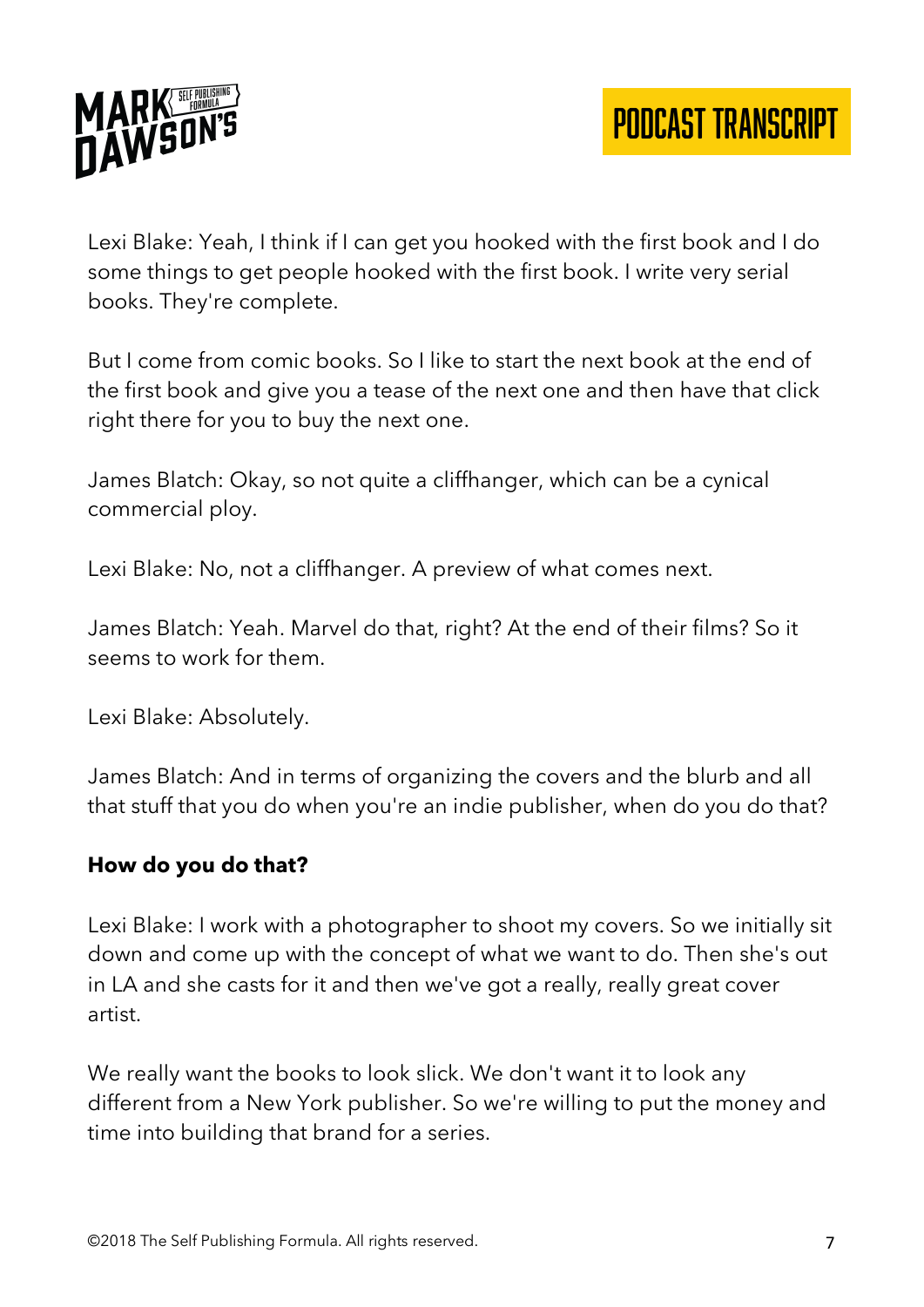

James Blatch: That's going some because most people, the vast majority, even in traditional, will use stock photography. But for you, it's important to have that originality.

Lexi Blake: It is. I've seen a lot and I've had some covers. Not all of them are done. I've basically done my new stuff like that.

But I've got some stock too. It's always kind of weird, though, to see your book cover on another when you get that.

## **James Blatch: There are always one or two very popular stock photographs you start to see around.**

Lexi Blake: Absolutely and what I like too is when we shoot, we can then build the marketing campaign, build the ad campaigns off that photo shoot. So we're using the same models and it's all branded and it all looks cohesive.

James Blatch: And you own the photographs. You commissioned them and yeah, so that's a really good advantage.

#### **What advertising are you doing?**

Lexi Blake: I do a lot of Facebook ads. I'm just now learning about AMS ads and Amazon ads. I don't do a ton of it though. I primarily sell off of word of mouth.

James Blatch: You have a mailing list?

Lexi Blake: I do.

James Blatch: So how big's your mailing list?

Lexi Blake: It's not big. It's 15,000.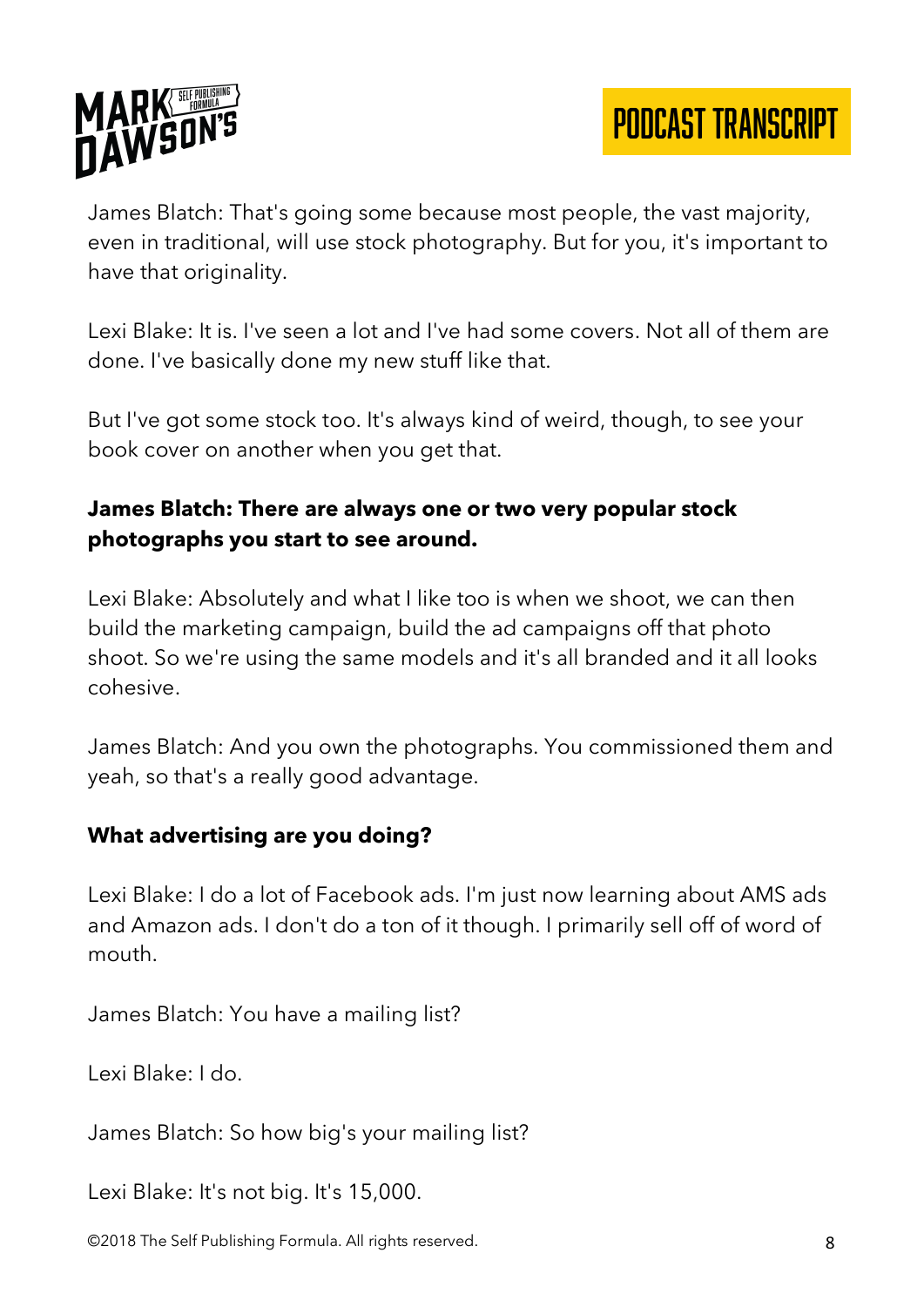

James Blatch: Okay.

Lexi Blake: But I've got a 40% open rate. So that's good.

James Blatch: It's a strong 15,000.

Lexi Blake: Yeah, yeah, I actually culled my list down, which I was told I was not supposed to do. But when the European-

James Blatch: GDPR.

Lexi Blake: GDPR came in.

James Blatch: We love GDPR. It was our favorite moment in recent years, wasn't it? I want to do that one again.

Lexi Blake: Yeah, yeah.

James Blatch: Yeah, so we all did that.

Lexi Blake: But I also love, what I found is if you can get people to follow you on Amazon or follow you on BookBub, that's a very, very helpful thing to do.

James Blatch: Yeah, so you use BookBub.

#### **Do you paid BookBub ads?**

Lexi Blake: I do. I will do the paid BookBub, the pre-order because BookBub will actually send out, if you qualify, they'll send out a newsletter for everyone who follows you on BookBub and my BookBub list is actually bigger than my mailing list. They'll send out a, "This came out today," for you. But I do a pre-order one too that I pay for.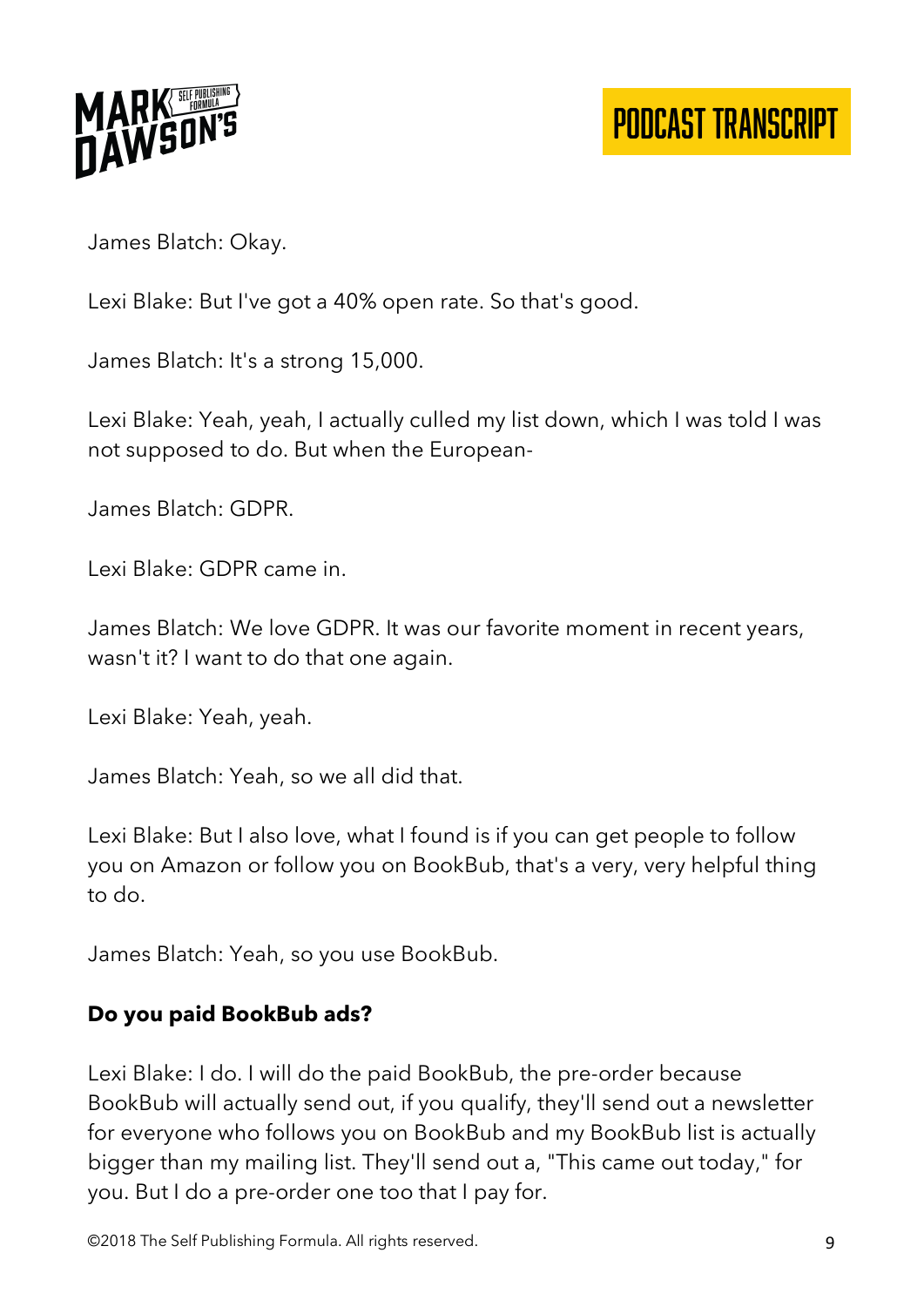

James Blatch: Okay, yeah, and you find that works well for you.

Lexi Blake: It's very helpful.

# **James Blatch: Again, BookBub's the place where the readers with voracious appetites hang out.**

Lexi Blake: Yes.

James Blatch: Because they want to the volume of books and you're obviously supplying that.

Okay, so your writing style, obviously, is important to you in terms of being able to take somebody on, one after the other.

But what do you do to nurture the audience beyond knowing that you'll hope they'll want to read the next book?

# **Do you have a relationship with your readers?**

Lexi Blake: I do. I actually have a readers group that's very, very active. This particular one is one Facebook. What I really like about it is it started out, they just talked about my books.

But it's grown into a little community and now, I don't even have to answer half the time because somebody will come in and say, "Oh no. That's coming out this time."

I think having that open kind of dialogue where people can come and ask you questions, like, "What was your thought process on this?" We have a thing called the Spoiler Zone that I post and like, "Discuss your conspiracy theory about what's happening in the next book," and I really love watching them just kind of, "Where is she going with this?"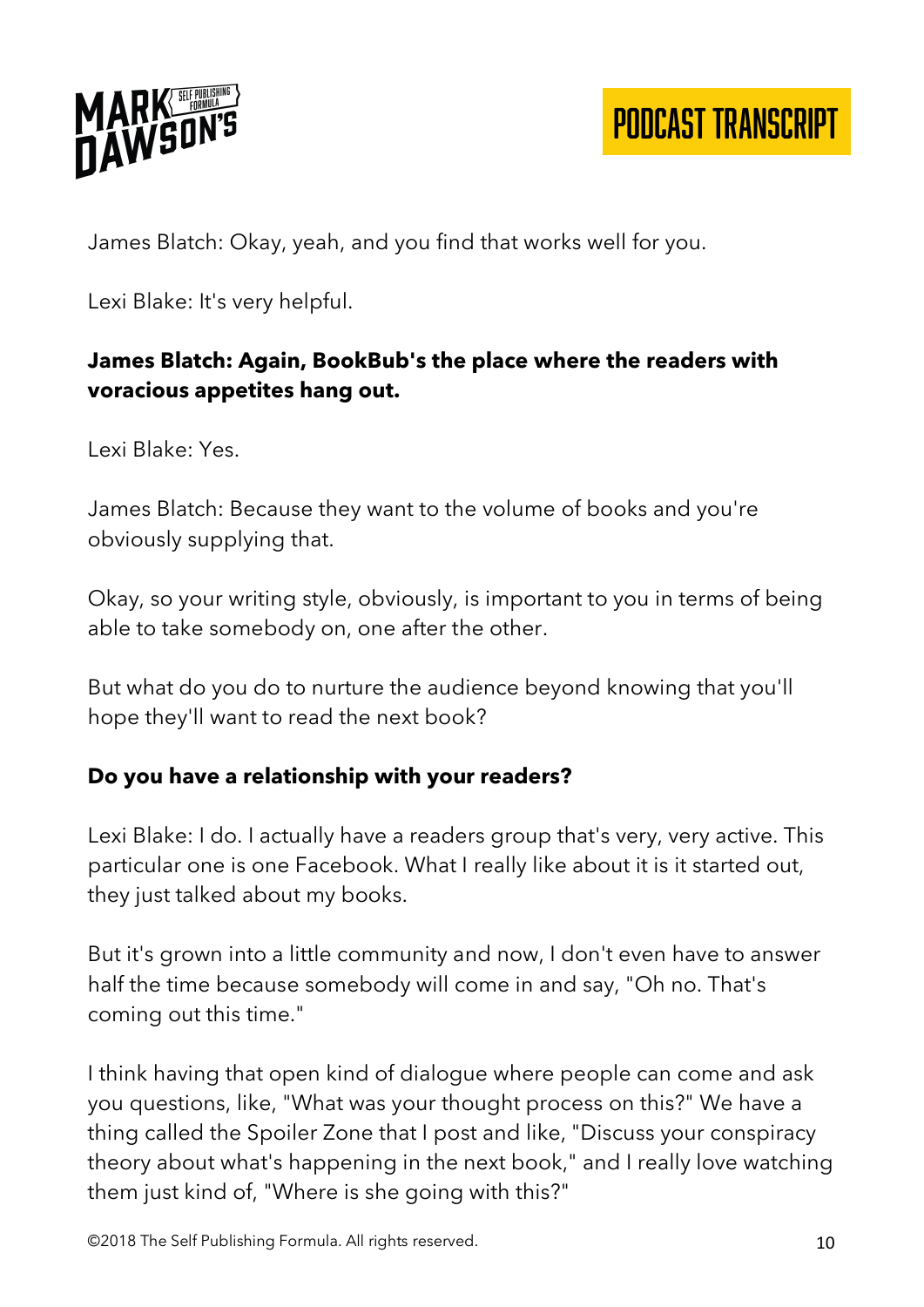



## **James Blatch: And do you ever read something someone's written and thought, "God, that's better than the idea I had?"**

Lexi Blake: I often find that they guess really, really well. I think I've been so clever. But so I'm often looking at that going, "But that doesn't happen until book five. Aw."

#### **James Blatch: So on that subject, do you plot?**

Lexi Blake: Yeah, I plot the big things. I like to know where I'm going. I like to have the touchstone points, the beginning, something in the middle and something at the end.

But then I like to let it flow because I usually find something out in the middle of the book and that's kind of what makes it exciting for me. But I'm a very linear writer. I'm going to write from the beginning to the end. I'm not gonna skip stuff.

James Blatch: You must be doing more than a book a month. Are you?

Lexi Blake: Oh gosh, no. No, I typically write a book about every eight weeks.

James Blatch: Okay.

Lexi Blake: Every eight weeks or so, which you gotta remember is I'm coming out hard and fast right now because I bought back a bunch of books that I wrote from 2010 to 2014, from my small press publisher.

I'm actually re-editing, putting them in my new world and putting them back out. So that's why I have a book, I think, every two weeks for a little while.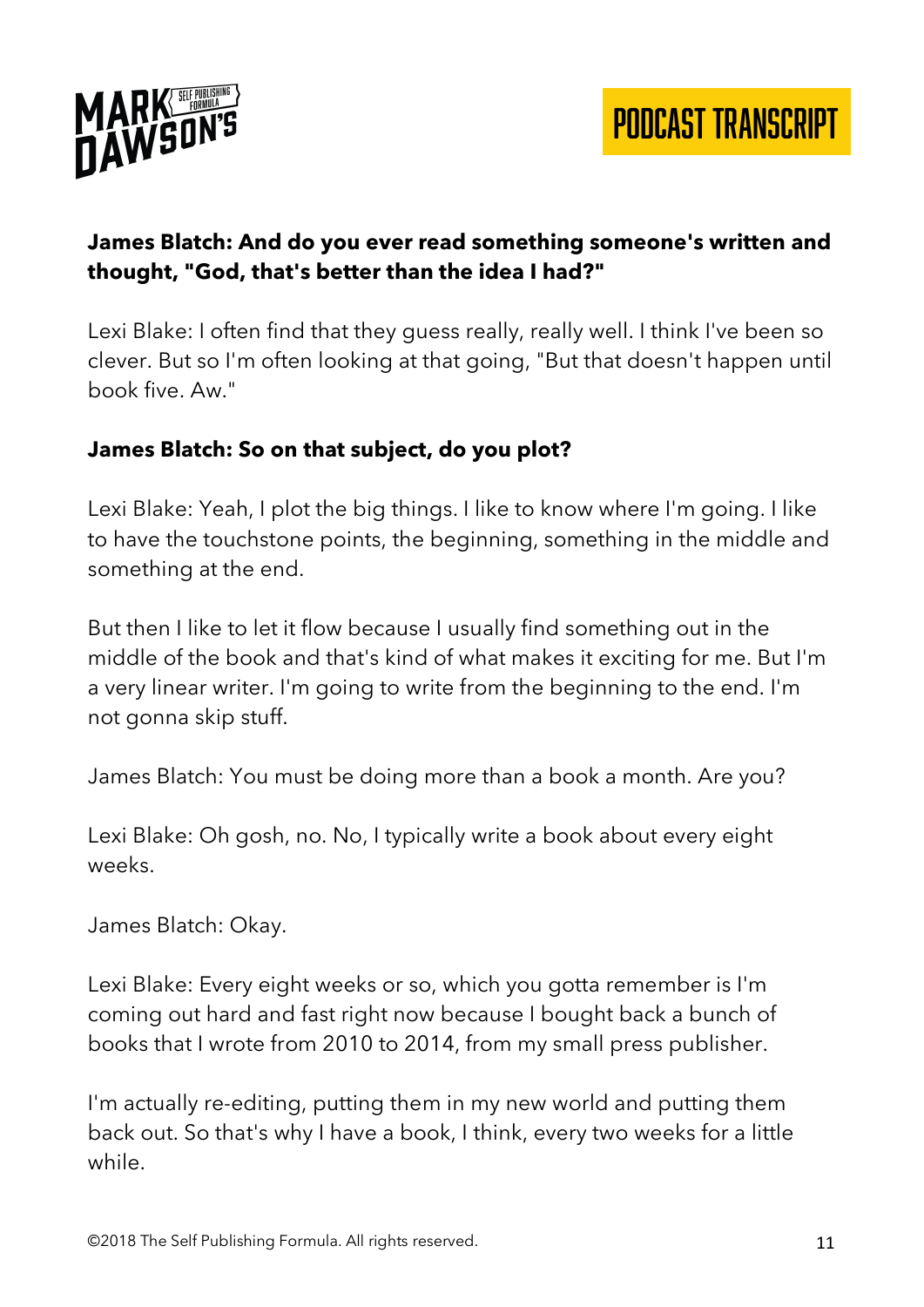

James Blatch: Wow, which is going some.

#### **How many series do you have within your 61 books?**

Lexi Blake: I think I have six series. I have a series called Texas Sirens, a series called Nights in Bliss. My big series is Masters and Mercenaries. I have a series I write with someone called Perfect Gentleman and then I've got two series with Berkeley, including Courting Justice

James Blatch: That's quite a lot to keep track of and make sure you're actually writing to the right series.

#### **There are tonal differences between the series as well or are they all the same sort of tone?**

Lexi Blake: They do definitely have different tones. One of them is a legal romance and that's really heavy on the murder mystery.

The one I'm really known for is a spy series and it's a big world. I like to say I use the paranormal world building techniques in a contemporary world because that's what you want is you want to build a fandom, not just a readership, but a fandom. I want them buying T-shirts and be excited about the places you write about.

James Blatch: Now in terms of new authors, a lot of people listening to this podcast are like me, writing a first book and working out how to do it. I mean, I sit alongside Mark Dawson, who's quite an intimidating person to sit next to and yourself in sort of the success.

#### **What's your advice to people starting out? What should we be focusing on now?**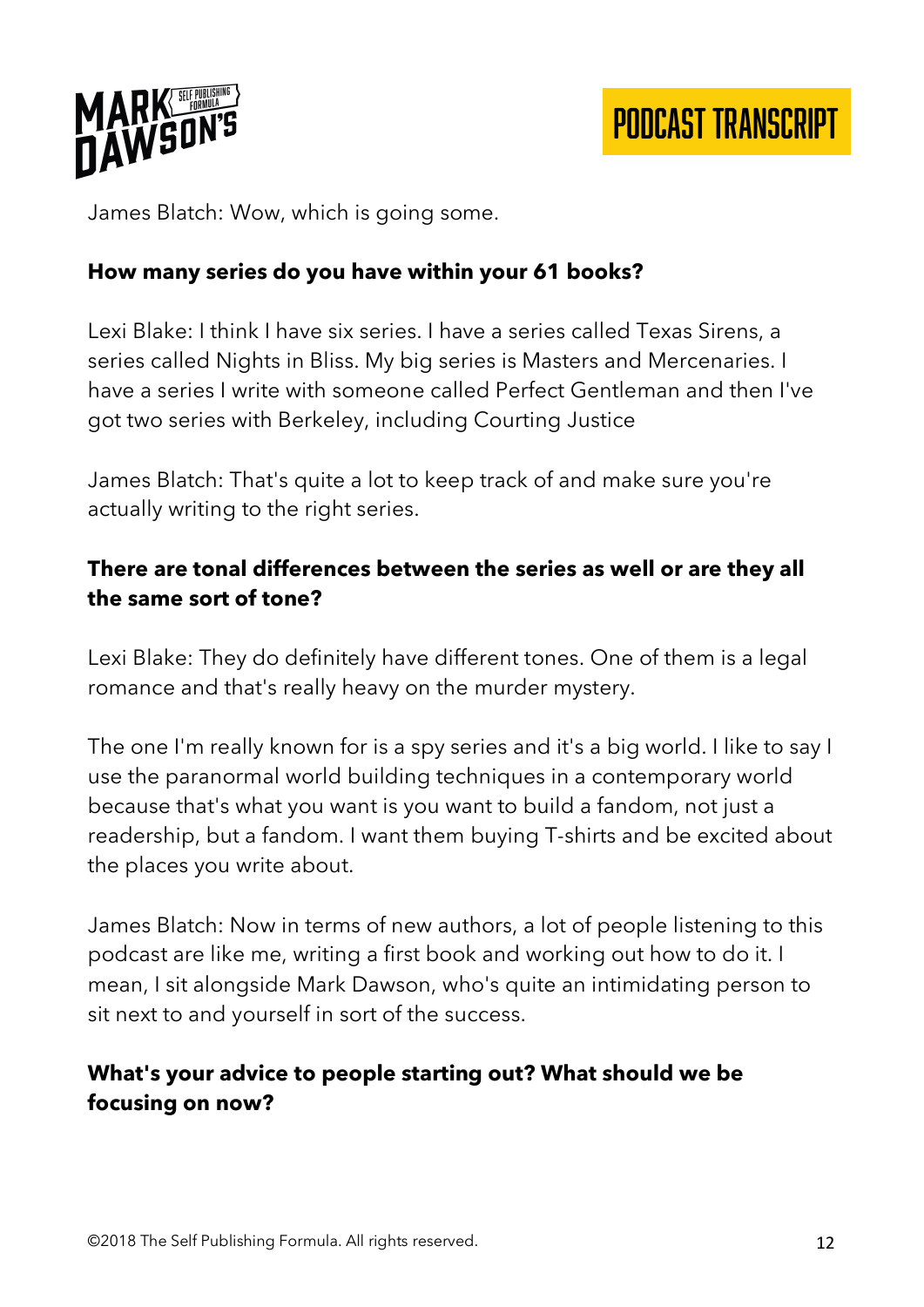



Lexi Blake: You should be focusing on the books and this might be ... I often say you've gotta find the person who's trying to do almost exactly what you're doing because the journey's different for everyone.

In romance, it's very important to have a big back list. For romance readers, they really want to get in and know that they're going to be able to sink into five to 10 books. I don't think that's necessarily the same.

You need to know your genre and know what readers do and what readers want.

I think in thrillers, they want the big concept. So I think that you want to find that concept and you want to make it exciting and you want that hook that brings them in.

James Blatch: Yeah, so really focus on their writing, on the book, which is the good advice I'm getting.

Lexi Blake: It is and everybody's going to tell you that and we all want that magic button that we can push. And don't give up on a book that doesn't seem to be selling because you never know what you could do that could make it popular all of a sudden.

James Blatch: Repackage.

Lexi Blake: Yes, absolutely.

James Blatch: So there's no substitute to putting your bum on a seat and putting your hands on a keyboard.

Lexi Blake: Pretty much.

James Blatch: Yeah, I feared you were going to say that because I was really hoping there was a magic button somewhere.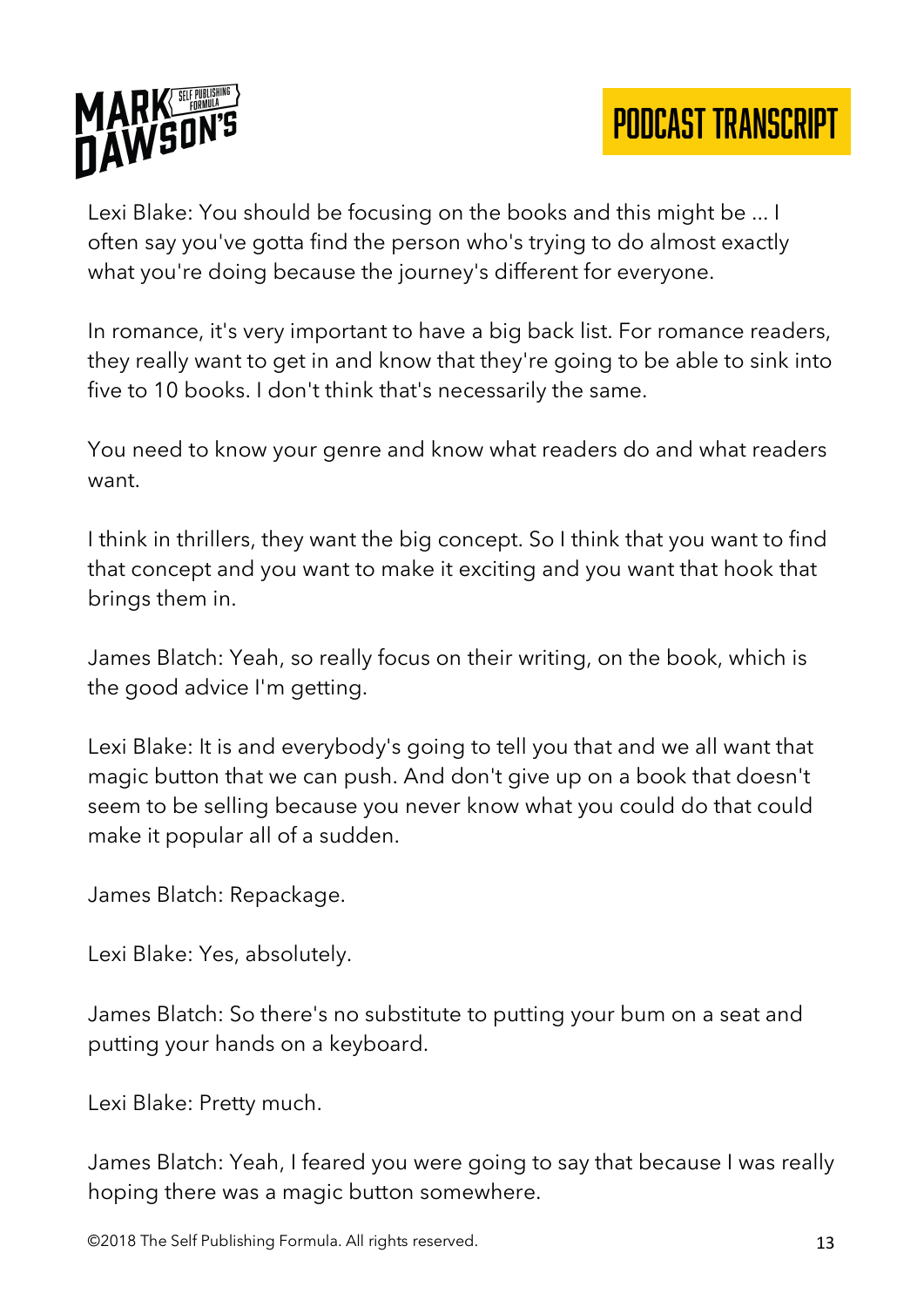

Lexi Blake: I know. It would be great.

James Blatch: No, we're getting on with that.

## **Are you optimistic for writing at the moment?**

Lexi Blake: Absolutely, this is the best time in the world to be a writer. You've got all these options.

If we were talking 20 years ago, you have one option. You would be able to go and you would put your proposal in and they're going to say yes or no.

We get to say yes to ourselves now. We get to say yes to what we put out. Now the question is now we've got the readers to yes to us too. But at least we've got the shot at that in a different way than we had before.

James Blatch: And do you know what? I think your genre, or romance in particular has benefited the most from that because there's always been a slight snobbery in the traditional industry about the real throwaway romance reads.

There are a few dedicated ones, Mills & Boon in the UK for instance and others who wanted to be on the Booker. They wanted to be the publisher with the Booker list and actually, people want to read what they want to read, right? That's what's happened now, which is amazing.

Lexi Blake: They do and I think it's also a great time to write books that don't fit neatly into a hole because I can find an audience for those books now too. You just have to be patient. I think that's the keyword. There are two words I like to use: patience and discipline. It's what you need to survive and a thick skin.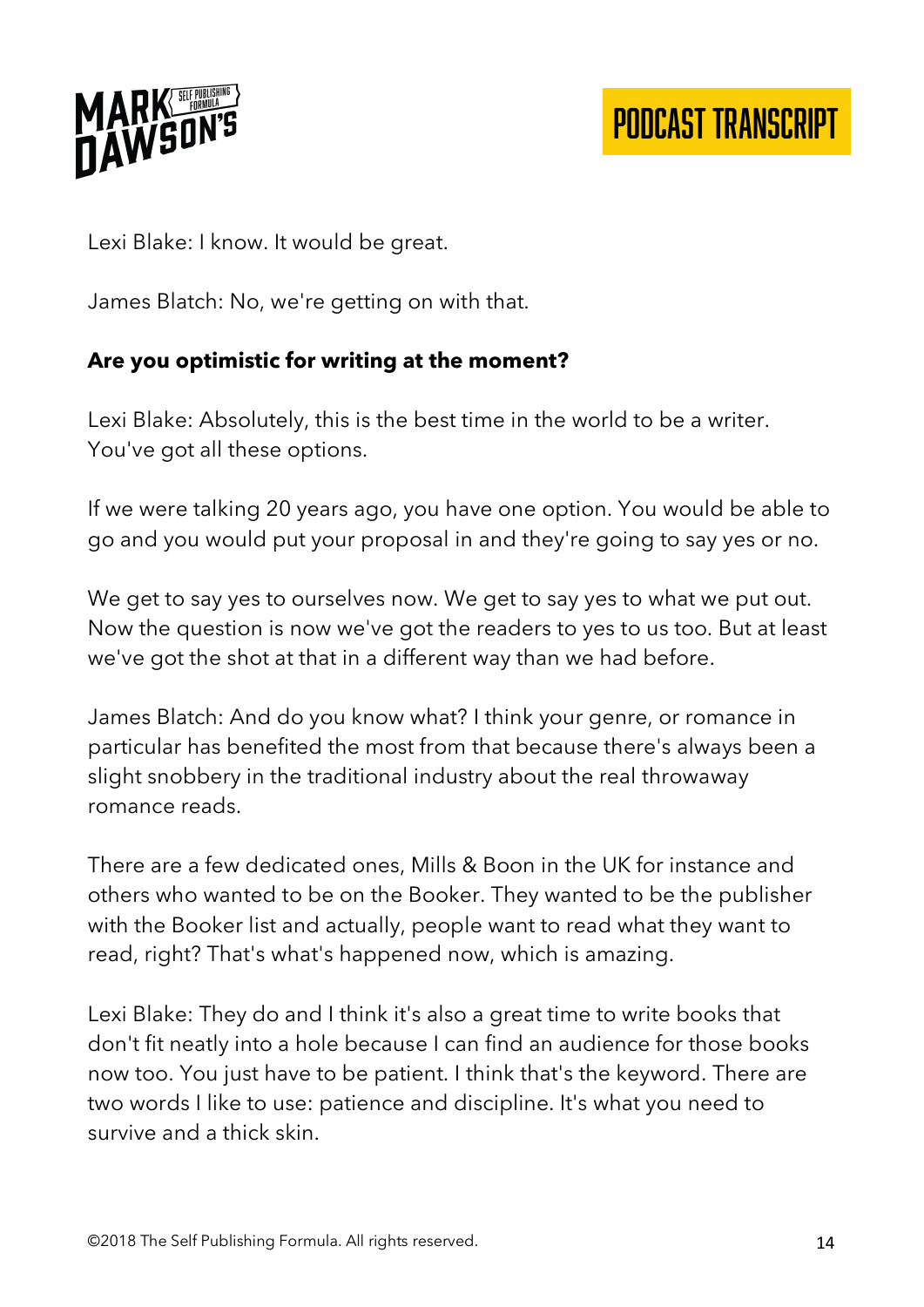

James Blatch: Although romance is the unifying factor, I guess, but actually your genres are quite distinctly different.

#### **Why is that? Do you enjoy writing in the different areas?**

Lexi Blake: I do.

#### **James Blatch: Or is it commercial decision?**

Lexi Blake: No, oh no. That's not a commercial decision at all. If I was making it, I would just write Masters and Mercenaries.

I have to change it up. I write so much that I need to cleanse my pallet because I love coming up with really great twists and you can't do that every single day. So I find when I switch genres, I take a little mental break and I'm ready to come back to the other series when I'm done.

James Blatch: That sounds like a healthy way of making sure you're staying fresh.

Lexi Blake: That's right.

James Blatch: And looking after your mind muscle.

#### **Tell me about the editing process for you then. Is it different, I guess, for the traditional and the indie?**

Lexi Blake: Sort of. But I have processes that I always do. I have an editor, weirdly enough, my best friend for 20 years.

We basically started out before I was publishing at all and she would edit my books. She's a teacher, taught English. She still edits. She edits all of my indie stuff. But she reads as I go along.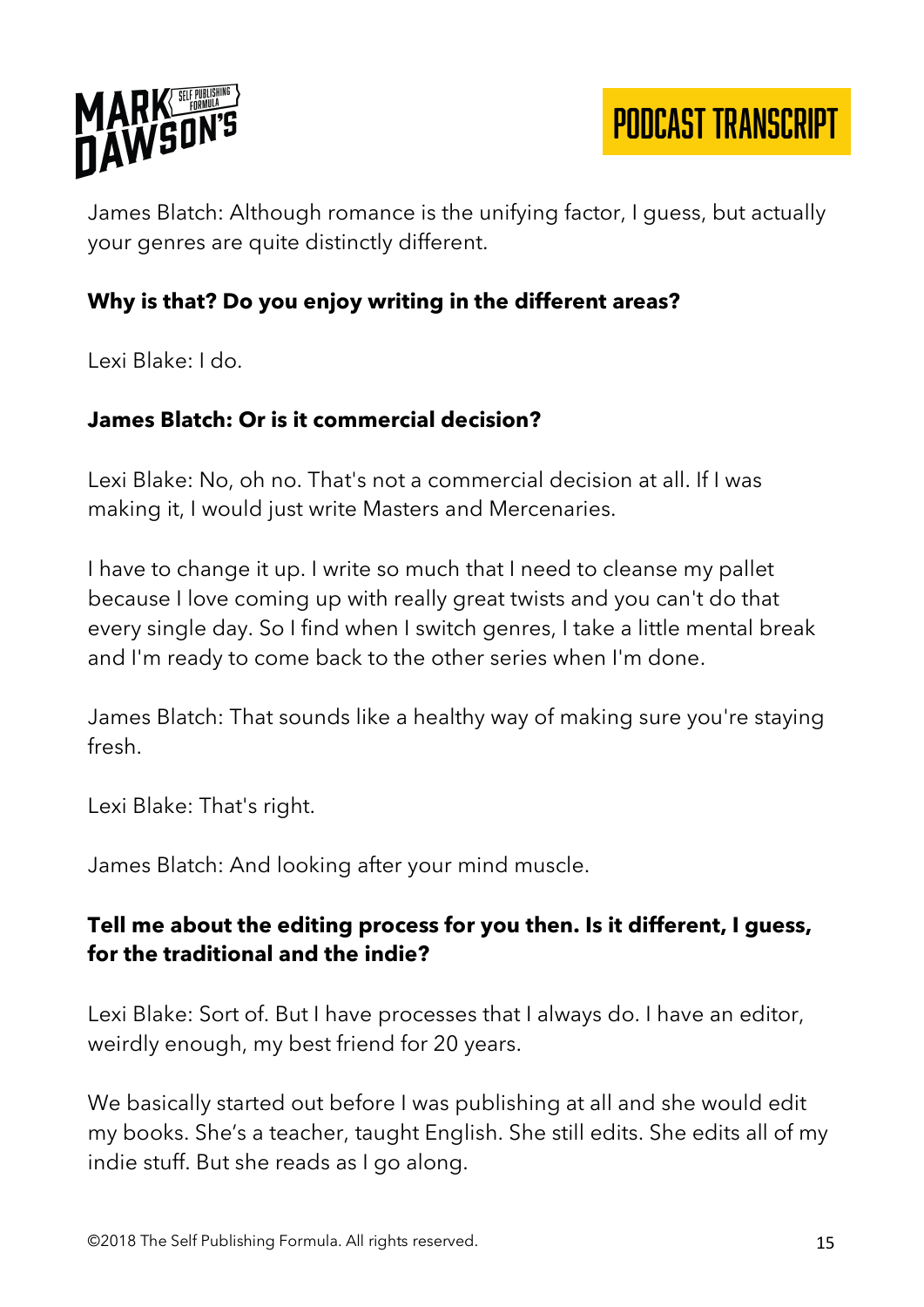

She keeps a bible so that we know where we're going and we know that somebody's eye color is this and, no, it's been five years, not three. I do that a lot. We'll do that.

Then, if it's traditional, it'll go to the traditional publisher to my editor, Kate Seaver, at Berkeley. At some point in time, I'm going to read it out loud, every single book.

## **James Blatch: Physically read it out loud.**

Lexi Blake: I physically read it out loud. You find things. You can catch stilted dialogue in a way that you can't when you read it. You can sit there and things that your eye will go across when you have to read it, I think you find it.

I think that's really strengthened the books, especially as we go into audio because that book is going to go into audio someday and I want to make sure that dialogue sounds realistic.

Then we actually have a couple of beta readers who I pay. I have them for very different, specific reasons because I want to know what's coming to me in the reviews. I don't want to be shocked. Then we have a proofreader and we're good. It's a long editing process.

James Blatch: Yeah, but it sounds very structured and you have a couple of beta readers, you say. You don't have a big team because I think Mark sends his book out to hundreds.

Lexi Blake: I do not. You know what? I was told, I had this really great mentor. I met Steve Barry when I was ...

I was mentored by a thriller writer and his thing was he told me I needed to take advice from people who are invested in my book, not from readers, not during that editing process. It needs to be somebody who works with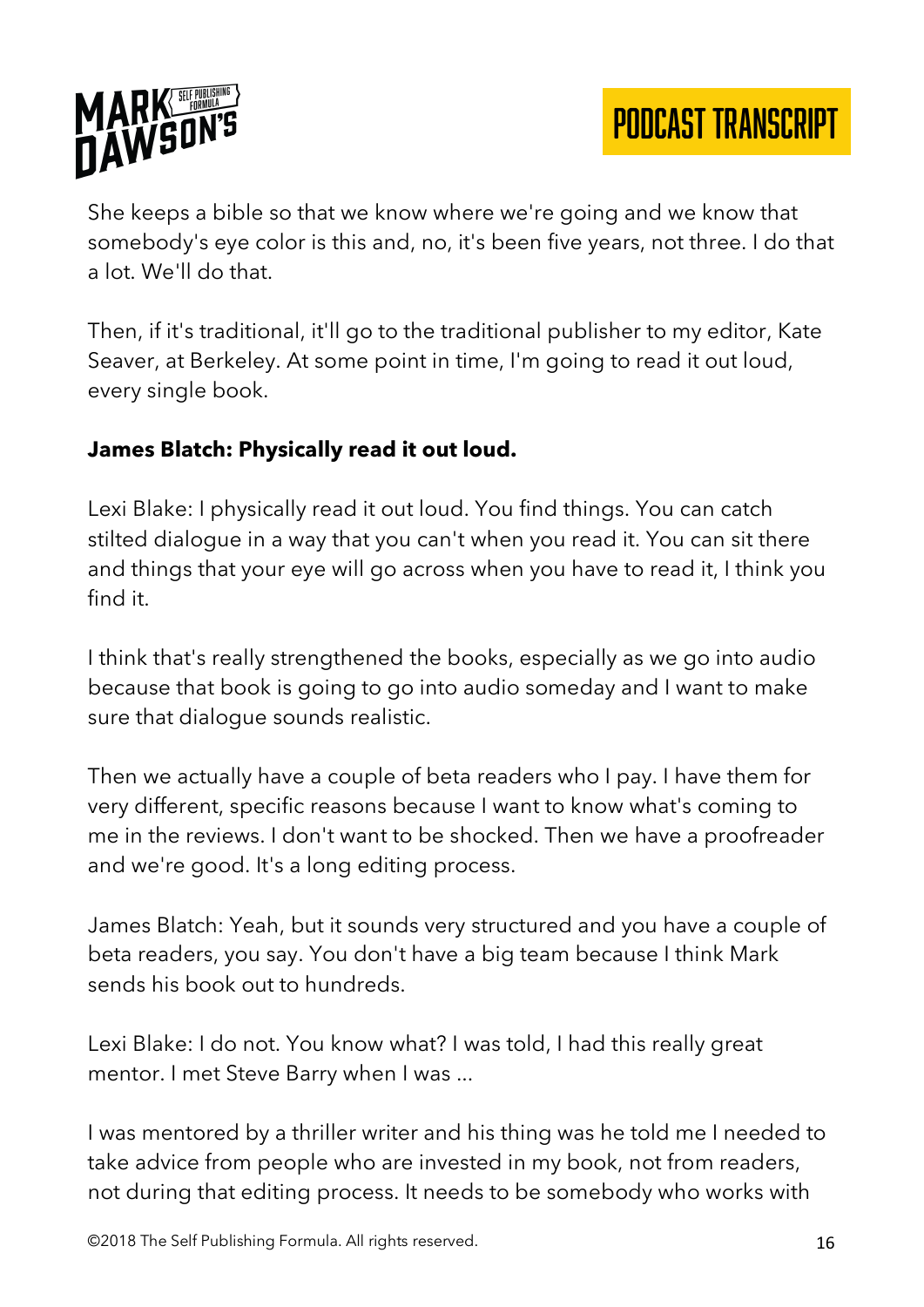

me. So yeah, it's my two editors, like I said, a couple of beta readers I had for eight years and it works out really well.

James Blatch: And then it gets launched to your audience, to the readers.

# **Do you have a channel for feedback from them or is it simply the reviews?**

Lexi Blake: Yeah and no, I try not to read them. I don't. You can make that mistake. It depends on if you're the kind of person who can just read a review and look at it logically, I'll go cry somewhere and one bad review can bring a person like me way down. So I'm better at it now.

But I basically have my husband and my assistant read it. If it's coming back consistently, one thing, then I know I've got a problem. But if it's, "This is the worst book ever," which we all get. You know you've made it when you've been told you're the worst.

James Blatch: Well, do you know what, Lexi? You've had so much success. You've been in bestseller lists. You're making a really good living from your books and yet, it still hurts?

Lexi Blake: Oh, absolutely.

James Blatch: I mean, that's a human response.

Lexi Blake: Yeah, you bleed on the page and that's you. That's your heart and soul there.

James Blatch: Yeah, you do put it out there when you're a writer and any creative industry and I used to work in TV news and you would get criticism. People would say, "That bloke doesn't know what he's talking about," and stuff and the only thing you think about that day was that. Doesn't matter what anyone else has said to you.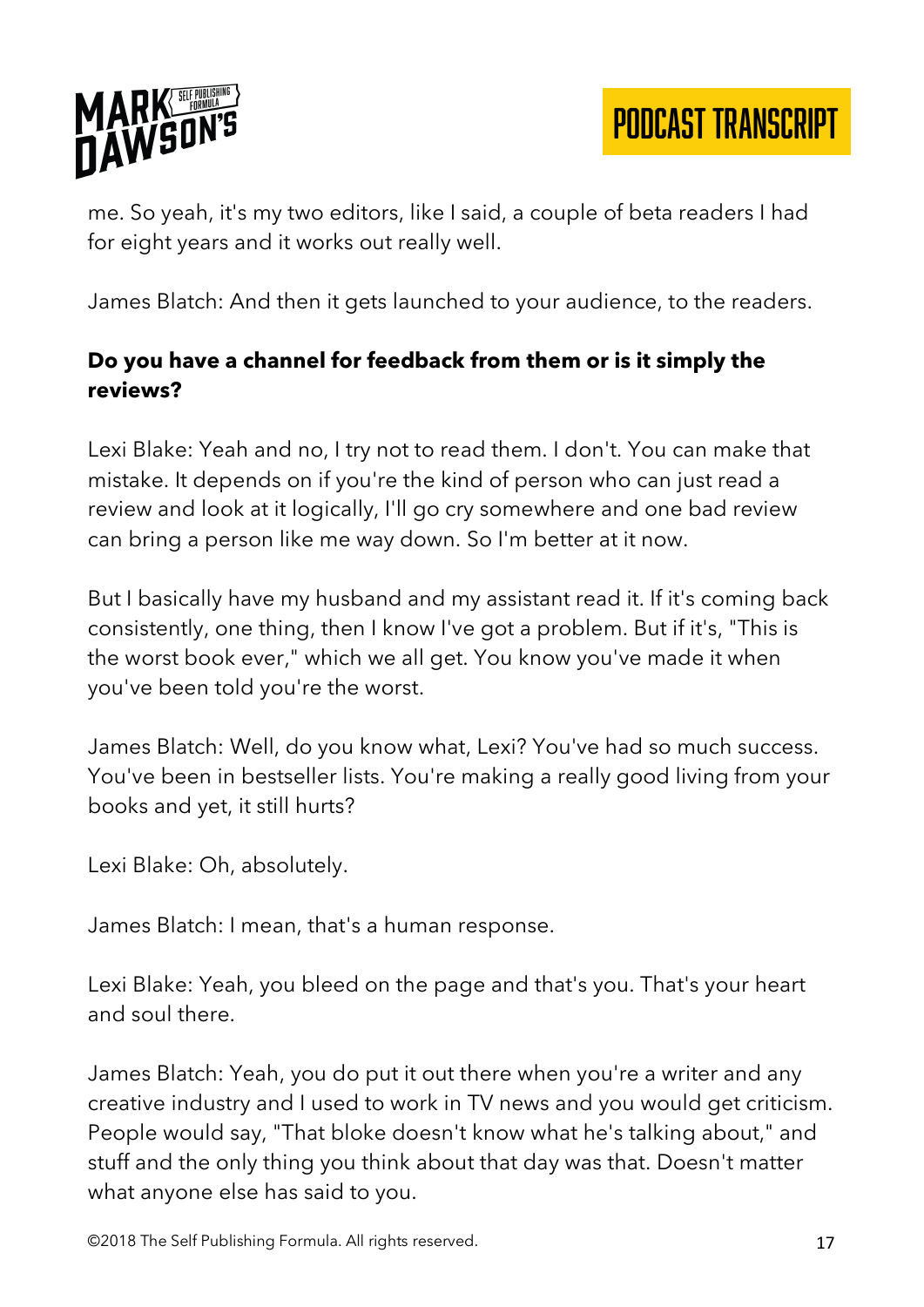

Lexi Blake: It doesn't matter that other people think it's the greatest thing in the world. I learned to try to get that out of my head.

James Blatch: Well, we find your success tremendously inspiring and exciting. You can take that from us and you obviously got a very loyal fan base based on the amount of effort that goes into turning out a really good book each time.

Congratulations on your career. It's been really good to catch up. Are you enjoying ThrillerFest?

Lexi Blake: Absolutely. I love ThrillerFest.

James Blatch: You come every year?

Lexi Blake: I try to get out every couple of years.

James Blatch: Okay.

Lexi Blake: I like getting the different perspectives because it's very different from the romance conventions I go to.

James Blatch: Yeah, sure and are there many other romance writers here who are writing with thriller aspects to it?

Lexi Blake: There are a couple. There are a couple.

James Blatch: But it's not a huge part of the ...

Lexi Blake: No, no, it's not. I think we'd be actually better if we got together and combined.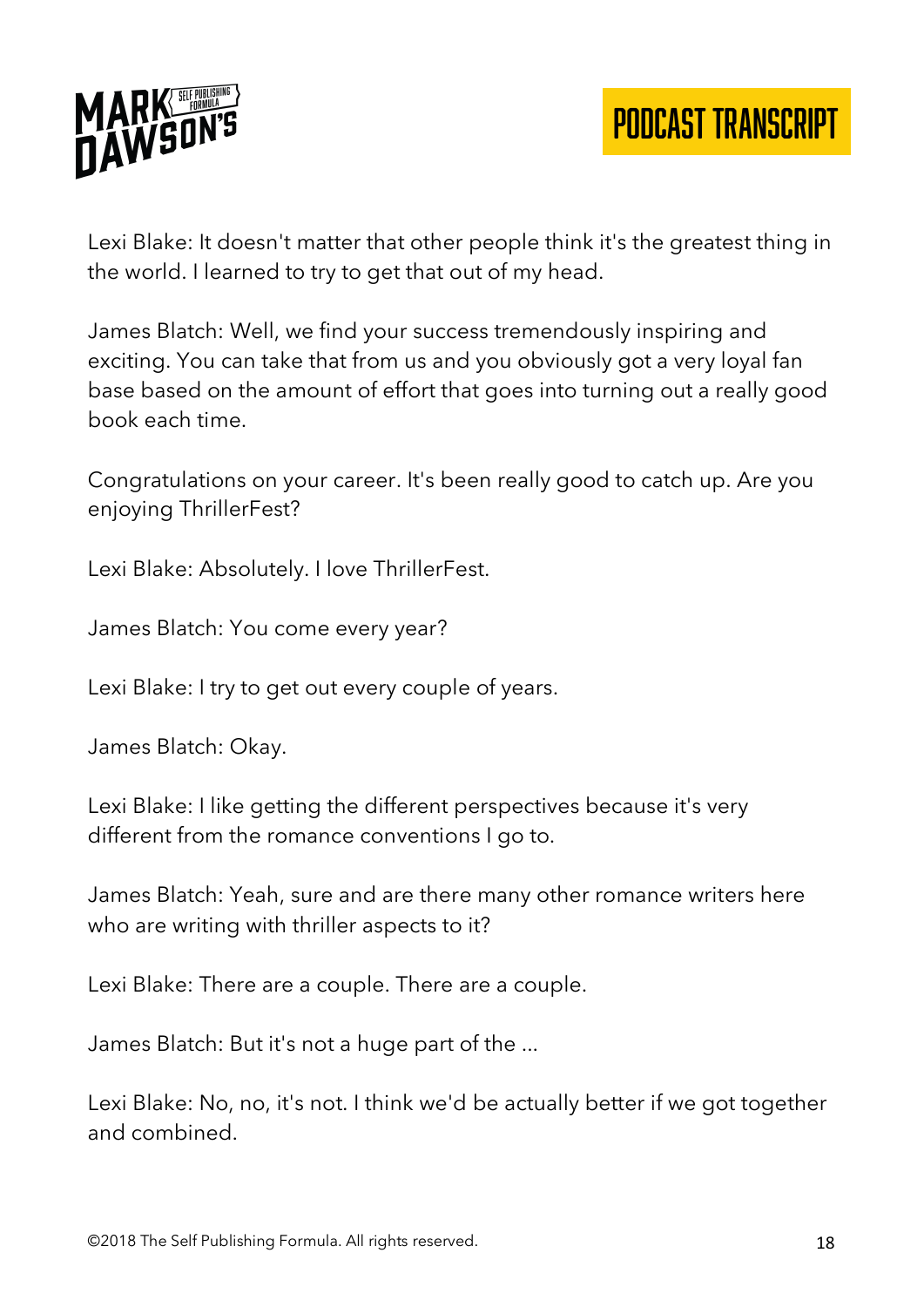



## **James Blatch: And conversely, if you go to RWA or something like that, do you find there are any romance writers with thriller aspects there?**

Lexi Blake: Oh yeah. We've got a lot. That's actually, I think, a growing part of romance is what we would call romantic suspense is really a romantic thriller because I think we're finding people like the international aspect, the chasing after something aspect instead of just woman in danger, which romantic suspense has been for a very long time.

So as we see, more women writing in heroines in a proactive ... She's the heroine. We see more of the thriller aspect come in, rather than just the mystery of who's stalking her.

James Blatch: Yeah, I mean, there's romance in almost every thriller you ever read actually, isn't there?

Lexi Blake: Yeah.

James Blatch: I mean, the James Bond romance was fairly one dimensional. But it was there.

Lexi Blake: But see, that's where Masters and Mercenaries came from. I grew up loving James Bond and I wanted James Bond to fall in love and get married and be happy forever.

James Blatch: He did get married once. But his bride was shot.

Lexi Blake: No, see, that was terrible. That does not happen in this one. No. We're going to let her live.

James Blatch: Even I was a little bit upset by that. It was a good opening to the film. Okay, Lexi, thank you so much, indeed, for joining us. It's been brilliant talking to you.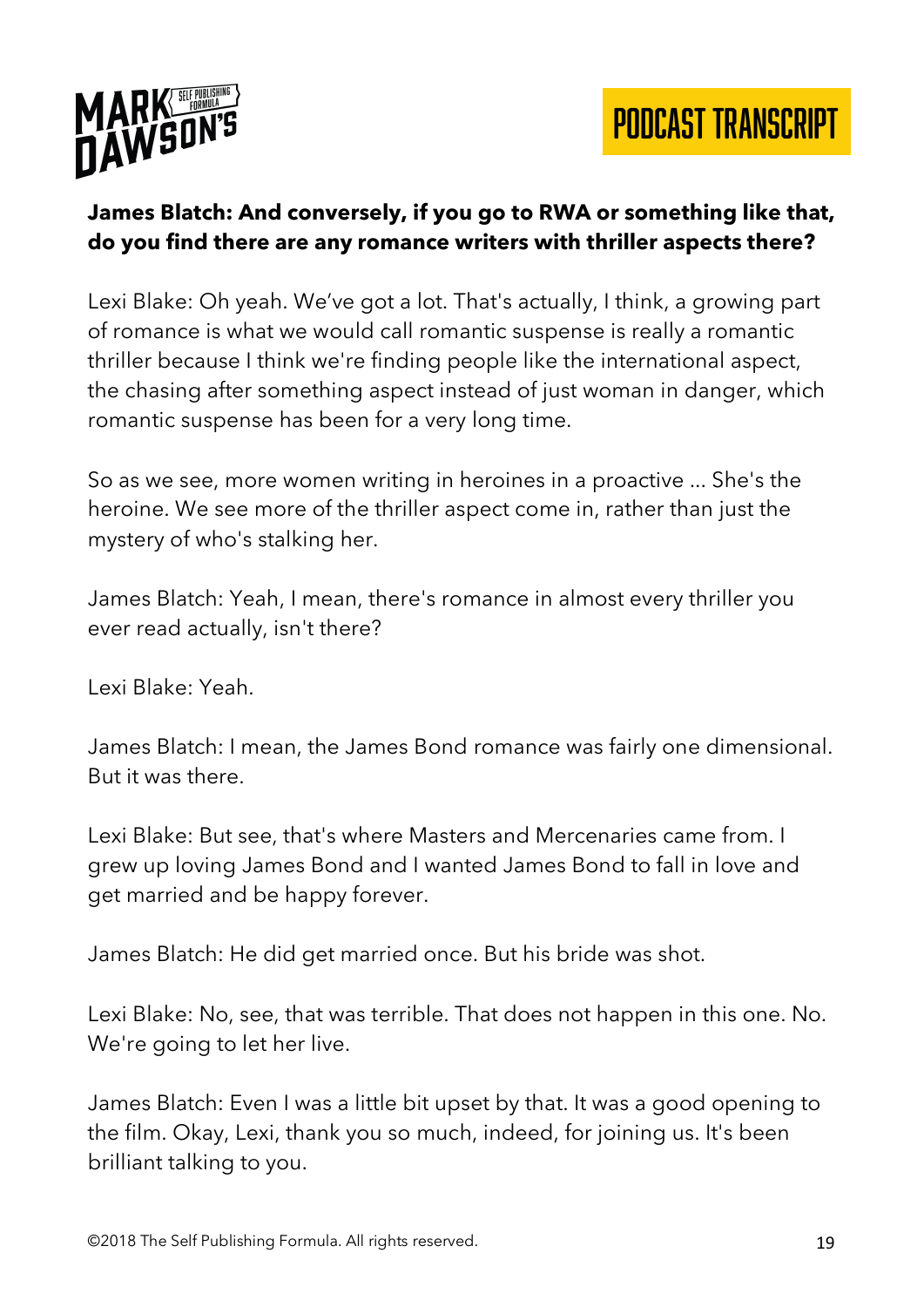

Lexi Blake: Thank you.

James Blatch: Well there's Lexi and I think it's a particular trait with the romance genre the volume of books is staggering, isn't it?

Mark Dawson: It's driven by the appetite of the readers. If you were choosing a genre and you wanted to maximize your chance of selling a lot of books, romance would be very near the top. It's also very competitive.

It's not easy to get into that genre. But if you can get fans, they will read a book a day, sometimes maybe more than that. So they're really chewing through books at a ferocious rate.

Someone like Lexi with a big catalog like that, if you hook someone early on, in theory, you've got 60 potential sales that you can make. So when you think about it that way, it's not hard to see why there are so many of these mega authors who I'll meet next week in Denver, many of them who are selling millions and millions and millions of books and making a serious amount of money.

James Blatch: I love talking to Lexi about how close she is with her readers as well. That, again, is a really great thing in the indie romance area in particular is how driven these authors are by their relationship with their readers.

Mark Dawson: Not just romance.

It's a standard trait, I would say, in successful indie authors is being excited by the fact that you don't need anybody else to stand in between you on the one hand and your readers on the other.

That's my big equation here is taking cult traffic, if you want to be kind of internet markety about it, people who have never heard of you before and at the end of the process turn them into friends, super fans and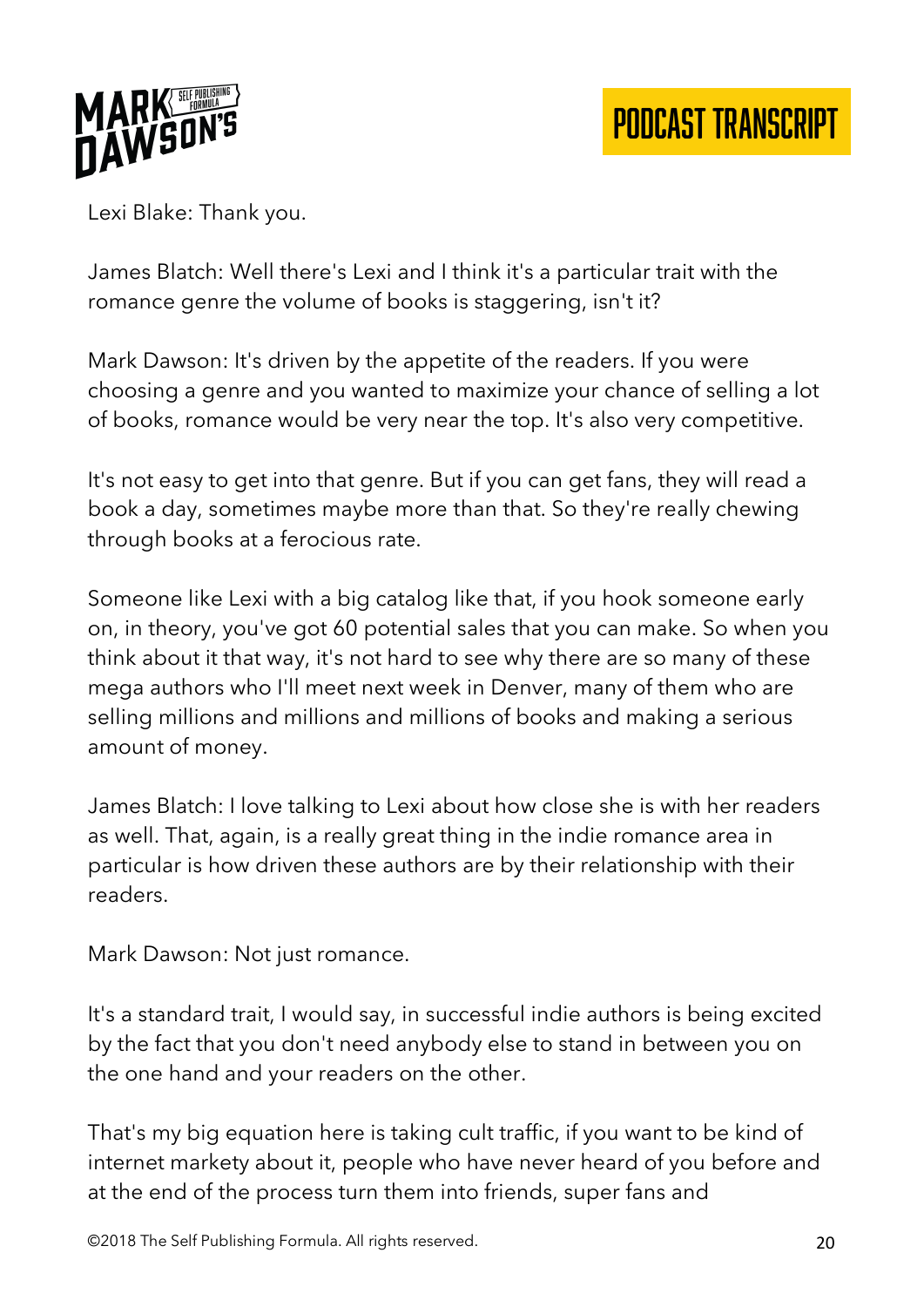

ambassadors. That's definitely something that I see as a common thread through the more successful authors.

James Blatch: You don't need New York between you and the people.

Mark Dawson: There you go. What more can I add?

James Blatch: That sounded authentic. I'm not sure if they speak like that on the Upper West Side where we are now.

Mark Dawson: Our New York hosts, they're shaking their heads in disgust at the moment.

James Blatch: They've gone down the stairs in shame.

Let's hear from Alan Jacobson, who's someone who's done very well over the years. He's had TV series. It's had a film made in the Czech Republic. He is a great promoter. He's a great promoter himself and there's nothing to be ashamed of that.

In fact, when you're an indie author, it's an essential part of your toolkit. You don't necessarily have to be a gregarious character. You don't have to be an extrovert. But you do need to think about your books as a business in order to become a little bit objective about it.

If you look at the quotes on Alan's sleeve notes, he's got Nelson DeMille and James Patterson and I think Lee Child, possibly, as well and he's got a lot of the big authors all praising his work and he's gone out and got those and they're very important as JD Barker said in episode one of this when James Patterson wrote a little quote on his book, what a difference it made to selling it.

Let's hear from Alan, who writes FBI stories. It's an interesting interview, particularly about that crossover with Hollywood.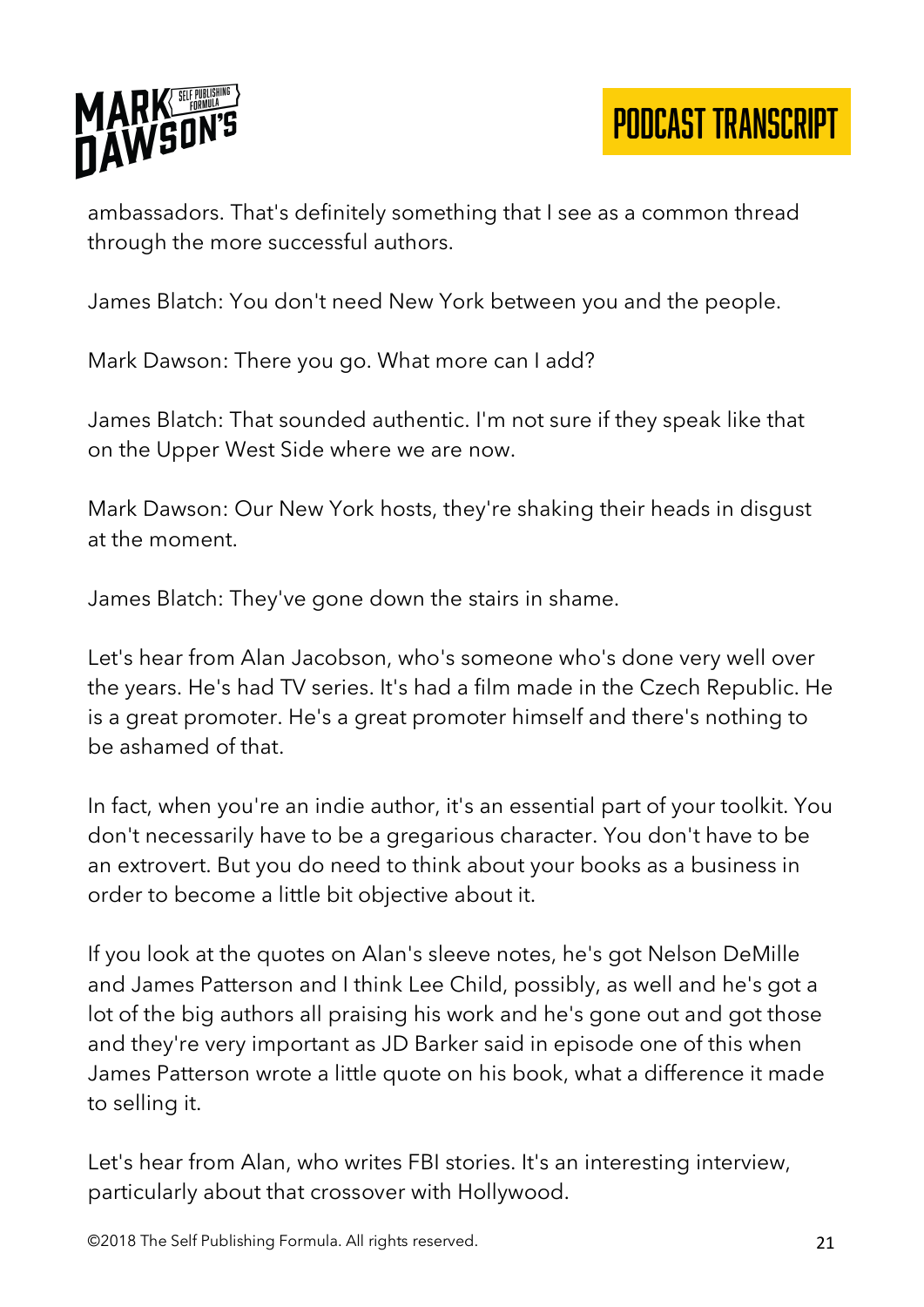

# **Alan, why don't you start off by giving me the starting price of who Alan is.**

Alan Jacobson: Alan Jacobson is the award-winning, USA Today best selling author of a dozen novels incorporating the FBI profiler Karen Vail series and the OPSIG Team Black series of novels.

## **James Blatch: Do you have a background in law enforcement?**

Alan Jacobson: There's a saying in writing, "Write what you know," and I believe there's a caveat to that because if you write what you know, you're going to have a very limited number of books and stories that you can tell, maybe one or two books and then you're going to be writing the same thing over and over again.

My theory is if you don't know something, you educate yourself. You learn it and then you can write what you know in a much more expansive way.

lucked out back in January of 1994. I met an FBI agent who was on the short list for promotion to the behavioral analysis unit, the profiling unit. We were in a class on blood spatter pattern analysis.

James Blatch: That sounds like a great class to be in.

Alan Jacobson: It is awesome. I learned so much.

My background is that I got a degree in English and then when to chiropractic school, which is a whole other story how I got that.

But I never thought that there was a future for me with an English degree because at the time, the guidance I was given is that if you didn't want to teach, there's really nothing that you can do with an English degree. Now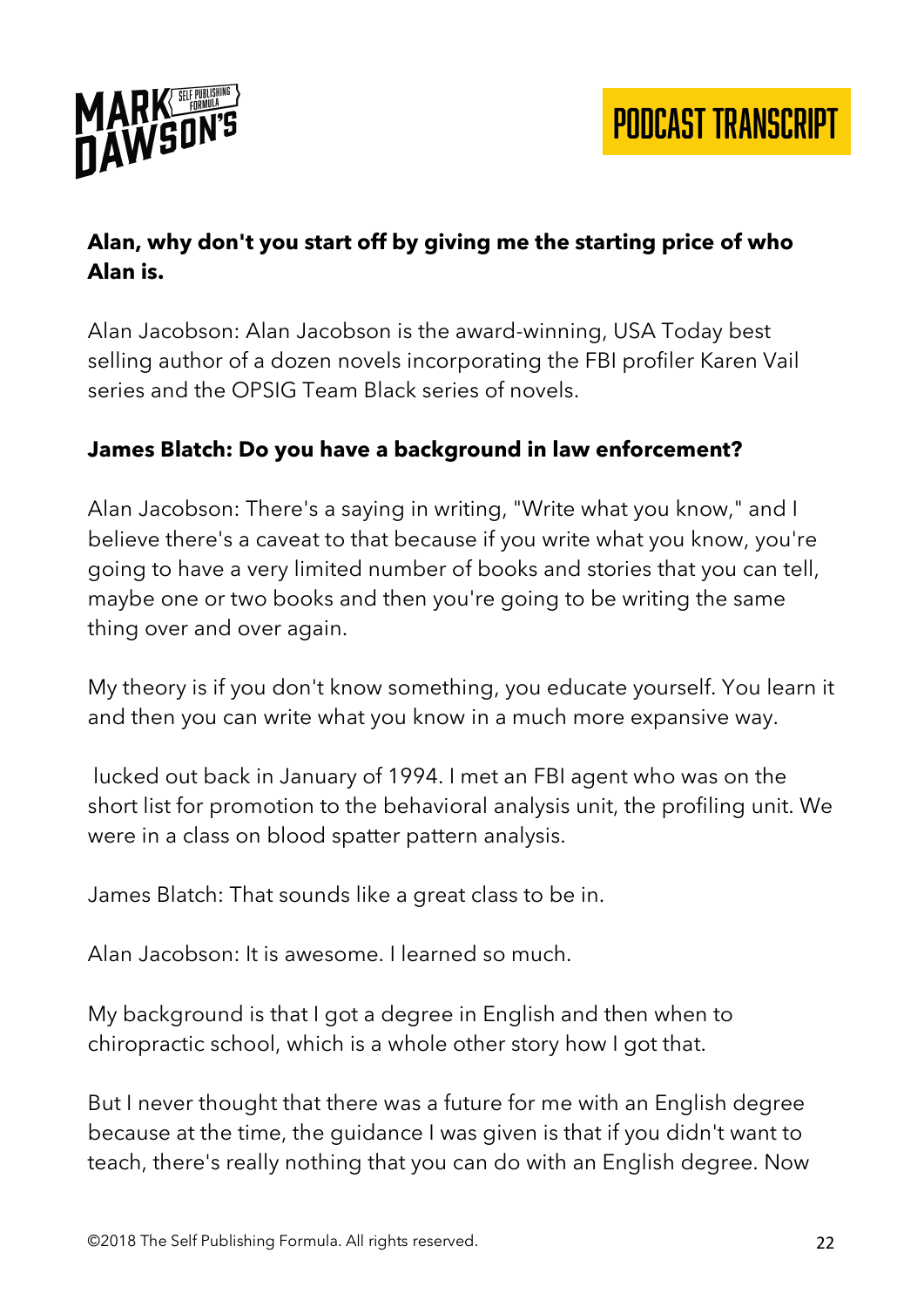

looking back, that was odd advice. But it was what it was and I had a life experience relative to chiropractic.

I had horrible classic migraine headaches where I would go virtually blind as a prodrome to the headache. Then when the headache hit, all I could do sleep. So, it impacted me as a young teen.

I went to a chiropractor and within three weeks, never had another migraine headache in my life. So, it made a big impact on me and I decided I wanted to help people the same way I was helped.

I got my English degree and then packed it up in New York and moved to California and went to chiropractic school and practiced for about eight and a half, nine years, injured my wrist, and went back to writing. That's really a capsule summary.

When I was on the way out of the practice, I took a phone call from the head of the California Department of Justice asking for reference on one of my employees. So, I gave them the reference and I said, "I've got a question for you. I'm writing this novel and it's got a character who's a criminologist."

I started telling him about the character and he stops me. He goes, "Your character's not a criminologist. He's a criminalist." I'd never heard that term.

Remember, this is '94, well before CSI and all the other crime drama shows. So, it helped me very much knowing that my character was a criminalist.

I said, "Can I call you if I have more questions as I get deeper into the writing?" He said, "Absolutely." So, I did.

A few months later, I called him up. I said, "Hey. Can I come see the crime lab behind the scenes?" He said, "No." Defense attorneys could claim that you compromised evidence.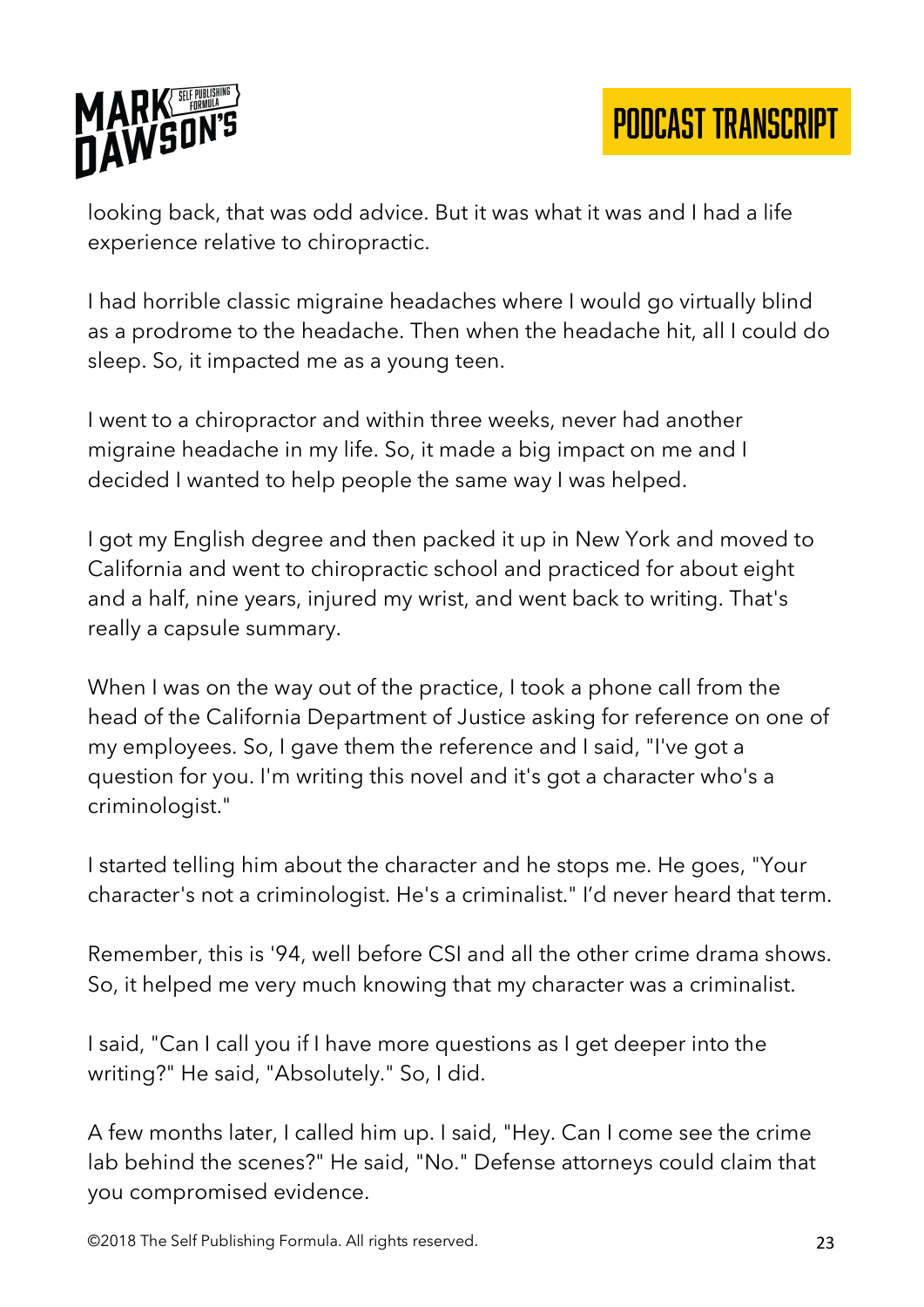

But he said, "Instead, let me have you come to this class as an auditing on blood spatter pattern analysis." When I got into that class, I realized I was told that there was a four-year waiting list for this class.

James Blatch: He skipped you through.

Alan Jacobson: Well, he skipped me through as I was auditing. I wasn't taking it. It was fine. But I felt suddenly very privileged to be in this class with FBI agents, some homicide detectives, and sheriff's deputies.

That's where I met FBI agent, Mark Safarik. He was the one who, a couple of months after that class, was promoted to the profiling unit. He invited me out many times, but we spent time at the academy, which at that time, the profile unit was in the basement of the academy, just like at the opening of Silence of the Lambs. That was actually filmed on location there. In later years, they moved it offsite to a town about 15 minutes south of Monaco.

## **James Blatch: So, your books, that is one of the things about writing effectively true crime stories is the authenticity has to be there, right?**

Alan Jacobson: Yes. I insist on it. The research for every one of my books, and I've written, like I said, a dozen, takes about three months before I start writing. So, on outlining and researching at the same time.

Then as I start writing, I'm continuing to do research because your character says something or you go someplace else with a story and you realize, "Oh. I don't know about this. I need to know more about X, Y, Z."

Then you recontact your contacts or find new ones if it's on a different topic. The research continues all the way to the end product.

#### **James Blatch: In terms of publishing, how are you published?**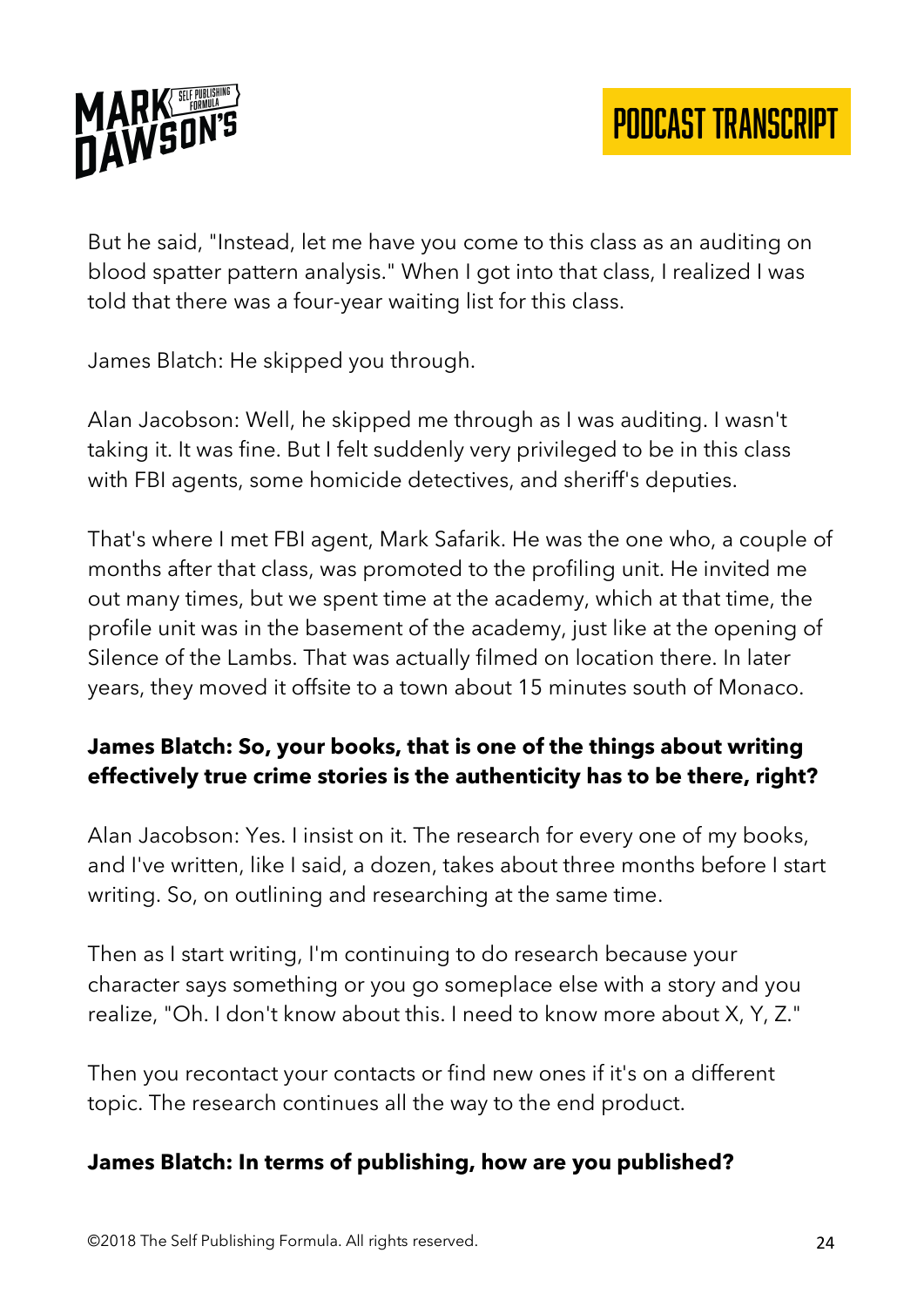

Alan Jacobson: Open Road.

James Blatch: So, traditional publishing houses and you have an agent?

Alan Jacobson: I do.

# **James Blatch: How did you get all that going in the first place?**

Alan Jacobson: My first agent, I got through the Maui Writers Conference, which is now defunct, unfortunately. But I believe they started it, I can't say for sure, something that was enormously beneficial to me and that was face to face meetings with the agents and editors.

I came from a business background after having been in practice for nine years. So, I understood that publishing as a business just like I was when I was practicing. You could be the best chiropractor in the world, but if you don't have any patients, you're not going to keep your doors open, and the same thing.

You could be the best writer, but if you don't have any readers, it's just not going to count for a whole lot.

I went to this Maui Writers Conference. I purchased what they called 15 minute consultations face to face and you submitted a manuscript resume, which was a one page summary of the book and a three sentence pitch. Then all the agents got it and they checked of interested, not interested, or very interested.

Then they gave that packet back to you when you registered, when you arrived at the conference, and checked in. I researched all the agents before I went. I knew who handled the type of books that I wrote.

I decided not just to meet with the agents who were interested or very interested. But in some cases, I wanted to meet with the ones who were not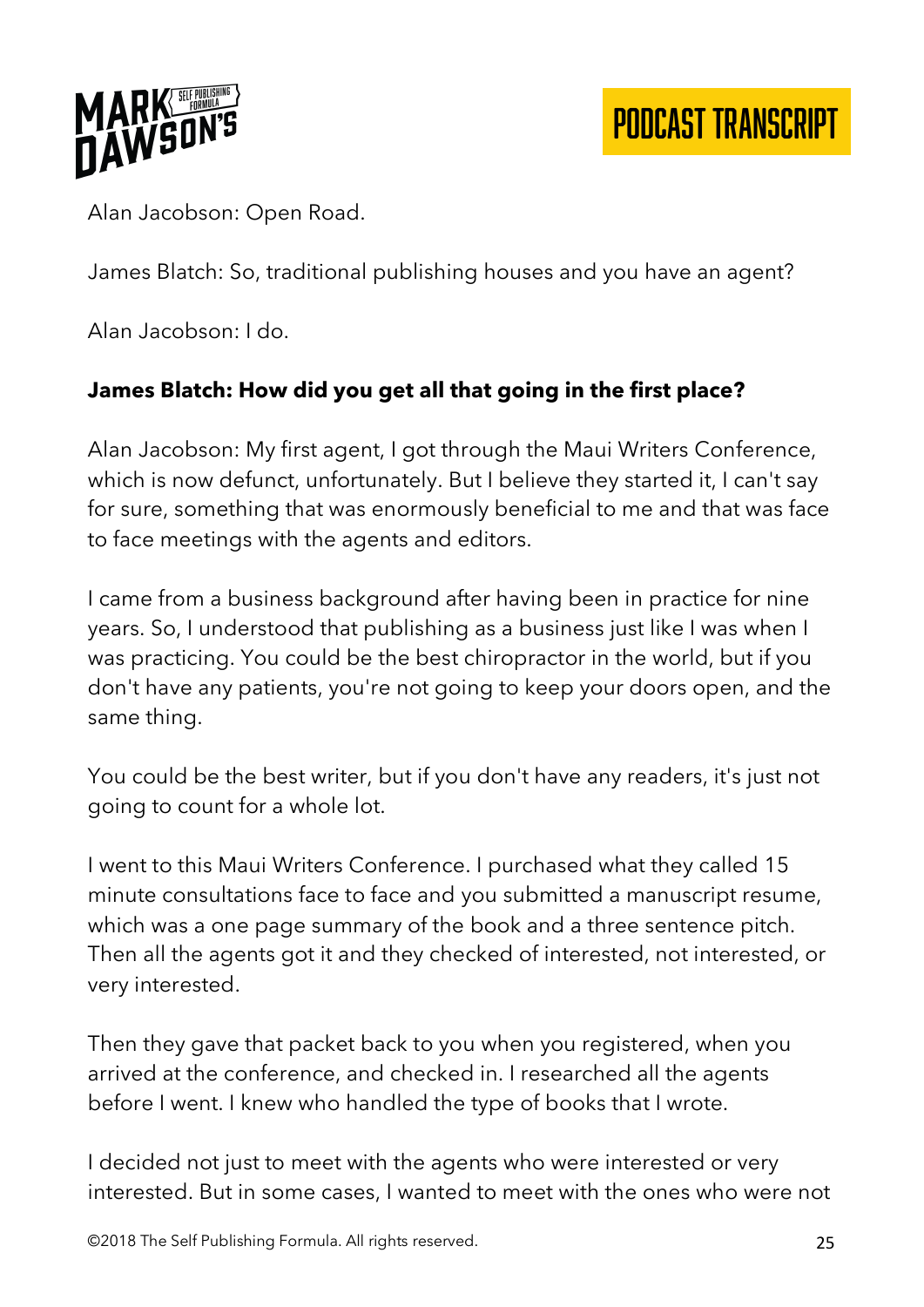

interested, and there were a few of them. I think about three or four that said no and eight or nine that said yes.

I met with all of them, including the ones that said no, and I got some very interesting ... Two of the three said, "Honestly, I didn't have a chance to read it because I was just too busy. So, I just checked no." I thought, "Okay. That's interesting."

James Blatch: Okay. Honesty.

Alan Jacobson: I did a pitch on the spot and the other one said it just wasn't his thing. I said, "Okay, I can accept that. That's fine." But at least i would know whether it was something that was flawed in the novel or even the summary.

Then I bought an additional session with an agent because it was the keynote speaker of the conference. I was really moved by what she had to say and she wasn't one of the ones that I had purchased the initial ones. I got her last appointment on the last day of the conference and she ultimately became my agent.

She read it, she pulled out a red pen from her purse, and started marking it up, and just got so excited. She slammed the pen down and she said, "Wow. I want to see the whole manuscript. Overnight it to me."

Within a week, I had a contract for representation. So, that's how I got my agent.

How I got my first publishing contract with Simon & Schuster was a little circuitous. Right before the Maui Writers Conference, I signed a deal with a small publishing house out of Canada to publish my first novel, False Accusations, the one that the Department of Justice, helped me with.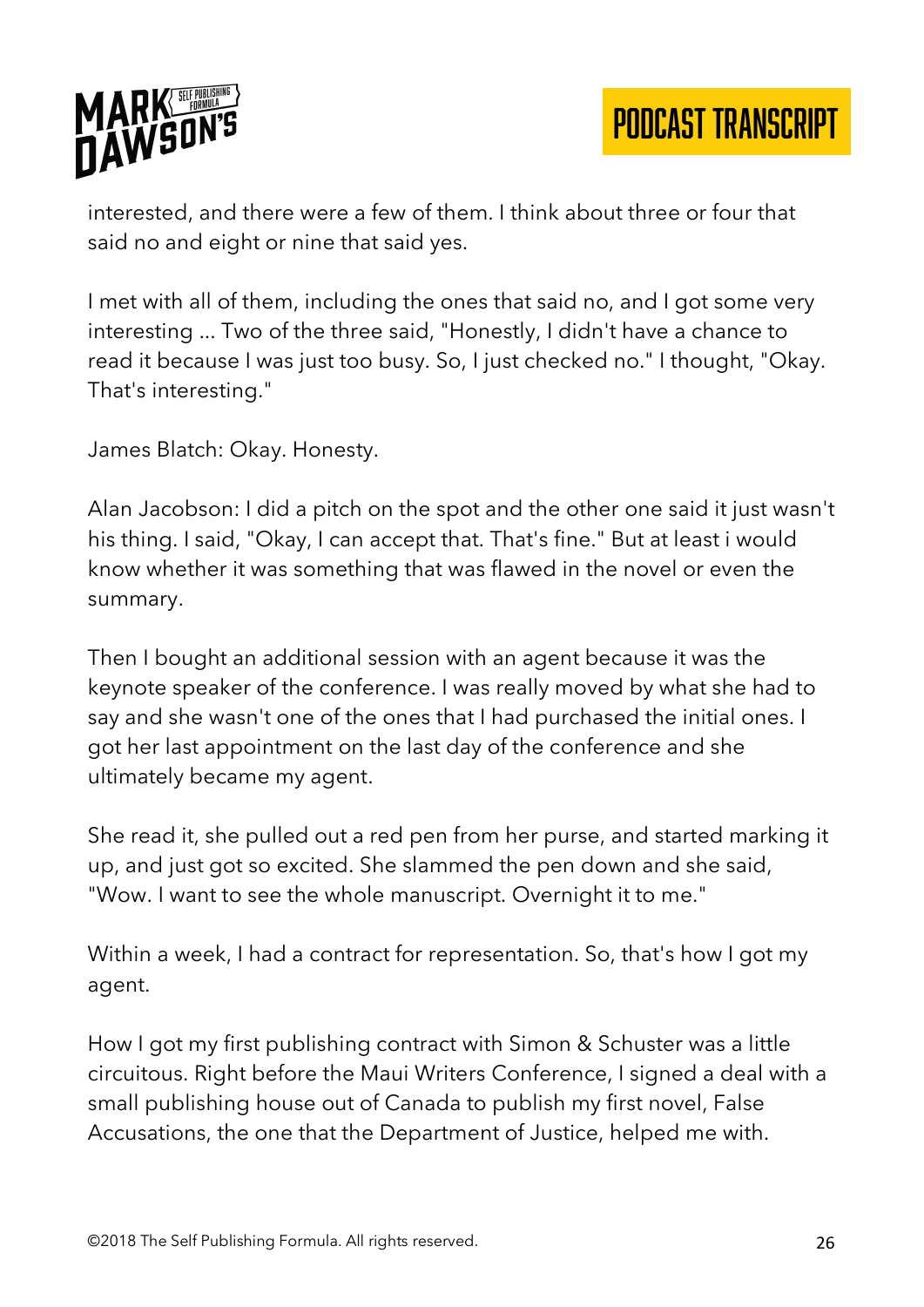

It was probably not a good decision knowing that I was going to this conference, but I really didn't know what to expect from the conference. I didn't know if anything would come of it, and I had an offer to publish. So, I went ahead with it.

Turns out that they were going bankrupt just when my book was due to launch. I was able to get, I don't remember how many copies, hundreds of copies before it closed down. The printer, it was a third party printer. So, I found out who the printer was, I called them directly, I got the books shipped to me.

I carried the boxes into the stores, the bookstores where I had signings set up, and sold it on consignment, which felt a little odd at the time. This was '97. But it sold really well.

The bookstores said, "How can we get more copies?" Well, they couldn't at that time, but I had an agent then and she turned around and sold it to Pocket Books from Simon & Schuster.

#### **James Blatch: You got the rights back from the defunct publisher.**

Alan Jacobson: Yeah. That was a whole other story. I had to hire an attorney to get the rights back.

James Blatch: Can be a problem.

Alan Jacobson: Yeah, because they were bankrupt. So, there was nobody representing.

James Blatch: Yeah. So, she then sold it into Simon & Schuster.

Alan Jacobson: Simon & Schuster. Two book deal.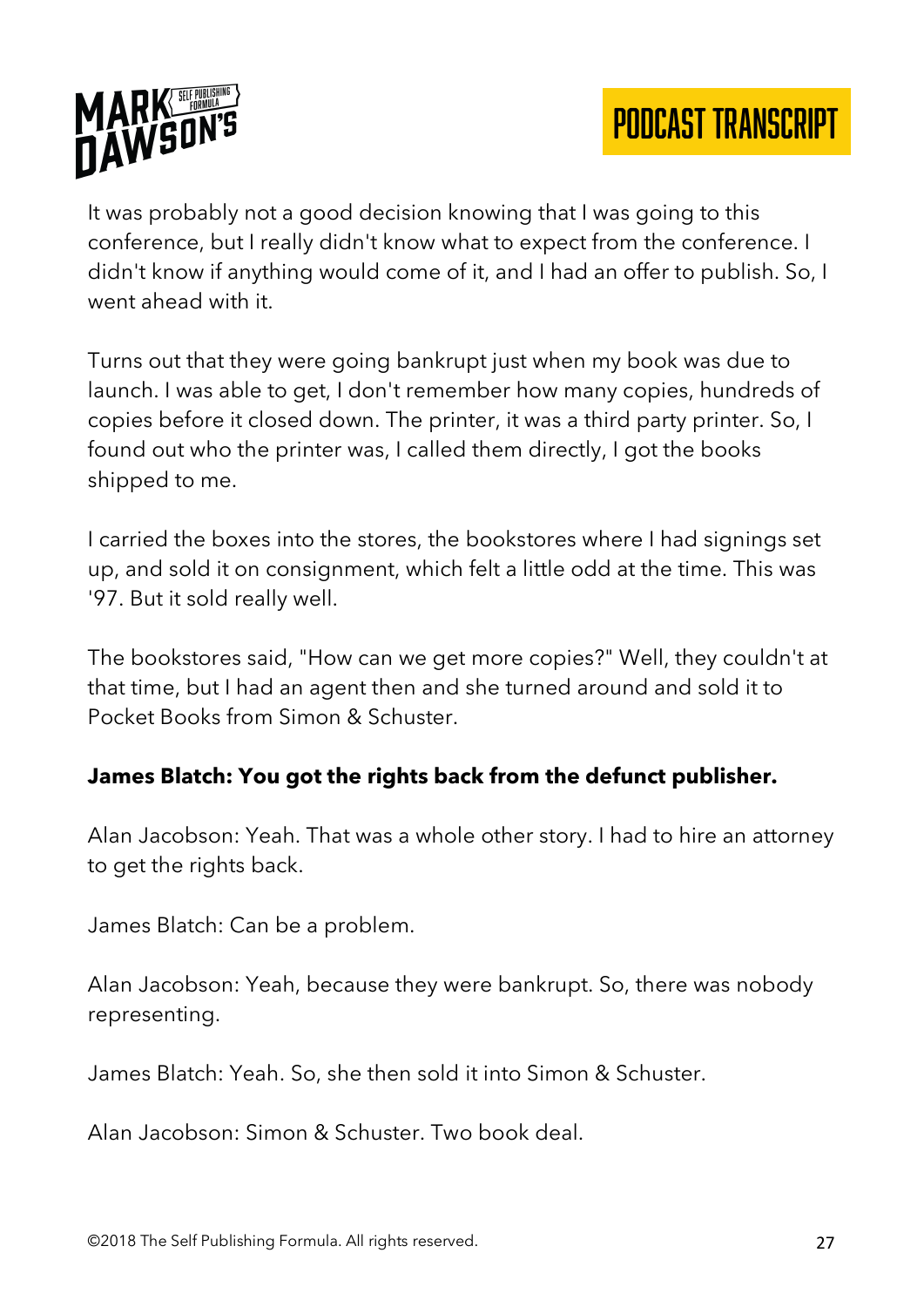



# **James Blatch: You've had a TV development? Most people say, "There's an option, I'm going to have a meeting," and blah, blah, blah. But you've actually seen the final product.**

Alan Jacobson: Well, yes and no. So, let me qualify that.

We had a TV movie made in the Czech Republic by one of their very wellknown screenwriters, and I'm going to butcher the name, but Jiří Hubač, and I'm sure I got that wrong.

But he is a god in the Czech Republic and he wrote the screenplay. It came out and it did very well. So, they contacted us a few years later and wanted a re-up for another series of showings. So, that was very cool.

They sent us a DVD and it was very fun watching the scenes. I couldn't understand because it wasn't subtitled in English. But I knew, obviously, all the scenes.

Fast forward to two years ago, my wife and I were in the Czech Republic. We took a tour guide to another area of Prague, outside Prague. We got on the topic of writing and what I did and I told her about it. I said, "Oh. In fact, we had a movie produced in the Czech Republic."

She said, "Oh, really? What's the name of it?" I said, "False Accusations." I said, "In fact, you may know the screenwriter. I was told he was well-known in the Czech Republic."

I mentioned his name and she almost drove off the road. He was even bigger than I had known. So, that was very exciting.

Relative to the United States, about six years ago, my agent got an offer for both a feature film and a two hour TV movie for the first book in the Karen Vail series, which was The 7th Victim.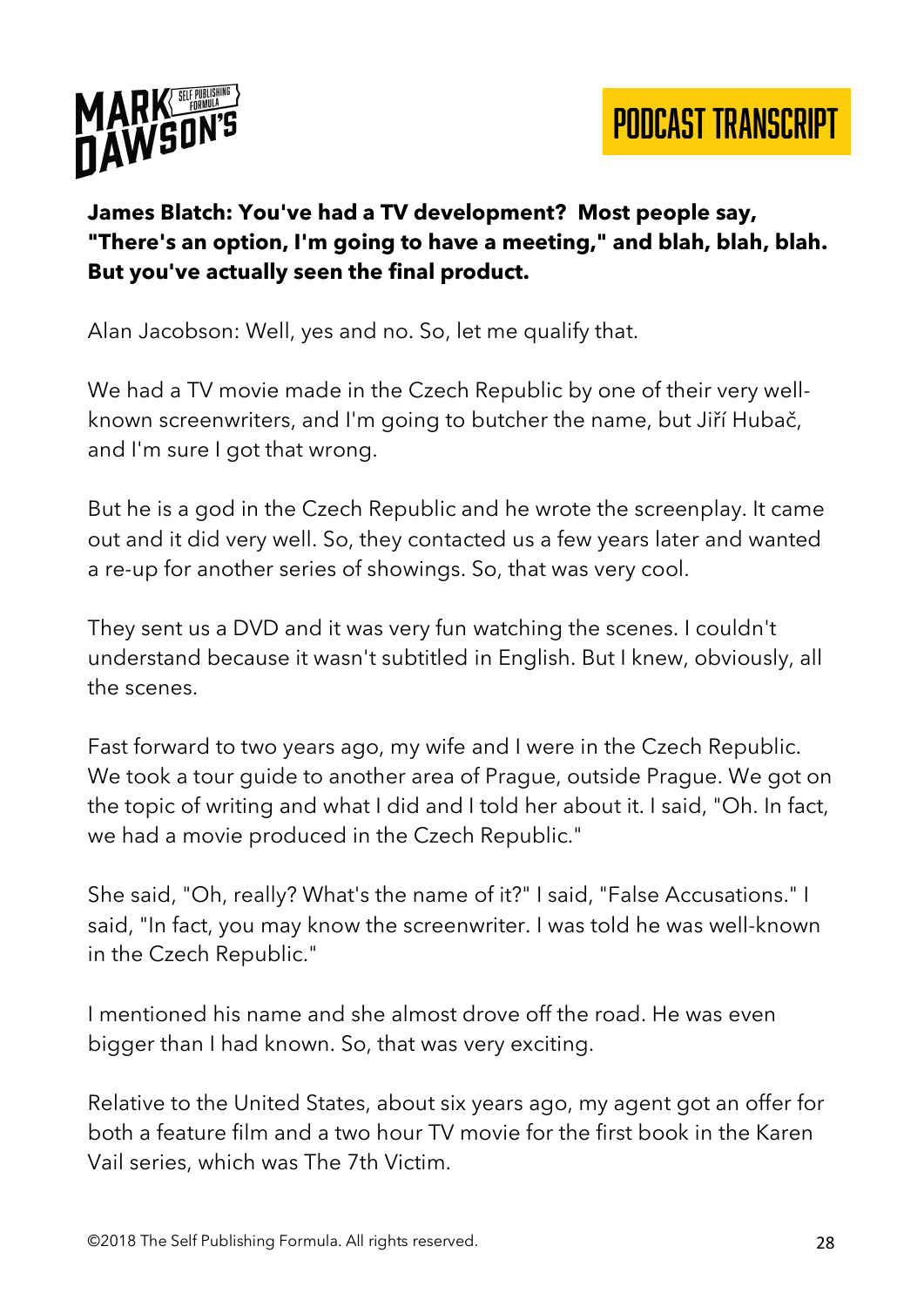

She's the FBI profiler that I ended up writing about. My agent said, "Which one do you want to take? Feature film or TV movie?" I went, "How do I make that decision?"

He said, "Well, let me help you. A TV show, a TV movie will be out within six months. 99.9% percent chance. A feature film, five years from now, we could be sitting here saying, 'Why haven't they gone before the cameras? what's going on?' If a new executive comes in and takes over the helm, he'll more than likely say, 'Okay. I only want the properties we acquire while I'm in charge.'"

So, he says, "You could end up with nothing and then we won't get the rights back and we're in trouble."

So, I said, "All right. Let's take the TV movie if you can get me a production credit." So, he said, "Oh. That's impossible, but I'll see what I can do." Well, TNT loved the Karen Vail series so much, they agreed to that. So, I was coproducing.

# **James Blatch: What did that actually involve beyond being on IMDB?**

Alan Jacobson: Meeting with the executive producer and producer, discussing the vision, discussing where it would be filmed because we had discounts, tax credits in North Carolina, which in the winter, can look very much like Virginia. Then casting, less of an input.

James Blatch: That's more of a specialist thing, I guess.

Alan Jacobson: Yeah, and it's more studio, who they have deals with. Even the producers don't have really much any say. You can have say, but they're not going to listen to you.

So, everything was moving along beautifully. They commissioned a screenplay from a well-known screenwriter and she did a fabulous job. I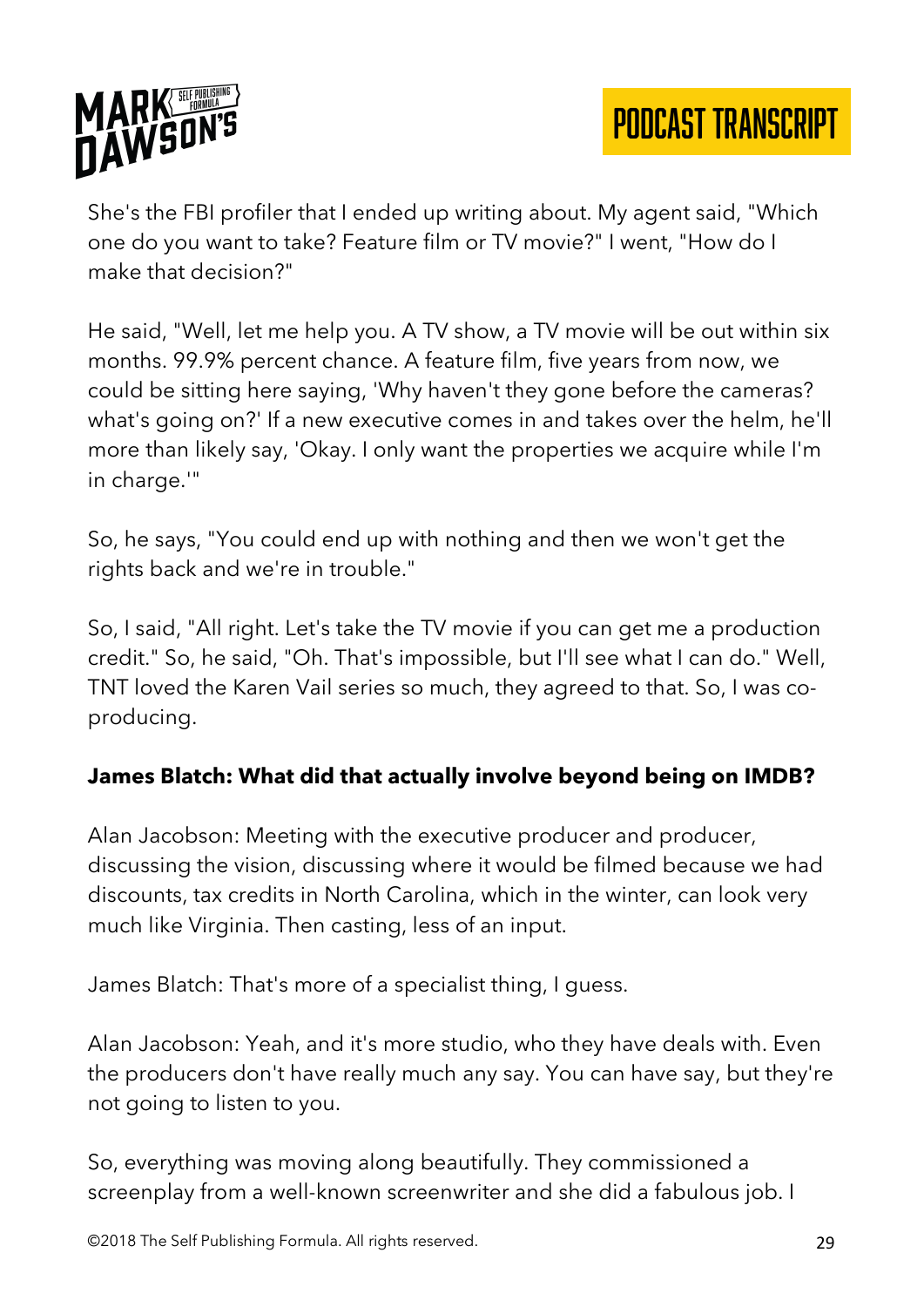

was blown away because I'd seen a screenplay from a different writer for a feature film because we had optioned it previously along with one of my OPSIG Team Black novels. That one was disappointing. It didn't follow the source material, the novel very closely. This one did.

It's very, very difficult to get a 400 page novel into a two hour screenplay and she did just a masterful job.

Everything was moving along quite nicely. Unfortunately, the TNT Mystery Movie Night was going to be 12 bestselling novels adapted to screen. They filmed the first six.

Scott Turow's was the first. It was the sequel to Presumed Innocent. I think Lisa Gardener had one in there. Anyway, the ratings were horrible and the sponsors pulled out. There went our four million dollar budget, and we were a canceled. We were project number seven.

James Blatch: You were the Apollo 19 of the-

Alan Jacobson: We were exactly.

James Blatch: Canceled for budget funding reasons.

Alan Jacobson: Exactly. The astronauts that were going to fly Apollo 19 and 18 and 20. Yeah. That's a good analogy.

## **James Blatch: What happens with the rights now? Do they sit there with TNT?**

Alan Jacobson: We were very, very, very fortunate to get the rights back.

James Blatch: You got them back.

Alan Jacobson: Yeah. They gave them back.

©2018 The Self Publishing Formula. All rights reserved. **30 Self Reserved.** 30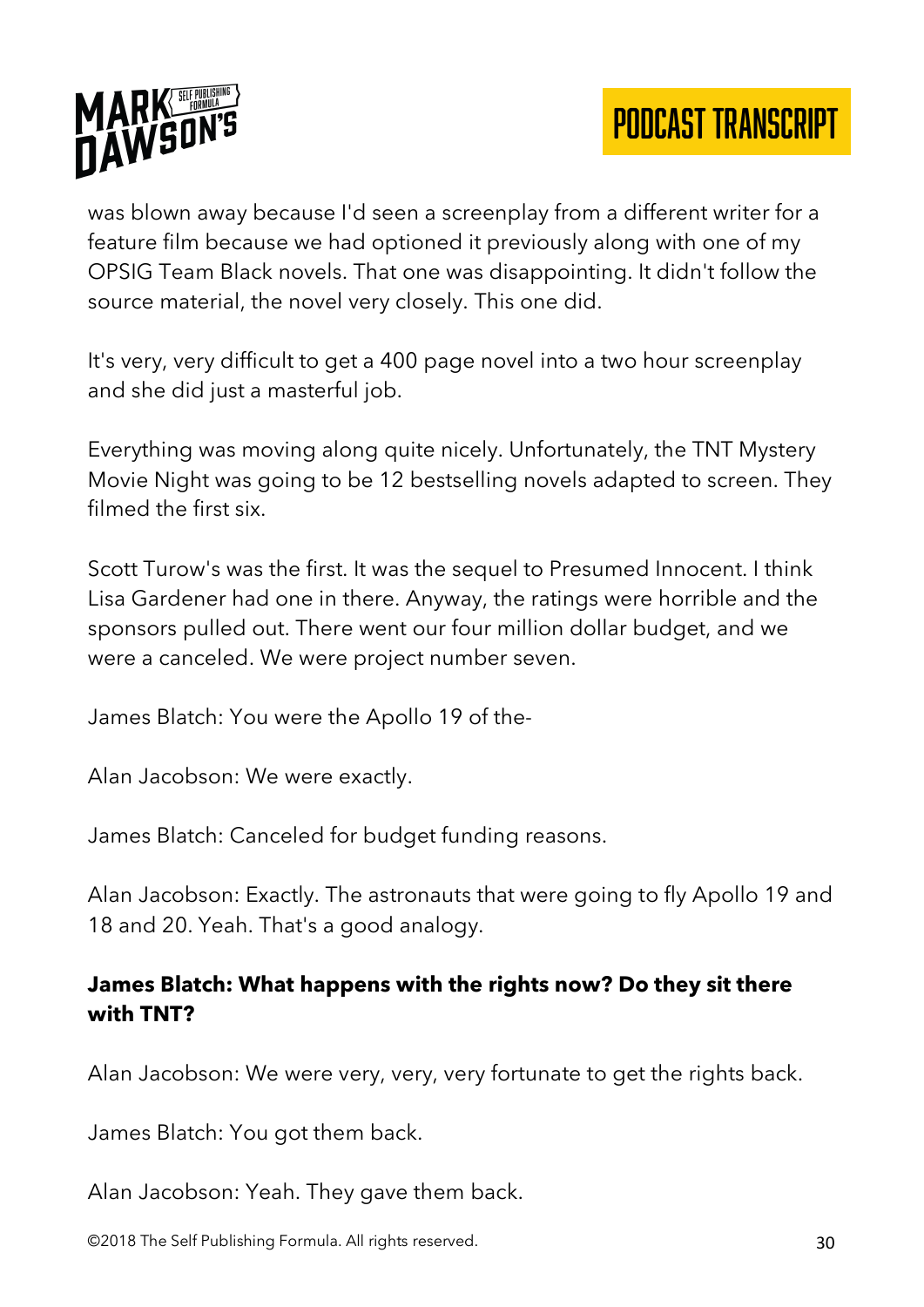



James Blatch: So, you could potentially sell them again because what you really want is a series. Viewers eat up CSI week in, week out. So, it's a genre that works.

Alan Jacobson: Because they optioned the entire Vail series, the plan was to do either four two-hour movies and see how it goes if they wanted to do a series or just do the two-hour movie and then move right into a TV series from there where each book would be a season. So, it was a great, great plan, but man plans and God laughs, right?

James Blatch: Yeah. Exactly.

## **Now, my last areas to ask you about is about coming to conferences, why you do it, and is it worth it for a writer?**

Alan Jacobson: All conferences are a little different. ThrillerFest, there are a lot of aspiring writers, a lot of authors, published authors, some fans. Bouchercon, I think, tends to be more fan oriented in terms of the audience.

So, you get a little different approach depending upon the type of conference you go to. ThrillerFest, I've been to every one. This is my 13th. It's really evolved and matured.

It is the premier conference for thriller writers and readers. Those who choose to come and learn, if you're an aspiring writer, you get to learn from the masters, the ones who've been doing it a really long time and who have honed their skill in any profession.

You do something for one year, you may think you're really good at it. But the fact is 10 years from then, you're going to look back and go, "Man. I'm so much better now." 20 years from then, you're going to go, "Wow. I am really at the top of my game."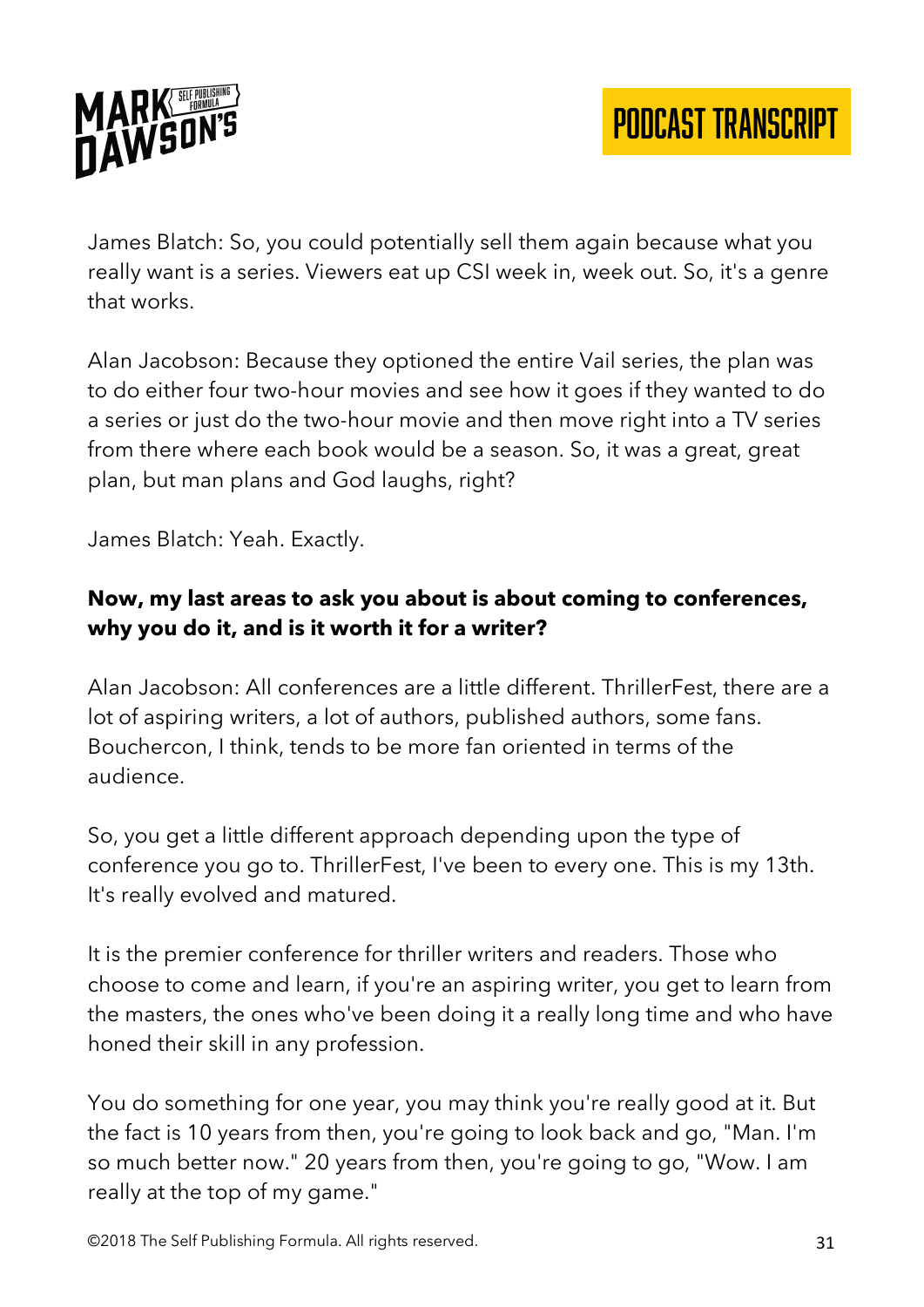

I've been doing this 20 years. I really feel like I'm at the top of my game. But you still learn from others, colleagues that you talk with and how they do things and how they approach things.

Then you've got the marketing aspect and the publishing aspect, can all commiserate and talk about issues we've had. It's a great collegial environment.

## **James Blatch: The whole world's exploding at the moment. You're not tempted to go off in that direction? A new series, maybe?**

Alan Jacobson: I would never say never. It's really interesting. I know some friends who have done it and done extraordinarily well, but it's true in anything. You have authors that go the traditional route and do extraordinarily well and others that just flame out. So, you never quite know.

The indie route is a little more difficult obviously because you're the captain of the ship and you have to steer it. You have to do the publicity, the marketing. Everything that happens relative to that book is on your desk.

So, it's not that as a traditionally published author, you're not involved. Obviously, authors today versus when I first started 20 years ago, it's very different. We are very much involved in every aspect of it.

But as an indie author, you can have a bad day. It's on your plate. It's all your responsibility.

James Blatch: Alan, thank you for joining us. I want to wish you and Karen future success and Karen keeps locking up the bad guys and serves you well.

Alan Jacobson: Thank you.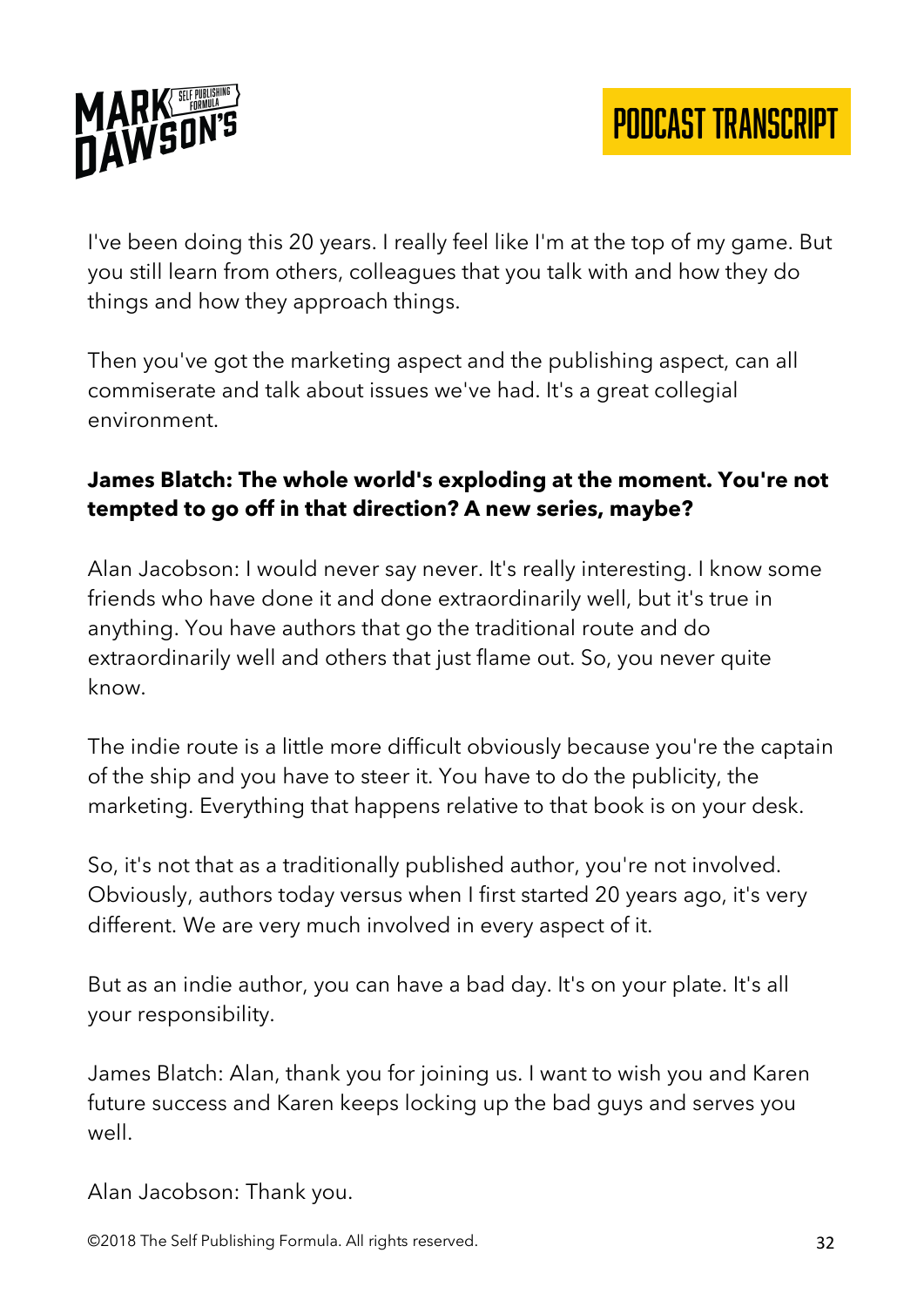

James Blatch: We'll look out for her as well and we'll keep an eye on the TV channels because who knows? Now you have the rights back.

Alan Jacobson: Great. Thank you. I'm still working on it.

James Blatch: There's Alan Jacobson. I don't know if you noticed in the interview if you're watching on YouTube, he was wearing a Polo shirt that had the Karen Weir ... Karen Weir? Is that is character's name? I can't remember.

Mark Dawson: Karen Vail.

James Blatch: Karen Vail stories on his Polo shirt. But there's somebody who knows this is his business and nobody else is going to go out for him when you're an indie. I think he was interesting.

I didn't know who he was and I don't think he knew who I was. But it was, he saw us with our cameras set up interviewing people and came up to me and the first thing he said to me was, "Can I be on your show?" I think he's proud, actually, but that's irrelevant for him promoting himself. He's promoting himself.

Mark Dawson: I would not. I'm not wired that way. I'm not that comfortable going up to people I don't know. I'm not good at small talk, usually. John, on the other hand, has been fantastic at small talk.

James Blatch: He'll go up to anyone and talk to them.

Mark Dawson: He will. He's a slut, basically. Let's be honest.

James Blatch: He's no shame.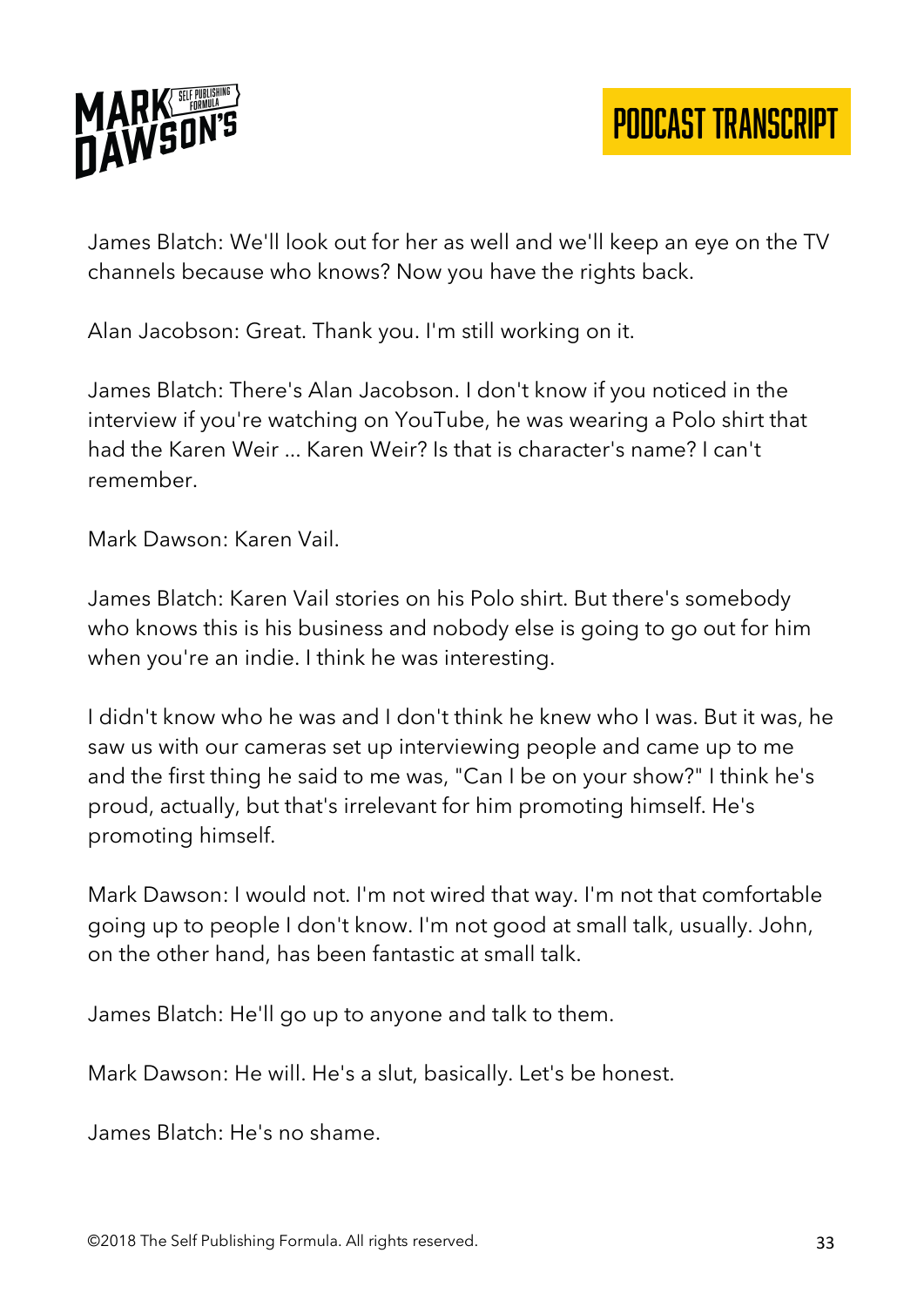



Mark Dawson: He's no shame at all. But yeah. Alan was very abrupt. Not abrupt. He was very forthright and knows what he wanted and realized potentially, there's a good chance to get his name out there and went for it. So, kudos. I have no problem with at all.

James Blatch: Now, our next interview is a man called David Morrell. David wrote his first novel in 1972. It was adapted into a film with Sylvester Stallone 10 years later in 1982. You may remember it. It was called Rambo.

His story behind the first book is really interesting. I wasn't sure, I didn't know a lot about David Morrell, knew who he was. But the interview really revealed to me this is a deep thinker about writing. In fact, ironically, because Rambo's portrayed as this rather shallow bloodfest.

Mark Dawson: Only in the film.

The book is excellent. The book is much better than the film.

James Blatch: But even in the film, he talks about the violence and we work for an organization that spent a lot of time thinking about violence in films. His name and his book, his films came up in our historical records when we were discussing things and I mentioned that to him.

He's a very, really interesting guy to talk to and I can tell you now, as a result of this brief chat, we've arranged to have David Morrell on for a full 40 minute interview in the autumn because he's the guy who will talk to you directly about why you're writing as being one of the most important things you need to answer to be a successful writer.

But that's what we got onto the last 30 seconds of this interview. A great guy to talk to. So, let's hear from David Morrell.

#### **David, how lovely of you to come and talk to us on the SPF podcast.**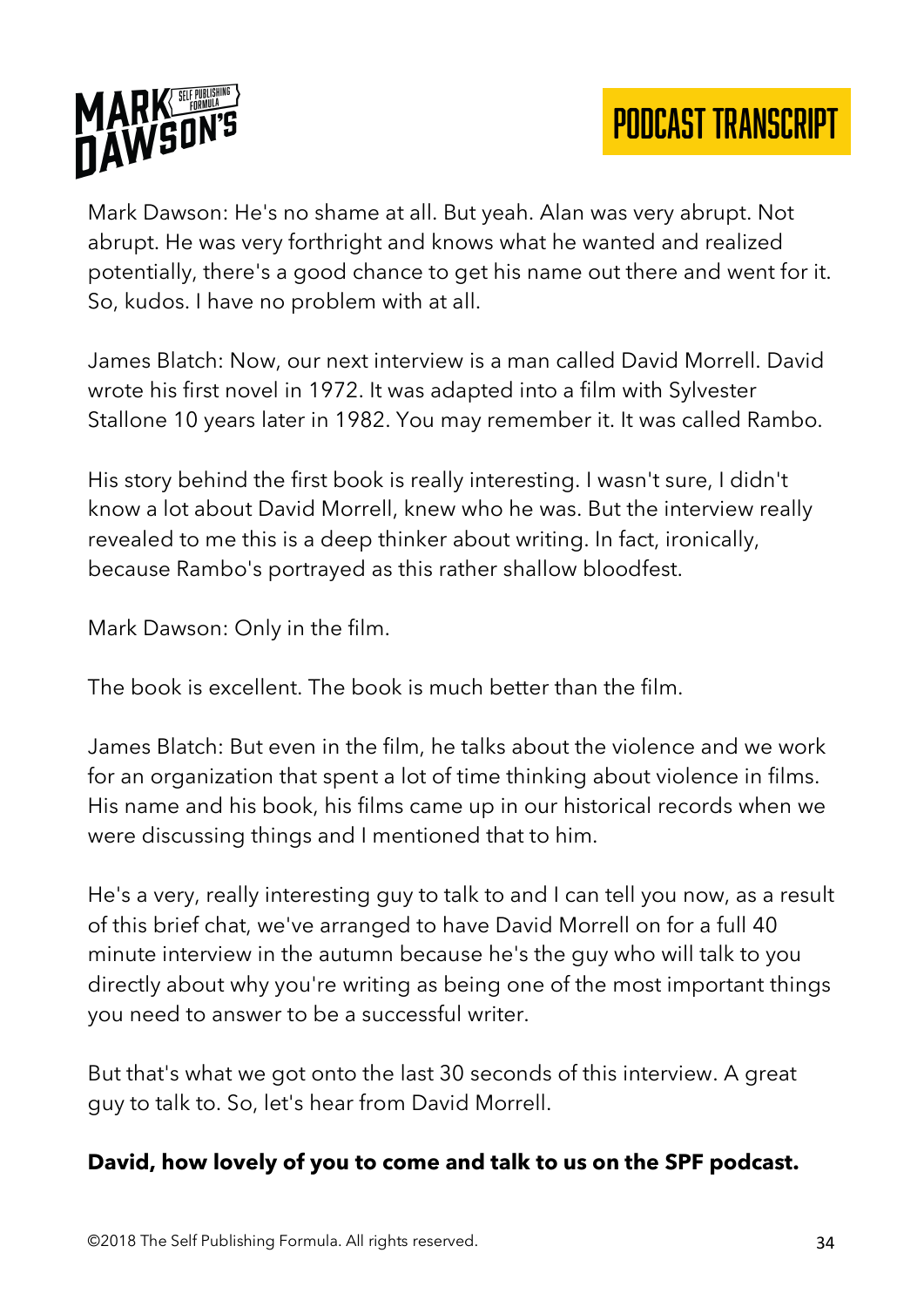

David Morrell: Thank you. I'm glad to be here.

James Blatch: We're very excited. I assume Rambo was, First Blood, I think was the novel, was your first book. Am I right in saying that you wrote it in the '70s.

David Morrell: Yes. First Blood was, in fact ... It's fun to say First Blood was my first novel, right? But you can say the debut novel, but it was my first.

I started it, seems so long ago, in 1968. What people in the UK wouldn't know perhaps, and some people in the United States don't remember, is that 1968 was the year of riots in the United States because of the assassinations and Martin Luther King Jr. and Bobby Kennedy and the Vietnam War. There weren't 10 riots or 50 riots or a hundred riots. There were several hundred riots and some cities in the United States never recovered, such as inner Detroit. The buildings were never reclaimed

I got to thinking that it was as if the Vietnam War had come home. Then you have those moments as an author where you say what if someone, a decorated soldier from Vietnam came back disaffected by the war, hating himself for what he'd learned about himself in the war, and was wandering the country to try to come to terms with what had happened to him, grew his beard, grew long hair, about what was then called hippies.

Police at that time did not like people with long hair and beards. So, they would naturally go after him. It was just a fact of life in those days.

So, here we have the greatest gunfighter in the West who's trying to hang up his guns and they won't let him.

I saw First Blood as a Western, and in effect, the Vietnam War is fought in America. That was the idea of writing the book. I started it in 1968 because of the riots. I was in graduate school at the time, so it took me a while. But took me three years. In the summer '71, I finally finished.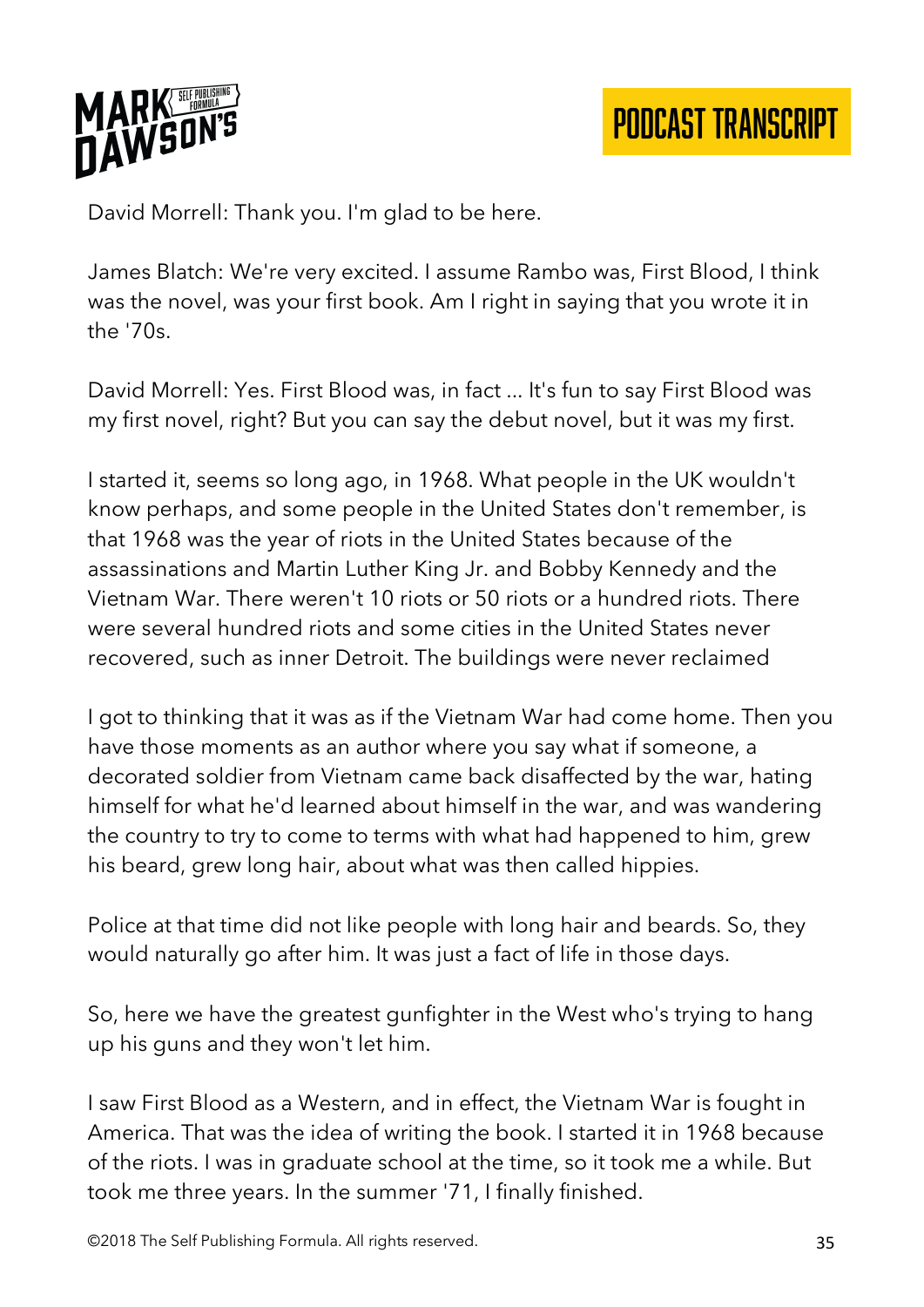

James Blatch: It's difficult to think now because it's been so copied and the style has been ... the themes that you talk about have been done in very many quite well-known pieces.

# **It's difficult to imagine quite how original that was in 1968.**

David Morrell: There were a lot of original parts of it. One was that outside the pulp universe of cheap paperbacks, there had not been a novel that had that much action in it. It is basically one long chase.

That's why the movies liked it so much because they could take it ... The film adaptation, First Blood, is about 96 minutes and 55 minutes of it are action. Very unusual.

So, that was a new way of thinking about the amount of action in a book. The other was that, as I said, I was in graduate school and I was studying Hemingway. I don't write like Hemingway, but Hemingway had a theory about writing about things as if they'd never been written about before.

I was looking at the way he wrote action in For Whom the Bell Tolls and A Farewell to Arms and the gunfights in To Have and Have Not, a gangster novel. I thought it's like he invented it for the first time.

So, when I was writing the action scenes in First Blood, I was trying to find language that hadn't been used before, and my academic background, naturally, that's the way I would think. So, there were two elements there that hadn't been done before.

# **James Blatch: Film adaptation, early '80s, probably 10 years old from the publication years?**

David Morrell: It was 10 years later. You've got a good memory. The film occurred in 1982 and there's a whole adventure there too.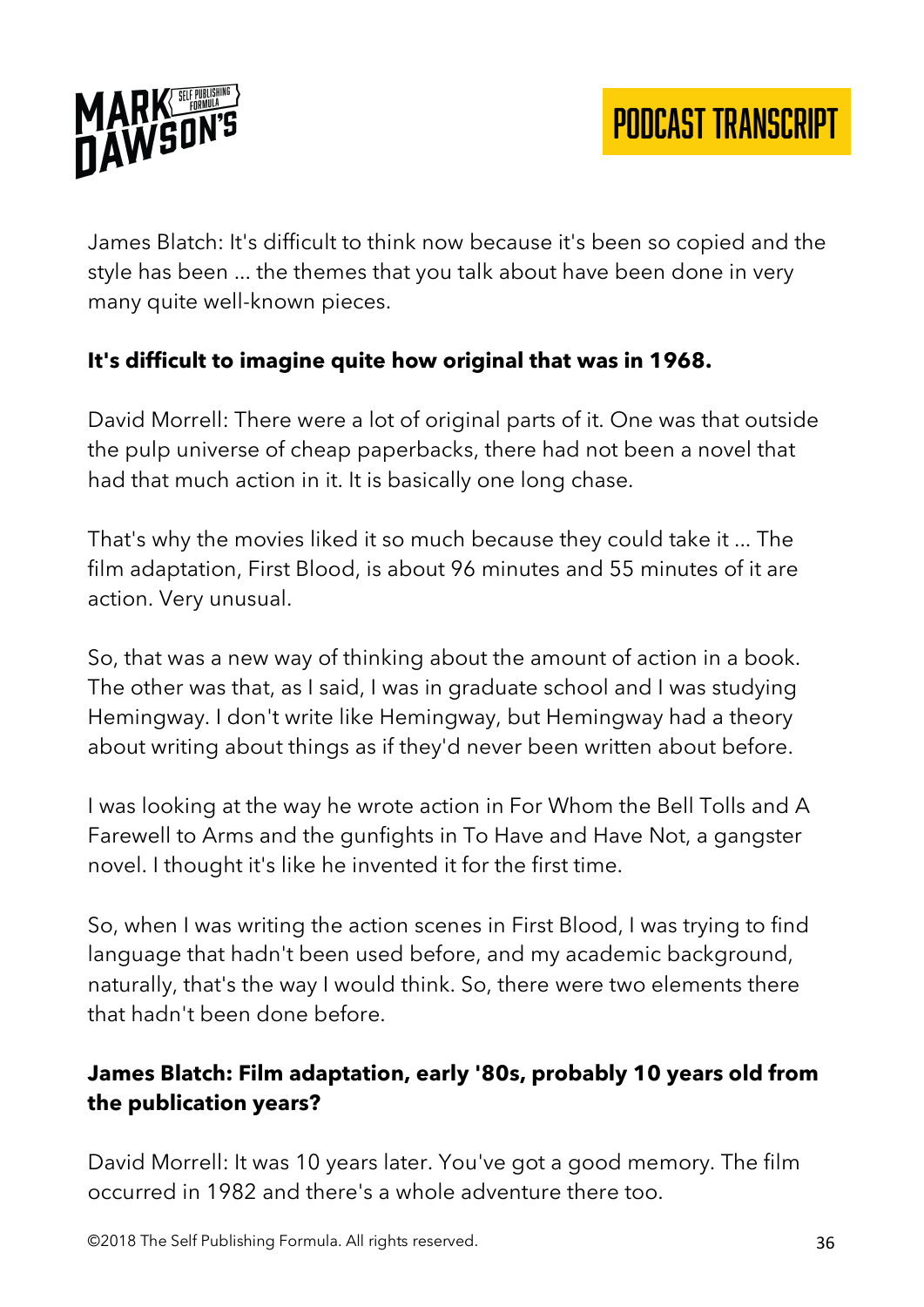

I sold the film rights to Columbia Pictures before the novel was published 10 years earlier. At that time, Richard Brooks was going to write and direct it.

Year later, Columbia, I don't know what happened. Columbia sold it to Warner Bros. and there was talk of Martin Ritt, the director, he'd done a Southern picture called Sounder and the novel, First Blood, is set sort of in the cell of the United States.

There was talk about Paul Newman being in it, but playing the police chief with maybe Robert Blake playing Rambo. Then that morphed into Sydney Pollack, one of my favorite directors, with Steve McQueen as Rambo because of the motorcycle.

Sydney told me that they were ready to shoot when they realized that Steve McQueen was about 45 years old and there were in 1975 by this time, no 45 year old Vietnam veterans.

So, there were, all told, about four studios and 26 scripts before finally, the people who made the film, Carolco Pictures with Andrew Vajna and Mario Kassar as producers before they got the idea and they hired Sylvester, who had been in Rocky, Sylvester Stallone, but had never been in a hit movie of that proportion. He'd been in a lot of successful movies, but not anything big like Rocky. But they thought we'll try it and he'll do well in the role.

James Blatch: So, Rocky predated old lucky predated Rambo.

David Morrell: Yes.

James Blatch: Okay.

David Morrell: That's right.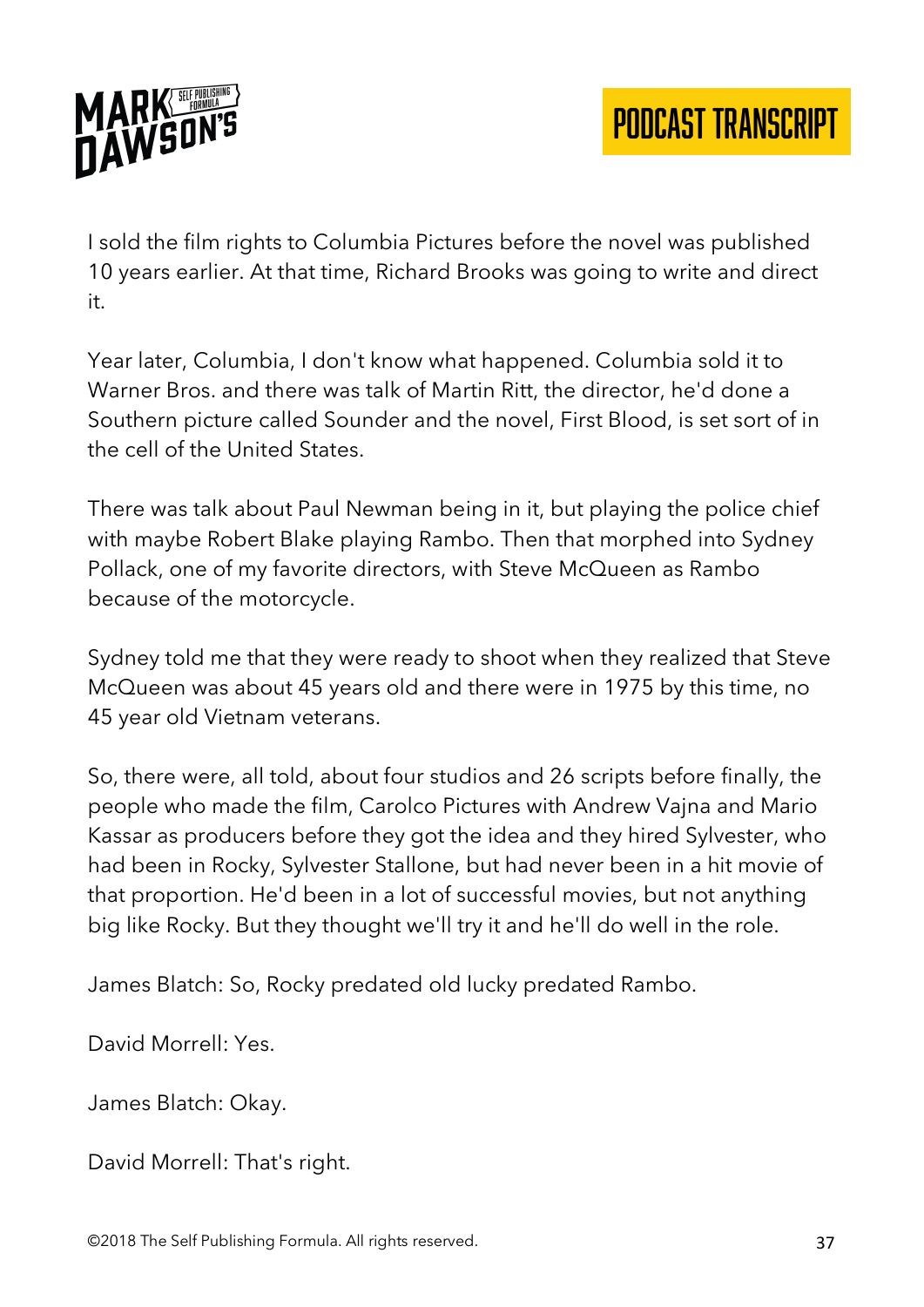

James Blatch: I wondered if it was his breakout, but he was really ... Rocky today is a-

David Morrell: Sylvester had done F.I.S.T. and he'd done, the titles aren't coming to me at the moment. But he'd done some other films that were successful. Nighthawks.

But you know how these things happen. Sylvester later said that he thought that First Blood was his most important film because it established him in something other than Rocky.

James Blatch: It was a controversial film. I don't know what it was like in the States, but in the UK, funny enough you might not know, John and I used to work together as film examiners in the UK giving certificates.

David Morrell: Oh, really? Film examiners?

James Blatch: Not long after Rambo. You look at the historical case notes and Rambo was film that comes up. It was very controversial in its day.

Newspapers in the UK took against it for its level of violence.

# **What's interesting to me, if you alluded to that as being a deliberate decision at the beginning that there would be nonstop action to give it a particular time, that wasn't an accident of the film.**

David Morrell: Well, let's back up, though. This business about the film examiner, I know the film has a reputation for them, but it isn't in the film. We have the fight where he escapes from the jail, which basically, it's a fight in a jail.

Then he comes out and he gets on the motorcycle and he races away. We have the car chase. Ted Kotcheff did a hell of a job directing it.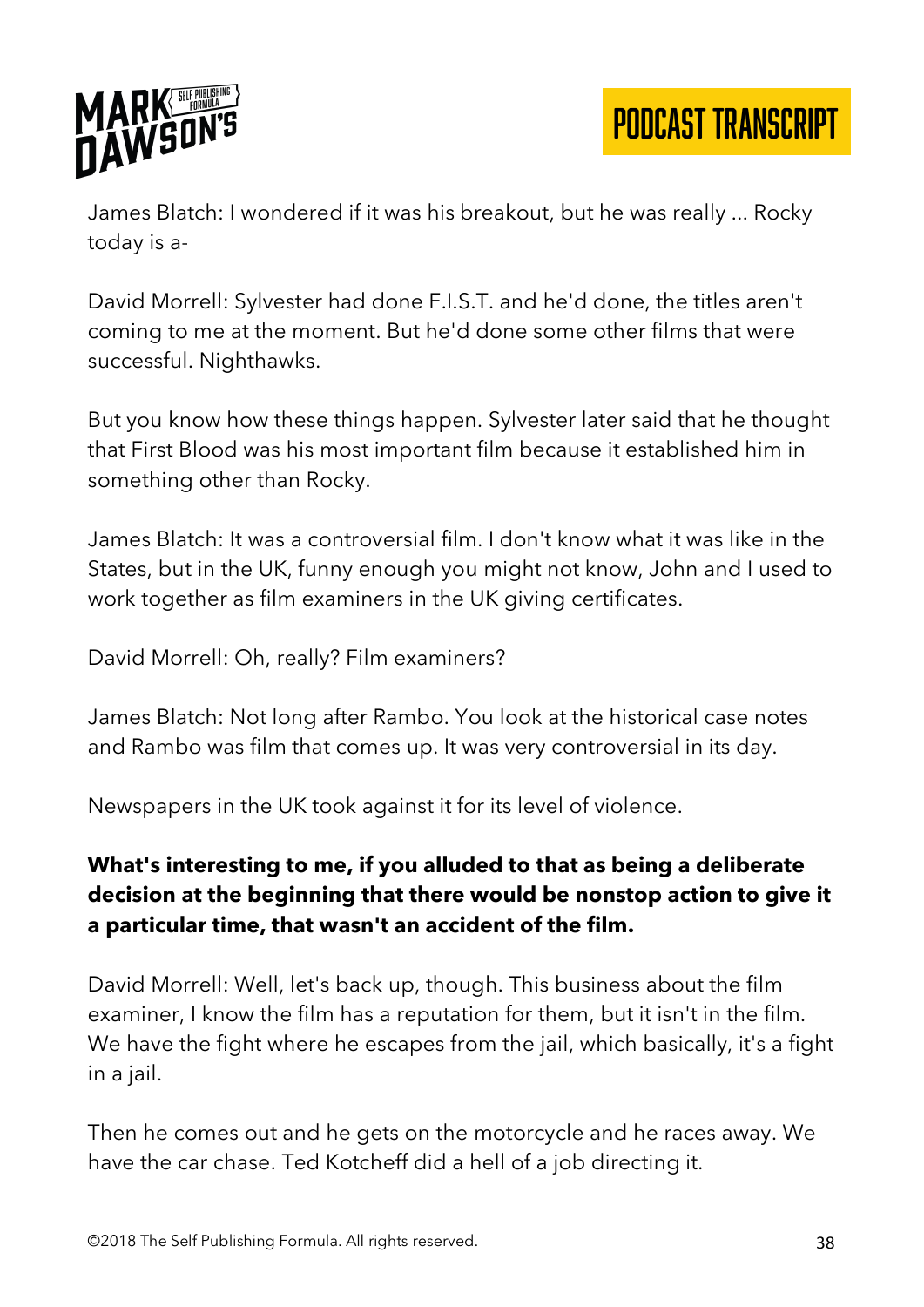

But if you look at it carefully, a man falls out of a helicopter and some nameless deputies are in a car crash and that's the extent of the violence. But there's a lot of property damage.

In this country, in those days, Siskel and Ebert were two very popular American film critics. Siskel & Ebert At the Movies and they had the thumbs up and the thumbs down reviews. I remember them being shocked by the film because of the property damage.

In this country, we have the Chamber of Commerce, which is about local businesses and all. It was like they were the critics for the Chamber of Commerce because property was damaged. But there really aren't many people hurt. So, I never understood this thing about the violence. It is an action picture.

You might add that over the years, as CGI has added more and more to movies, making them so unrealistic and more literally like cartoons, that the stunts which are not CGI, the stunts in First Blood with real people doing real things and sometimes Sylvester Stallone doing his own stunts, and he was injured many times in the movie, making of it, that the movie feels realistic now. There's nothing in there that a human being could not physically do as opposed to what we see now in movies.

#### **James Blatch: What impact did the film have on your writing career?**

David Morrell: Well, it was my first novel. The hardest thing for a novelist is to come out of the chute, so to speak, at the beginning and get attention.

First Blood, which was published in '72 as the crisis in the country, in the United States about the Vietnam War, and it was pretty clear that that was not gonna end well. It took her a while, but it was pretty clear this was not what the people who started had hoped for.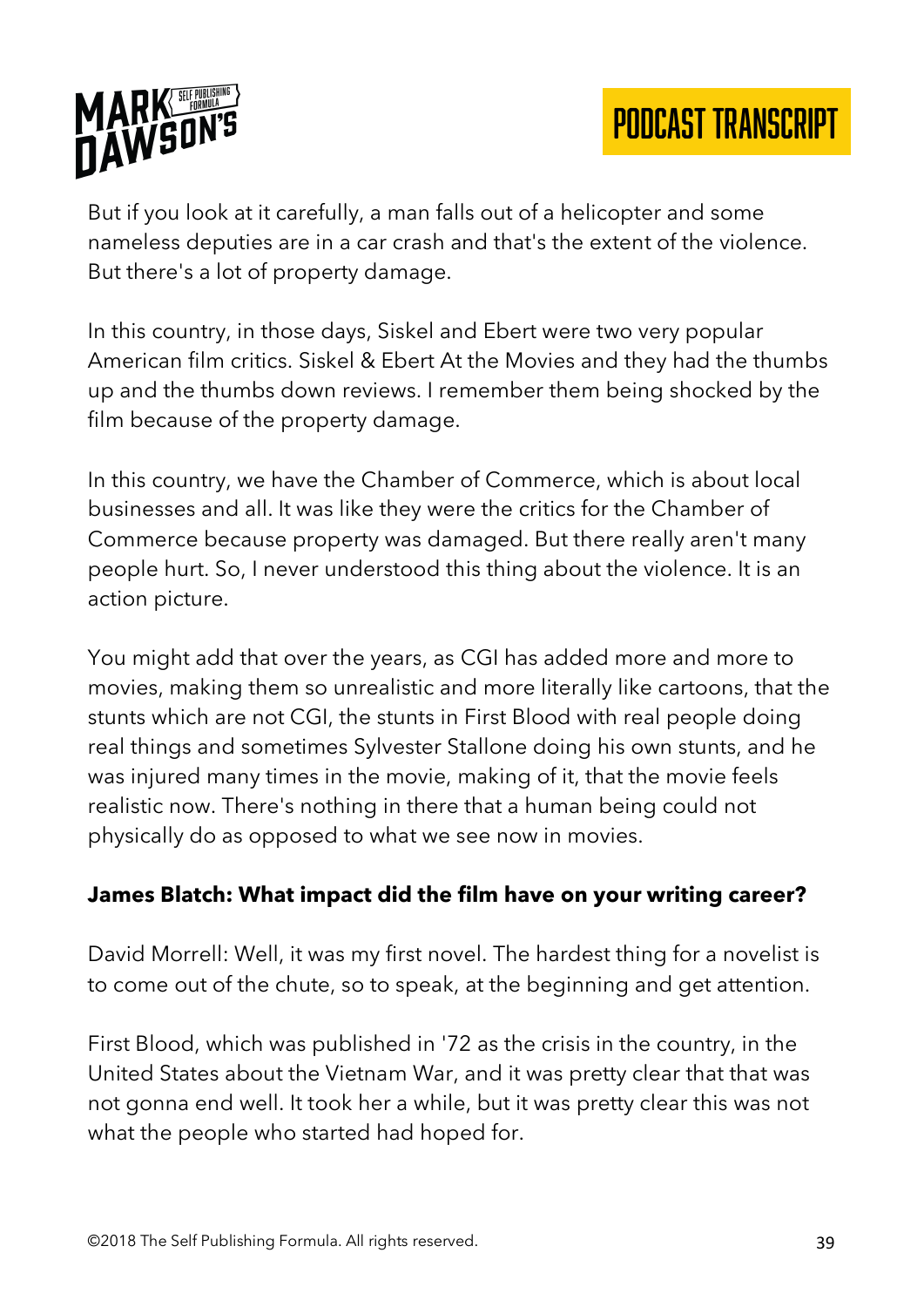

So, the novel came out at the right time, and then in terms of getting attention. And for our first novel, it was reviewed everywhere. I could go on with titles that might not be recognizable in the UK, but it was reviewed everywhere. It was unusual for a first novel.

Basically, it established me. I was so lucky and I was young. I think I was 29 and I was so young and so lucky, although I'd worked like crazy to do the book, three years. That set me up so that later at novels, people would say, "Oh, he's the guy that did First Blood." First novel really did literally establish my career.

James Blatch: I'm not going to ask exactly how old you are today, but-

David Morrell: I will tell you. I'm 75.

## **James Blatch: And you handed us a little card with your latest novel as you arrived. So tell us about that.**

David Morrell: The key to being a novelist is to have, for me at least, a long career and to look ahead and grow. I had, in various decades, written different kinds of books.

In the '70s, as with First Blood, I was writing what might be called outdoor action. In the '80s I wrote a series of very influential espionage novels, The Brotherhood of the Rose, The Fraternity of the Stone and The League of Night and Fog.

In fact, I don't know if anybody in the UK watches the Super Bowl, but it is a big deal here and The Brotherhood of the Rose was adapted into the only mini-series to air after a Super Bowl. It did really well.

It was an attempt to merge the best of the UK spy novel, as typified by John le Carré, with authentic spy details and the American spy novel, which had lousy spy details but had lots of action, so to try to marry those. That's what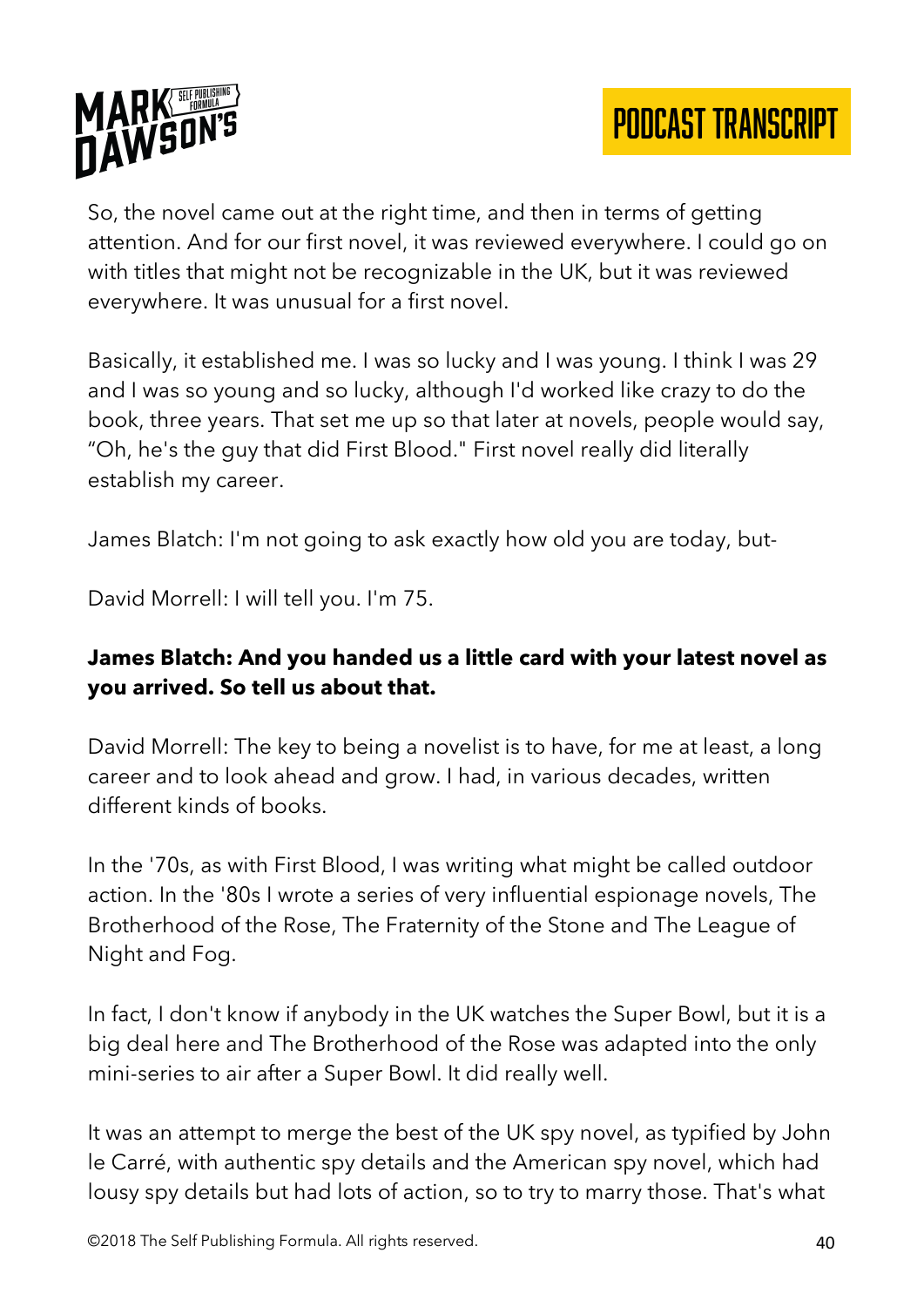

they did. In various decades, always with suspense and action, but different kinds of genres.

In this decade, I became absolutely fascinated with the Victorian era in England. I'm Canadian. I have an American citizenship, but I was raised in Canada, so I've been in the commonwealth, so I'm sort of UK.

James Blatch: You're subjects, along with us. We're of the queen.

David Morrell: My father was a British airman who was killed on D-Day. I thought, I've always wanted to do this. I spent several years reading nothing but books about Victorian literature with the help of a Victorian historian.

I love the rhyme, of Judas Flanders and another UK scholar named Grevel Lindop, who was from the University of Manchester. I wrote three books about Thomas De Quincey, who was the author of Confessions of an English Opium-Eater and who invented the word subconscious, the concept subconscious and who Freud may have lifted from.

De Quincey was fascinated by mass murder, so I thought this is cool. I've got myself an opium addict who's interested in mass murder and invented the word subconscious.

I wrote three novels about him and about his daughter, who was a real-life person named Emily De Quincey, who sort of was his Watson. It sounds funny for this Canadian-American talking to the UK about these books, but I believe I have the tales in these books that people raised in the UK have no idea of. I was looking for those items in the Victorian mode that would be new, such as how much did a middle class or upper class woman's clothes weigh in 1854.

James Blatch: A lot.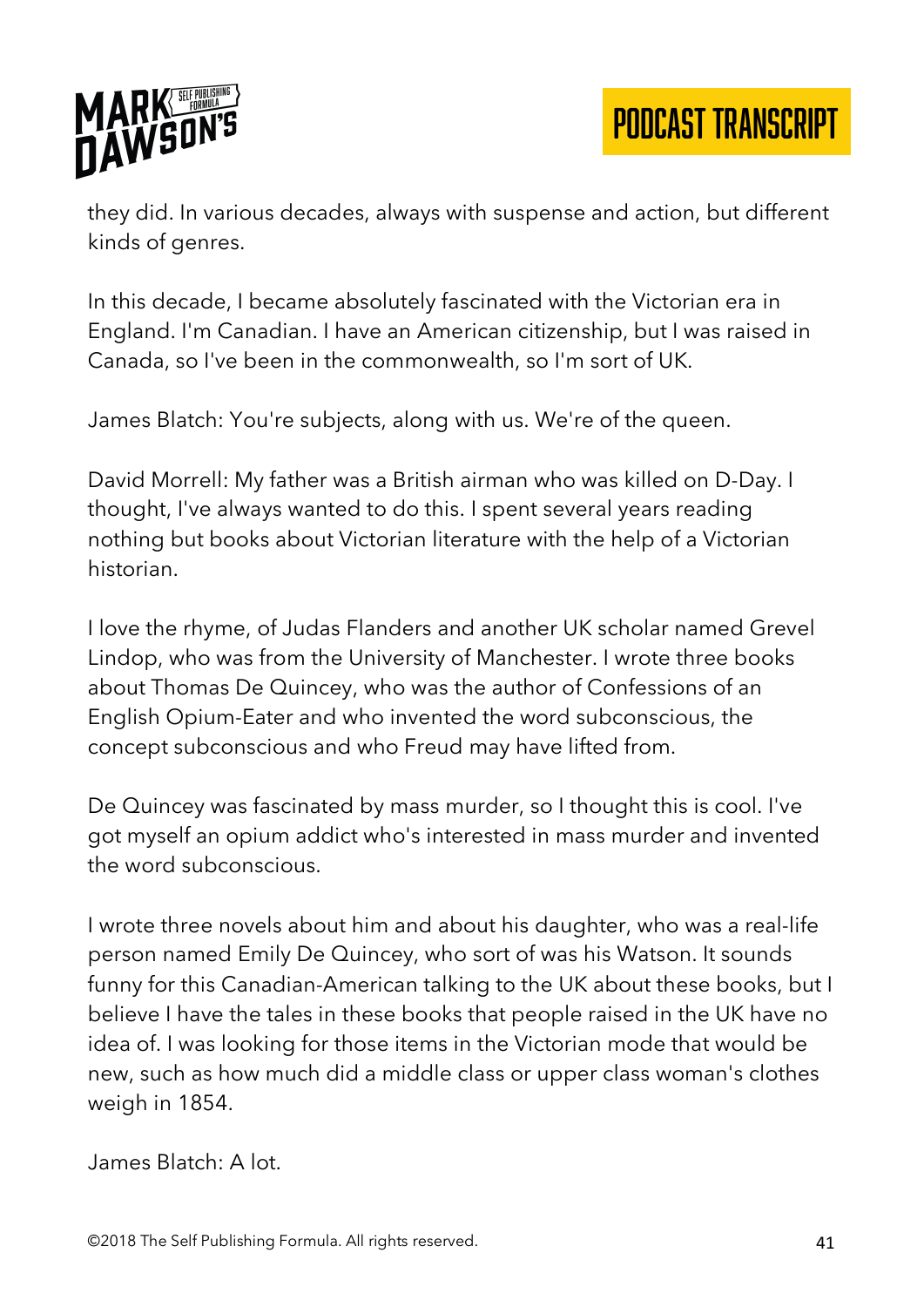

David Morrell: 37 pounds. The reason for that is, and again, this is the kind of books they are, in 1851 in Hyde Park the Crystal Palace Exhibit occurred, which is the first world's fair.

The trend for women's dresses to have hoops, which were made either of whale's teeth or of metal hoops, they had to be covered. That took 12 yards of ruffled satin and then it took lead weights in the dresses so they wouldn't pop up. By the time you're done with all the stuff it was 37 pounds, as measured by a historian.

That's the kind of things that I just delighted in having. Now, Dickens never mentioned this stuff, because he took it for granted.

My goal was to write historic Victorian thrillers that were absolutely authentic and would have the kinds of real life details that nobody at the time was talking about in fiction, but that I could put in.

Like graves. How did they dig graves? Well, they did the graves because there wasn't enough room, so the coffins were put vertically, so you'd bring the coffin to the graveyard and then everybody would be told to get out. Then, what they do is they dig down and they jump up and down on the coffins below and crunch everything down and then they'd put the coffin in. A year later, they'd be back crushing that one down.

James Blatch: This is amazing.

David Morrell: This is cool.

James Blatch: You're selling the book brilliantly. A long way from Rambo though.

David Morrell: It is. And just to be clear, the books are called Murder Is A Fine Art and Inspector Of The Dead and Ruler Of The Night. This is what happens when you come to America and start hard-selling.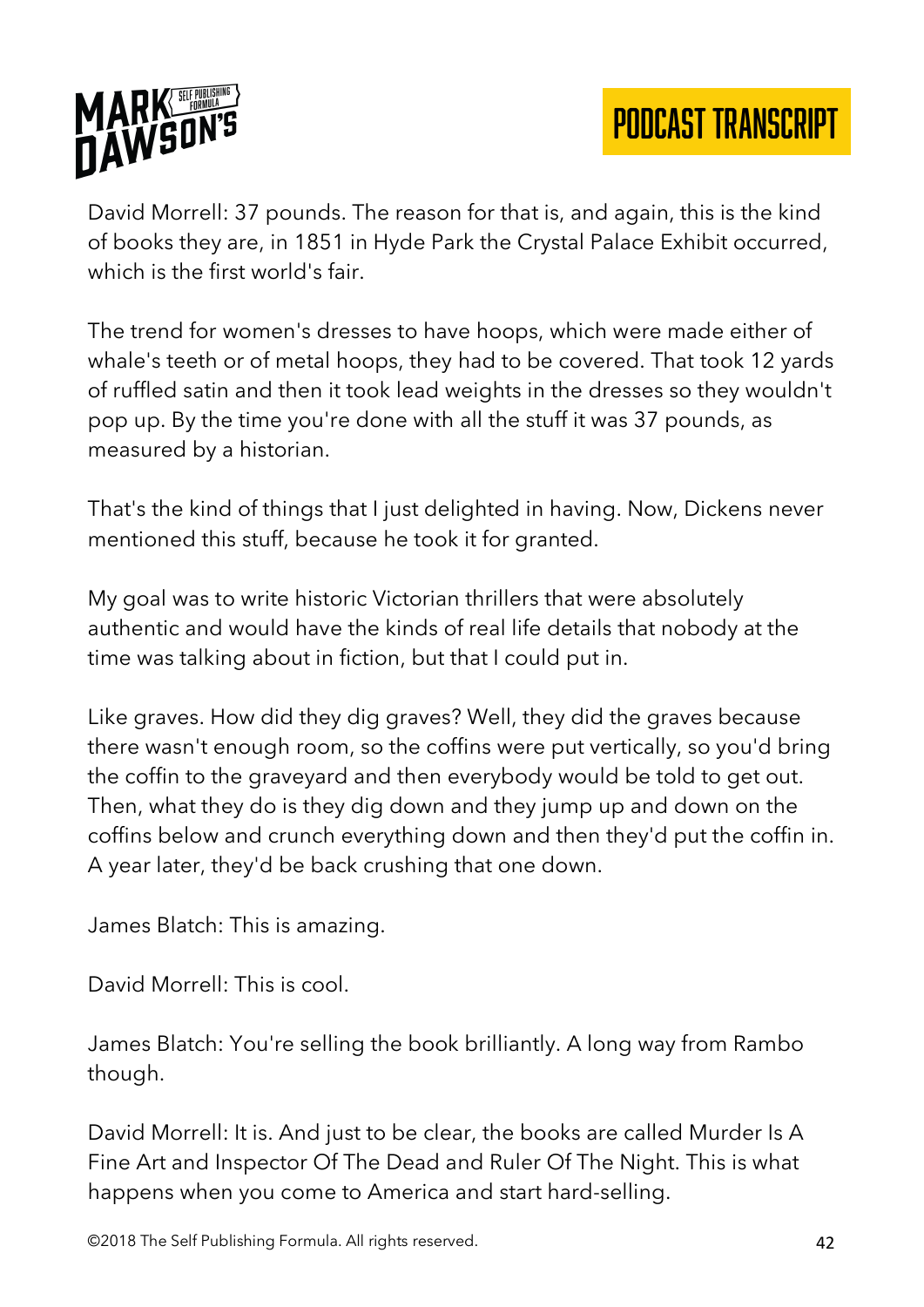

Anyway, you were saying about how it went? Well, as I said, what I'm about is trying to grow. Trying to move forward. Trying to learn. I was a professor. I have a PhD in American literature.

My goal is to keep learning and to try to take that learning and to put it in books. I'd written other historical novels, but for these three Victorian books, I cannot tell you the heaven I was in. I sometimes thought I was on the drugs that De Quincey was on. I thought I was there.

I had this 1851 map that had been released during the Crystal Palace for tourists and I could get around on that sucker as if I was there. It was just wonderful. It's a journey, right? Here we have Rambo and First Blood and all the way over here-

James Blatch: It's a process of development. I can see that's important to you, to keep developing. Do you think you write for the same reasons? Because the way you described First Blood as almost a political novel, you were thinking a lot about the realities of the Vietnam War.

David Morrell: Yes.

James Blatch: Do you think you're, I don't want to dwell on this at all, but you mentioned your father died on D-Day. We thank him for his service. We lived on the edge of that at the time.

# **Do you think that impact on your family was the reason, perhaps, you were questioning war?**

David Morrell: I had a terrible upbringing. My mother struggled and I was put in an orphanage and all of that. If we have the time, he was a Naval airman and his job was to fly over where the shells were landing and report where they were landing to tell the ships how to adjust their trajectory, how far we have come. He was shot down doing this.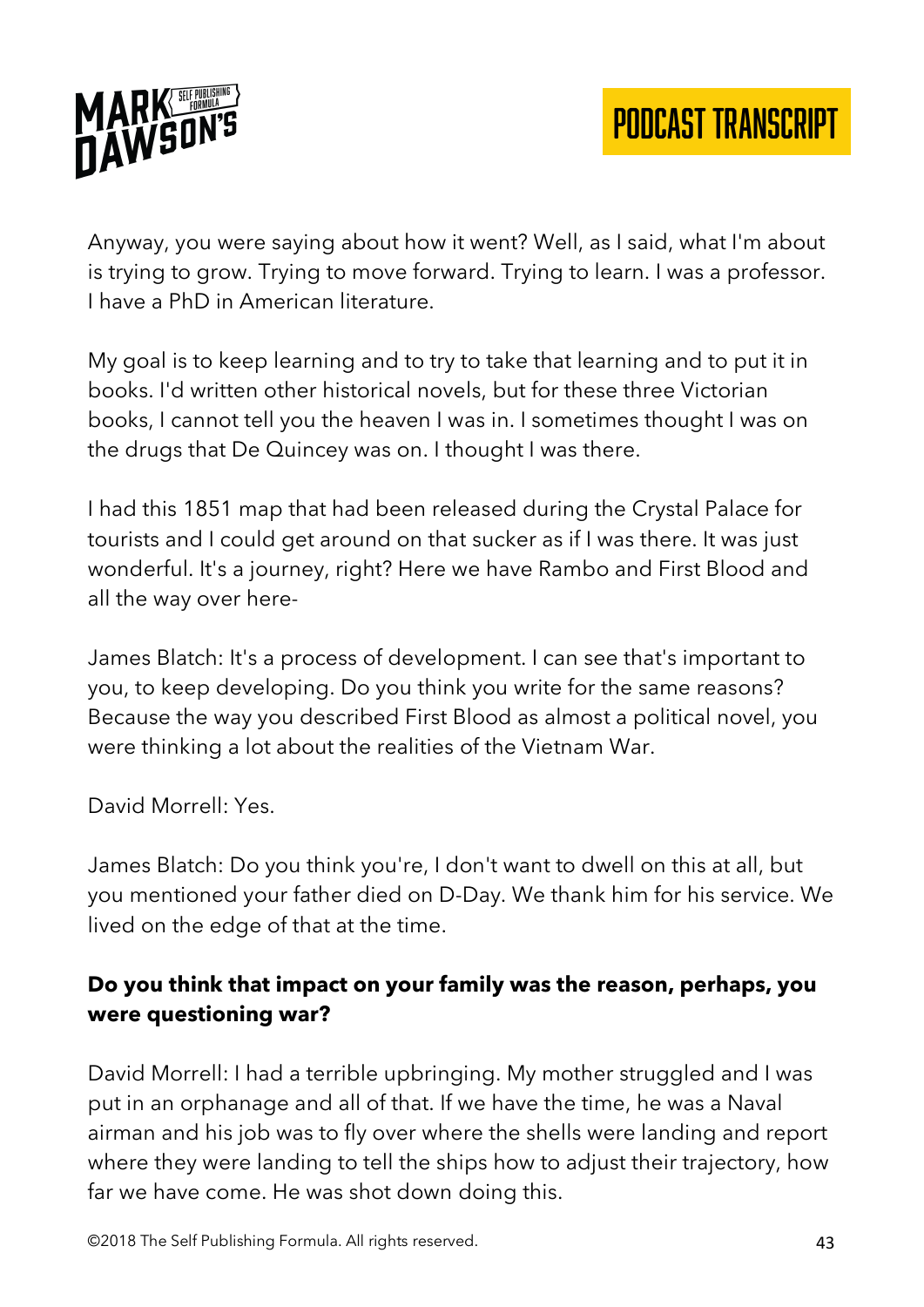

In fact, much later in life I became a pilot and I never understood the drive until I thought maybe I'm being reincarnated or something.

The trick with First Blood was to write a political novel that didn't feel like a political novel. We have the police chief, and none of this is in the movie, we have a police chief who is old enough to be Rambo's father, who fought in Korea, an American war. They don't call it a war. And who was in basically conventional military maneuvers.

Now we have Rambo, young enough to be his son, who fought in Vietnam, a whole different war, a guerrilla war. If we think of the police chief as being right-wing and conservative, then we think of Rambo as coming back disaffected by the war. Furious about the war. In the movie, he's a victim, but in the novel he's angry.

To have these two sides going, and in the novel I alternated viewpoints. So we had the policeman looking at Rambo and then Rambo looking at the policeman and back and forth, so you never knew who to cheer for.

Depending on your political point-of-view, you'd say well, he's right or he's right. But then you'd say, "Well, I sort of get this idea over here." It went back and forth until the climax, you didn't know who to cheer for. I didn't explain any of that.

The men who trained Rambo, Colonel Sam Troutman, is Uncle Sam. It's an allegory. He's the system. The whole idea in the novel was this system that created Rambo destroys him. But you can read it as a straight adventure novel and not see any of that, but if you're in the know, then you know what I'm saying.

I don't think I mentioned Vietnam but maybe three times in the whole book. Maybe that's why the book has never been out of print. There's an active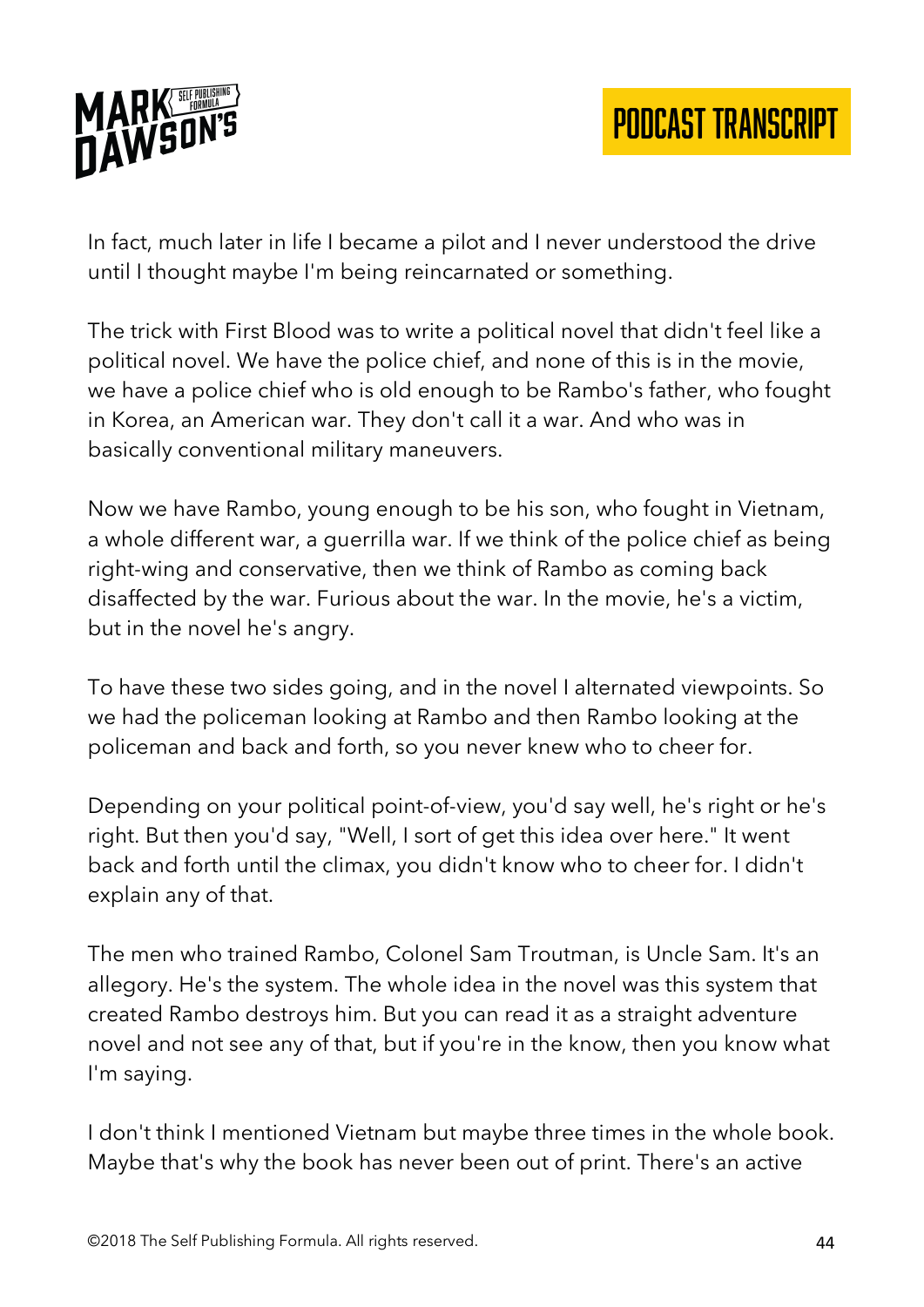

addition in the UK that's still being released. 46 years and it's never been out of print. It's cool.

James Blatch: I bet it still reads fresh. That's a brilliant way of writing, because the people who decide that they're going to ram it down your throat and explain-

David Morrell: It doesn't work.

James Blatch: Of course it doesn't work. To have a novel that you take-

David Morrell: It works subliminally. It's that De Quincey thing again.

James Blatch: We're really running out of time. It's been brilliant talking to you, David.

David Morrell: I just love talking about this stuff. This same thing, in my Victorian books, in Murder As A Fine Art, etc., these are all latent political books about the one percent who owned England at the time and how they controlled so that you had the ... the books are about people in the lower class who work themselves up higher in order to commit mayhem against the people they've always hated, but they can't do it until they get high enough to have the power to do it. I've not yet had any reviewer who understands that this is a really, it's almost a revolutionary series of novels.

James Blatch: Fantastic. You've written it too subtly. I'm joking, of course. It's exactly what you should be doing.

I think the best thing that we can take, as somebody, I'm writing my first, and Mark, who's the co-presenter, is a very established and well-regarded novel writer, thriller writer.

David Morrell: Terrific.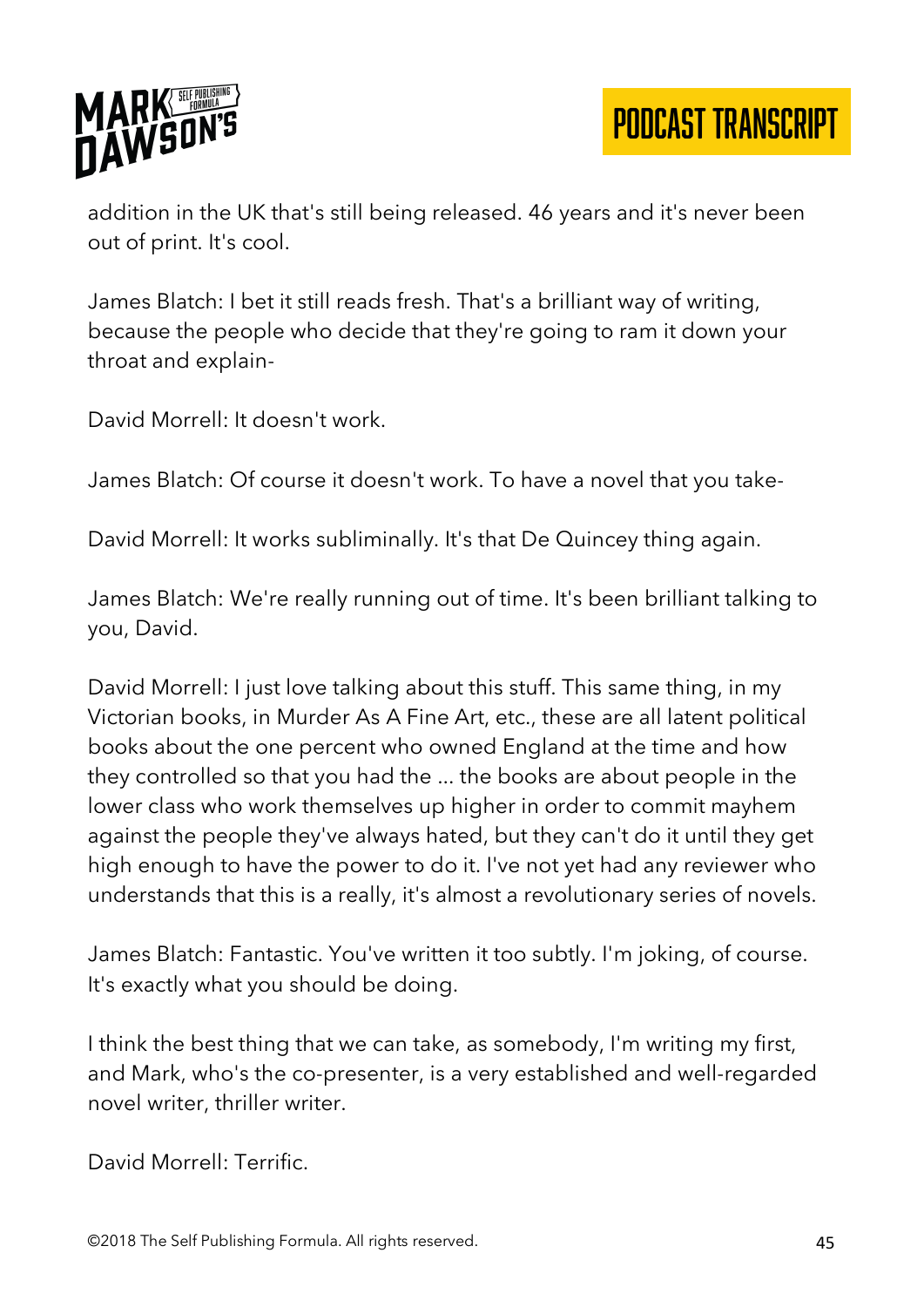

James Blatch: But what we both take is you're in your '70s and you want to improve and you want to develop yourself and you want to get better.

David Morrell: Keep going. I swim 35 minutes a day. Half a mile, laps, laps, laps. I'm still going. Someone once said that if you took my books in chronological order they would be the autobiography of my soul and that they would show, as I moved along, what I was interested in and rethink the ideas that mattered to me.

James Blatch: That's great. That's what writing should be. We should be seeing the author develop as well I think.

David Morrell: That's my hope and that's what I tried to do.

When I start a novel, I always write a letter to myself and the question is, why is this work worth a year of your life? So there has to be something in it that when I come out the other side, I'm different. I wrote one novel, so I can learn how to fly.

Sometimes it's the research and other times it's the history of honestly I thought I was there. I thought I was in it. It's like when Jack Finney or Richard Mathis in novel where I was, where I've been sucked back into that time, it was hypnotic. I really did. Anyway, we won't go there.

James Blatch: We'll see you at the ball tonight.

David Morrell: Alright, thank you so much.

James Blatch: Thank you David. That was David Morrell. The Rambo films, I suppose, his argument was the reputation they have isn't deserved, because actually the violence was ... it always is more sparing ...

Mark Dawson: The first one is a very good film. It's been colored by the slightly ridiculous films that followed. I remember when we were working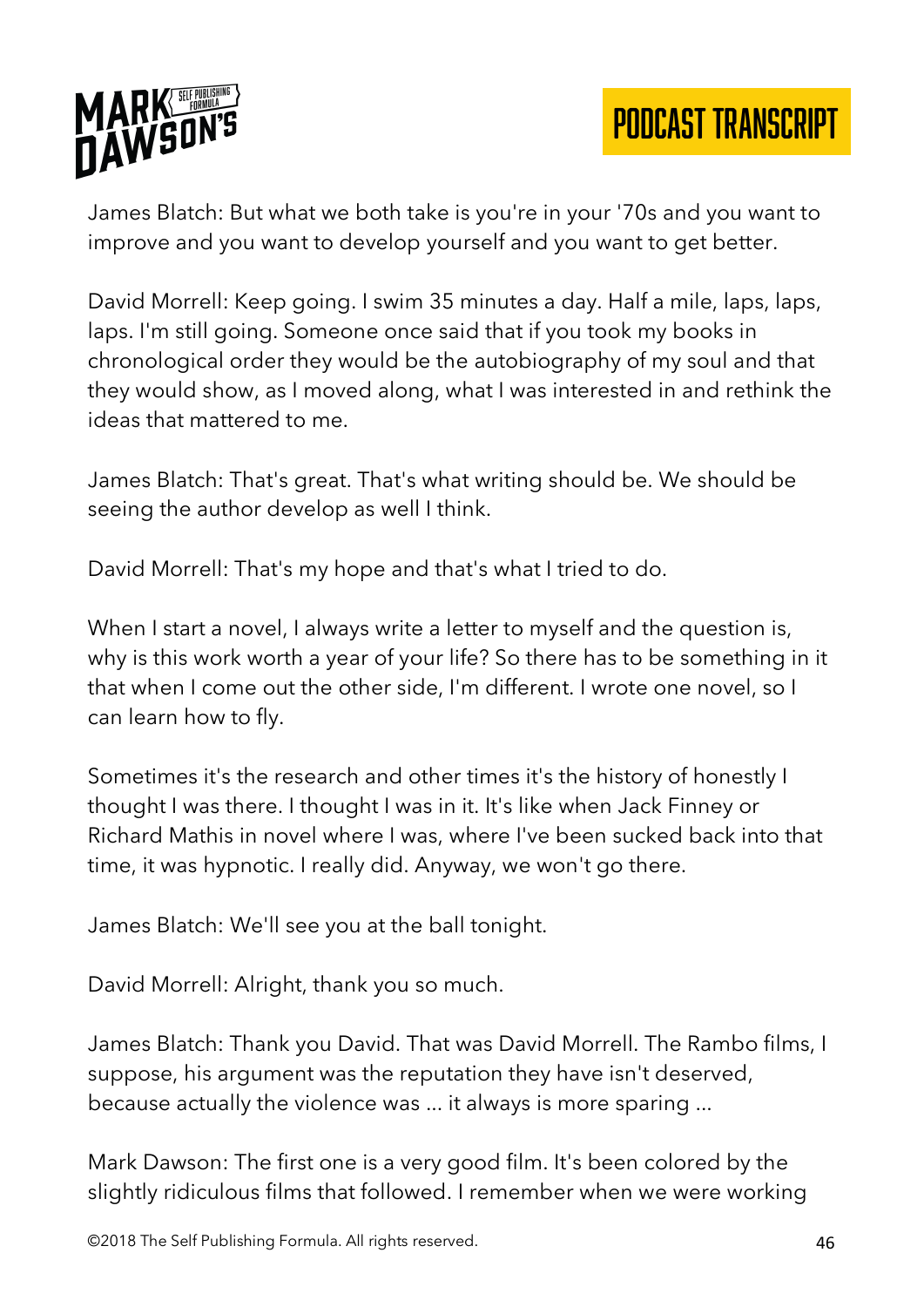

together, we saw Rambo 4, I think it was, where he basically takes out a battalion of-

James Blatch: It was brilliant.

Mark Dawson: It's an interesting film. But the first one I really like. It's just very low-key, low-budget. It's more of a character study of PTSD. Wouldn't have been called that in those days.

The book is a character study of Rambo. He's quite desperate, the things that happen. The ending is completely different. I really enjoyed the book. He's a lovely, gregarious guy.

His Facebook page is actually worth following. He refers to himself as Rambo's father. He knows Rambo is his meal ticket. He's been writing and writing and writing, but I don't think he ever achieved the huge levels of success again, which is fine because not many people will ever get to that kind of level anyways.

James Blatch: He's enjoying his writing now about Victorian England and Thomas De Quincey.

Mark Dawson: Exactly. He's got a really varied background. He taught English as a professor, I think, as well, at one point. Really great writer with a lot that we can all learn from.

James Blatch: I was trying to work out, because he started writing Rambo in 1968 he said, that if he wasn't the first, he was one of the very first people who started to change the political narrative of Vietnam. It went from being a war you were supposed to be supporting your forces, as we do.

We do pay tribute to our armed forces, but actually it was a war that was deeply controversial for class reasons, for race reasons in the US as well. He was one of those authors who started to write that story about these guys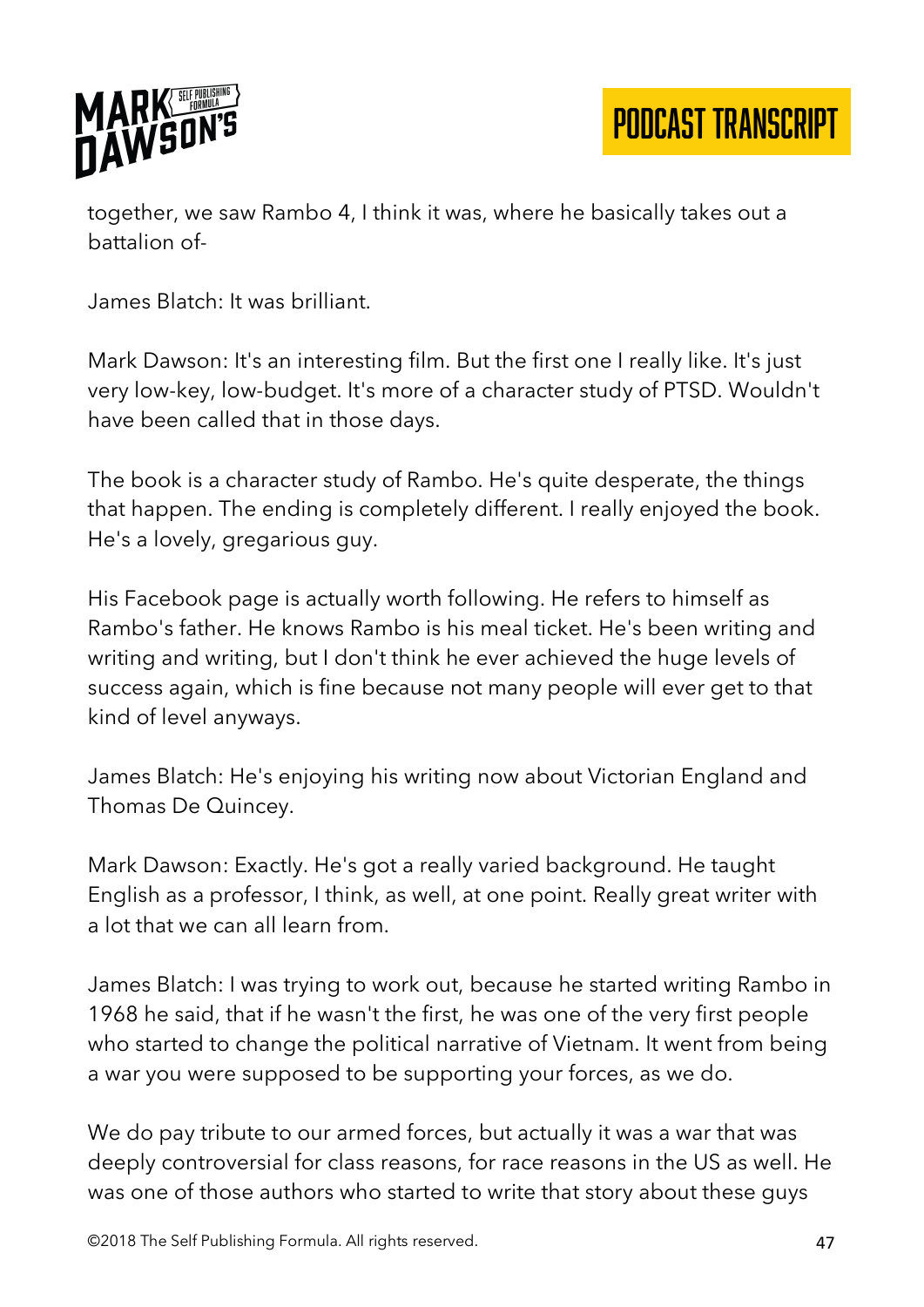

coming back and the fractured nature of the society around the war. Of course, it spawned a whole plethora of films and books.

Mark Dawson: Yeah, and things like Platoon.

James Blatch: Apocalypse Now.

Mark Dawson: Full Metal Jacket. You could go on and on about that. But he would be one of the first to really look into the personal effects of a conflict like that. If you haven't read, if you think Rambo is a bulked-up Sylvester Stallone gurning for the camera. I like Sylvester Stallone, but anyway, it isn't like that.

If you haven't read the book, I would recommend you take a look at it. It's a really excellent book. We had the e-book, though. I read it on e-book and it's been terribly formatted. Really badly published.

James Blatch: Well, that was the one thing, and I should mention this, Karin Slaughter said something in her interview when we talked about indie, she said, "Well, you need to get your book edited." And the implication being that she thought a lot of indies don't use editors.

David Morrell was very, oh, independent publishing's dying after we spoke to him. I can understand your mind in traditional publishing is working brilliantly well for you or has worked well for you. You always feel things are going to change dramatically. It might not necessarily benefit you, so there might be, even if it's subconscious, a feeling of slight threat from it.

But we kind of brush that off a little bit, don't we? Because they don't have to think about it or know the details of it.

Mark Dawson: No. In both cases, I think. I don't really remember what Karin said, but with David's, that's not right. We can certainly say it isn't declining at all, in fact it's quite the opposite. That's fine. David is of the older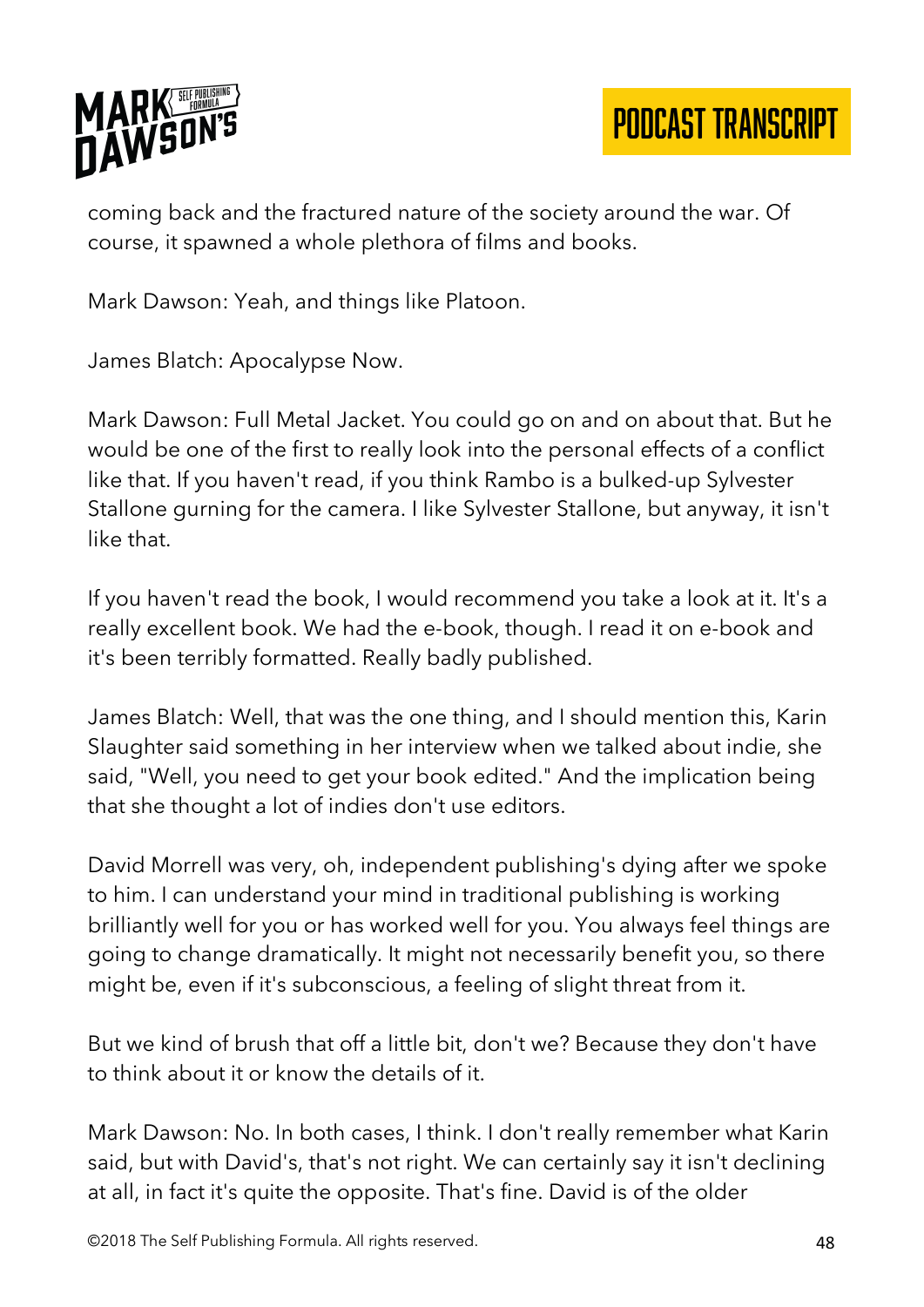

generation and as you say, may not have any reason to investigate indie in any kind of depth.

James Blatch: He's 75 and he's writing books. He could make more money, I think, if he sold them independently. He's got a good name.

Mark Dawson: It's not on his radar. That's fair enough. No problem with that at all.

James Blatch: Okay, our final interview is with a guy called Jim Grant. He's actually British, born in Coventry. Now lives in the United States. He writes under the pen name Lee Child. He has a character called Jack Reacher, I believe.

Mark Dawson: Never heard of him.

James Blatch: You've never heard of him. Jack Reacher, whose name comes from the fact that.

Mark Dawson: Lee Child is very, very tall. As you look at the video, you'll see. Much taller than James and obviously I'm shorter than James. There's a picture of the three of us where I come down to about his nipples.

He got the name for Reacher from going to stores with his wife and he said he was always asked by little old ladies if he could help them get cans down from the top shelf or whatever it was. Maybe it was something else. But anyway, his wife said, "You'd make a great reacher."

And that was the moment where he realized that Reacher was a pretty good name. And it is. Obviously, it's not just the name of the character that's made that so successful.

He writes fantastic books. Everybody told me before he came here that he was funny and cool. And he's funnier and a lot cooler than I thought. He is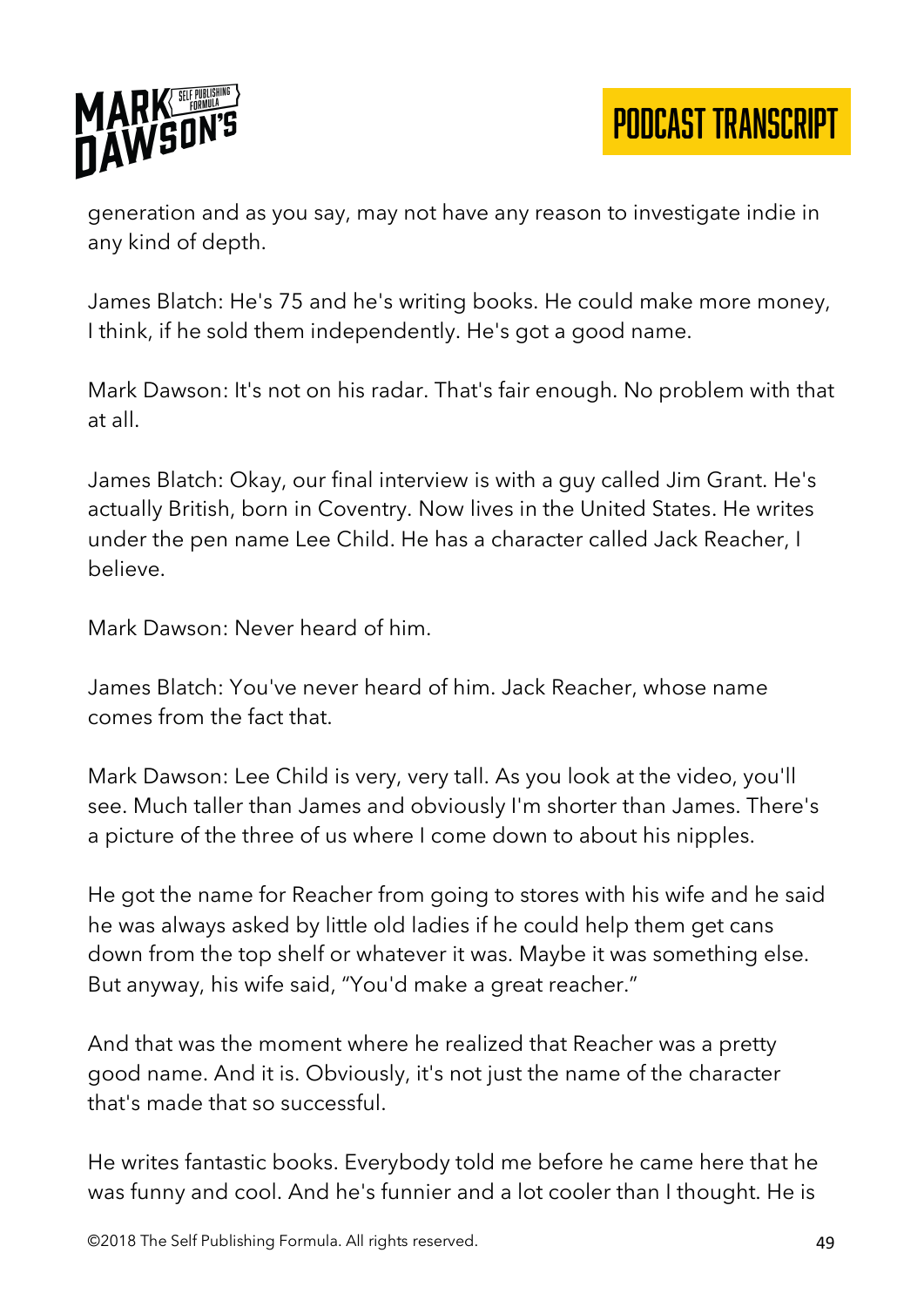

just a really smart guy and the kind of guy you'd love to sit down and have a beer with.

James Blatch: Okay, well let's hear from Lee Child.

# **My first question is why do you write?**

Lee Child: Why? Because, the quick answer to that is to make a living. We've got to work.

The broader answer is, I love entertaining people. I just love the idea that something I can do will give people pleasure for however long it lasts. I used to work in television and I loved that idea. I just don't particularly care about the medium. I like books, but it's entertainment for me. As long as somebody's enjoying what I'm doing, then I'm happy.

James Blatch: That's the motivation. That's the kick you get out of it is knowing that that happens?

# **Do you get good feedback from your readers? You're so well-known now, do you get regular contact from readers?**

Lee Child: Yeah. I started out when people still wrote letters and I would get fan mail occasionally. Then email came along and it exploded.

So now we get, I don't know, 10 or 20,000 a week. The feedback is never quite in time, because books, there's a delay. You write a book and then there's a certain amount of delay before it comes out and then a delay again before people have read it. So by the time you get specific feedback you're already possibly one or two books further on.

It's hard to incorporate feedback, but I love to get it simply to see ... it really emphasizes one very central truth I think, which is that the reader creates the book just as much as the writer does. Therefore, if you've got a million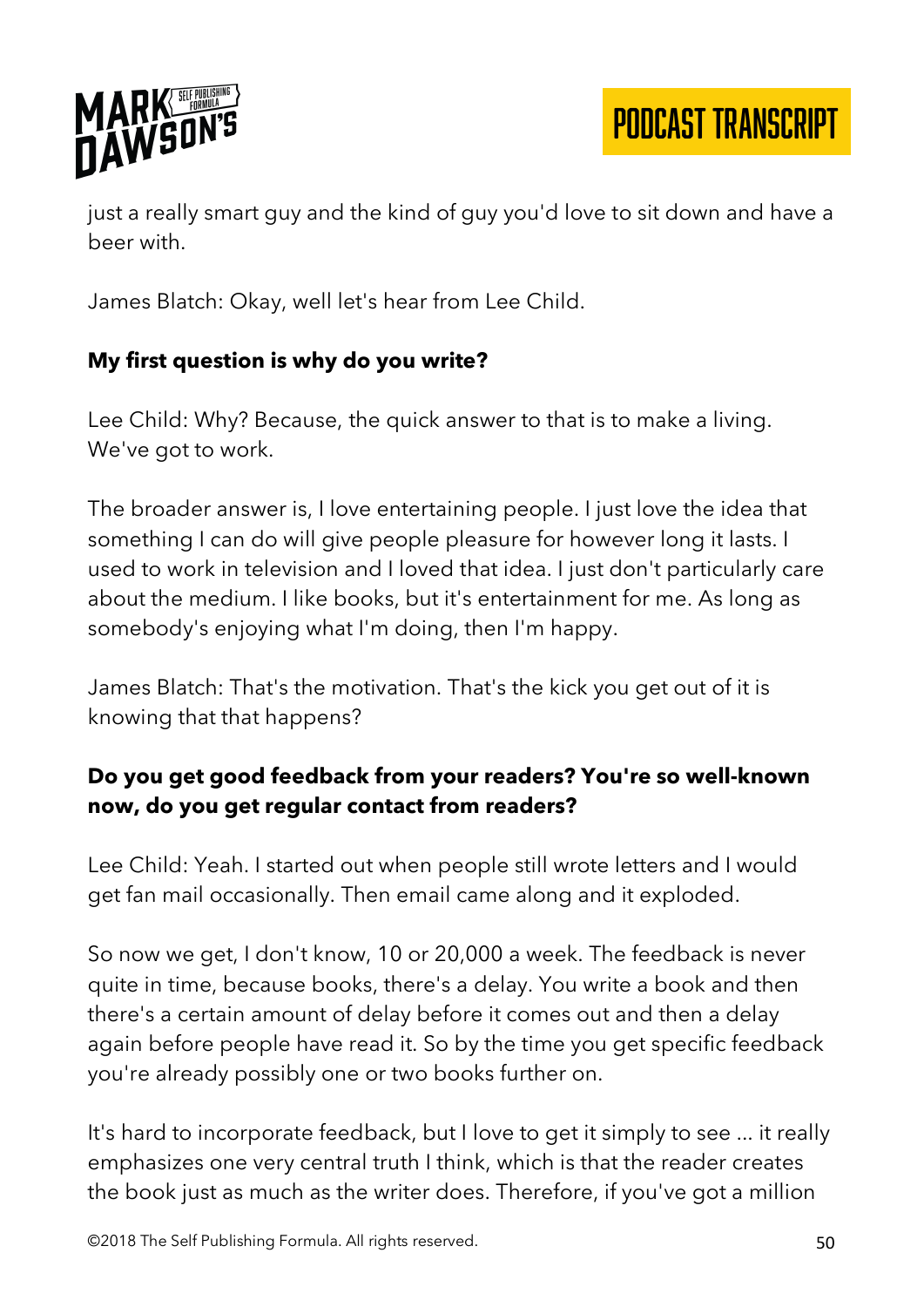

readers, essentially you've got a million different books and they're all reacting slightly differently.

In a way, I'm really happy to get the feedback, but there's not much you can do with it, because it's just one voice amongst many.

## **James Blatch: That's the thing about art. Art is completed by the viewer.**

Lee Child: It definitely is, especially in the case of books. It's extremely pointed, that you make these strange black marks on white paper and then months or even years later somebody uses those to reconstruct the scene in their own head.

At that point, it's their mental energy that's being spent, not mine. It's their calories that are being burned, not mine. So definitely, yeah, they are creating the story.

James Blatch: You are a superstar in the thriller genre now. It's difficult to have a conversation about thriller writers without somebody referencing you now.

## **Does writing books feel different to you than writing it before you were so well-known?**

Lee Child: It does, in a way, because as I said, I was looking to make a living and so it was a kind of financial contract at the very beginning.

Now it's an emotional contract between me and the reader. They want to have another Reacher book next year and I would hate to let them down. So I do it as well as I can and hope they like it.

James Blatch: But that's not the sole reason you do it for.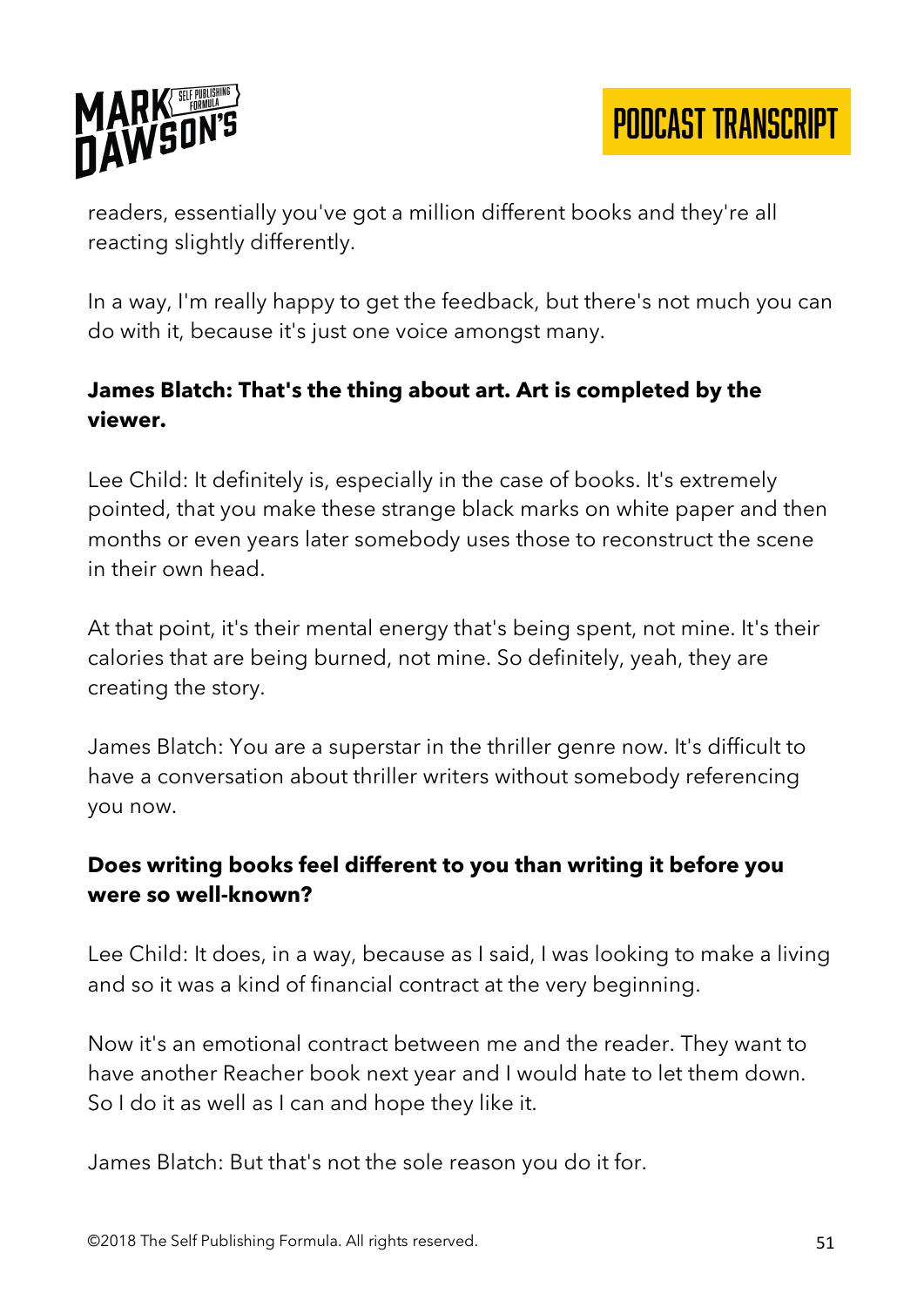



## **Do you still enjoy the writing process or is there an added pressure that doesn't make it quite as enjoyable for you?**

Lee Child: There's an added pressure definitely, because of so many people's expectations, but you can dodge that really and write for yourself. That's really the only way to do it.

The actual writing process, yeah, I love it. It's a joy just to sit down and mechanically, there's a great sentence, you feel proud of it. I love the process.

The rest of it, the promotion and the traveling and all of that kind of thing, in itself that's horrible because it's such a bore now, traveling. But when you get to meet the readers, that's great, so it's worth it.

# **James Blatch: You've spoken about your process in the past, I think you still do this thing where you start from the day of your redundancy from your job.**

Lee Child: Yeah, first of September I start every year, partly because you've got to have some structure in your year. If you put it off until you felt like it, you would probably never do it.

James Blatch: My final question is, there's a growing number of independent authors now.

# **Do you have a view on the indie movement and the changes that are taking place in publishing?**

Lee Child: I was very excited about the self-publishing thing. It's a bit over ten years now that it's been around. I thought it was a tremendous coup really, a really democratizing stroke.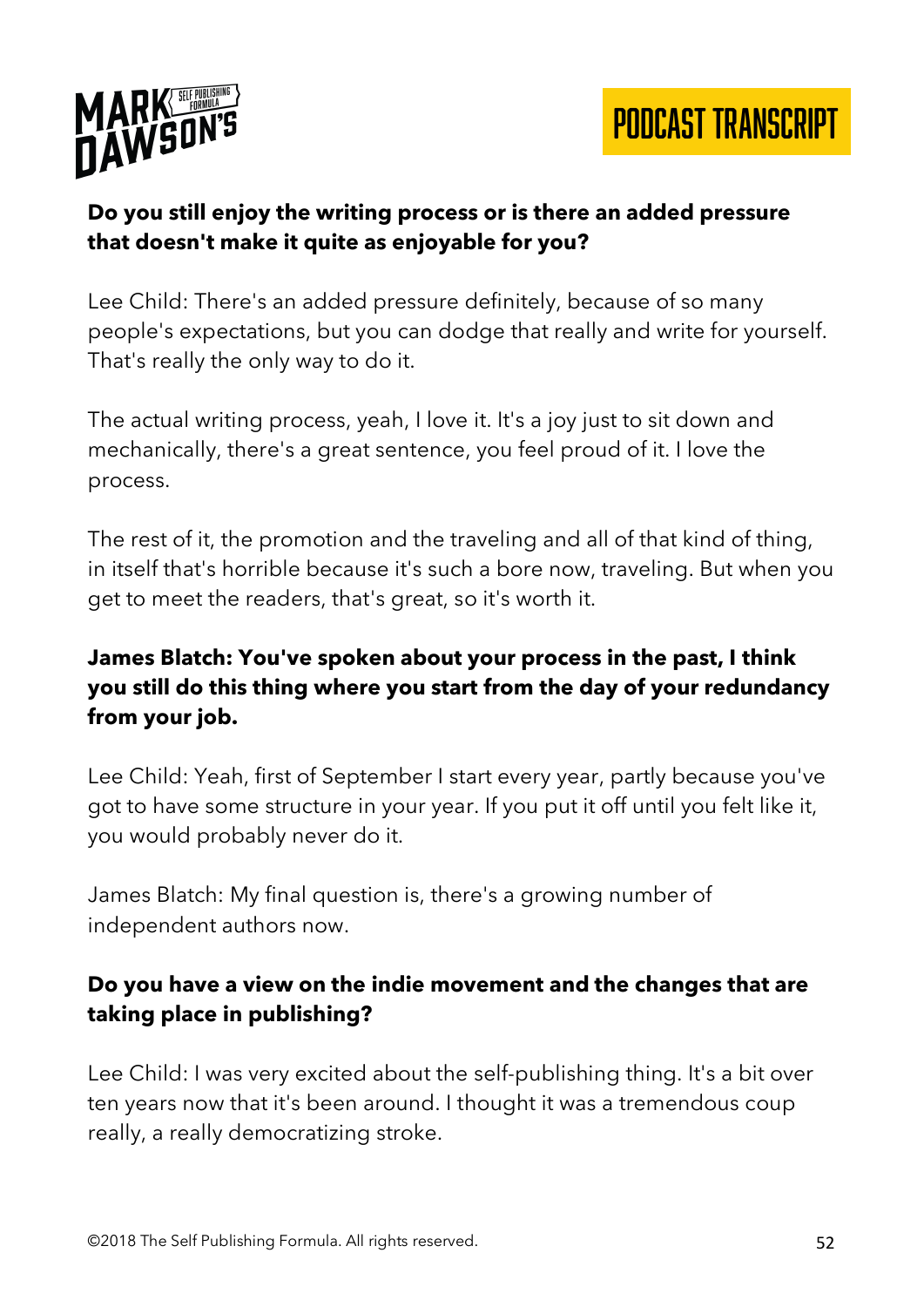

Really unique in artistic history if you think about it. Suddenly something was available to everybody, where before it had been highly selective. So it was quite inspiring.

But I'm kind of disappointed afterward because not much has happened. We haven't seen anybody really exploit the new freedoms. We haven't seen anybody change it up into a new form.

Technically speaking, online discovery is incredibly hard, so the people are writing books without any real prospect of getting them in front of the public, except, yeah sure, they're available online.

But how do you promote them? How do you bring them to people's attention? After 10 years, we really haven't solved that problem yet.

James Blatch: It's really interesting to hear. I really appreciate the fact that you've taken some time to chat with us on the podcast and thank you so much.

He was one of our first interviews actually. John and I came to register for the festival. It was quiet. There weren't very many people there. I think we were about the first to register.

And as we were just walking out of the hotel, this tall guy walked out towards the smoking area outside and we thought-

Mark Dawson: With Heather Graham.

James Blatch: With Heather Graham. Not that Heather Graham, no. We thought that's Lee Child and we stalked him and got photographed with him and set up the podcast interview, which he immediately said yes to.

The only slight downside is that as we were talking to him I could see that he was backing away because he had a panel to go to at that time.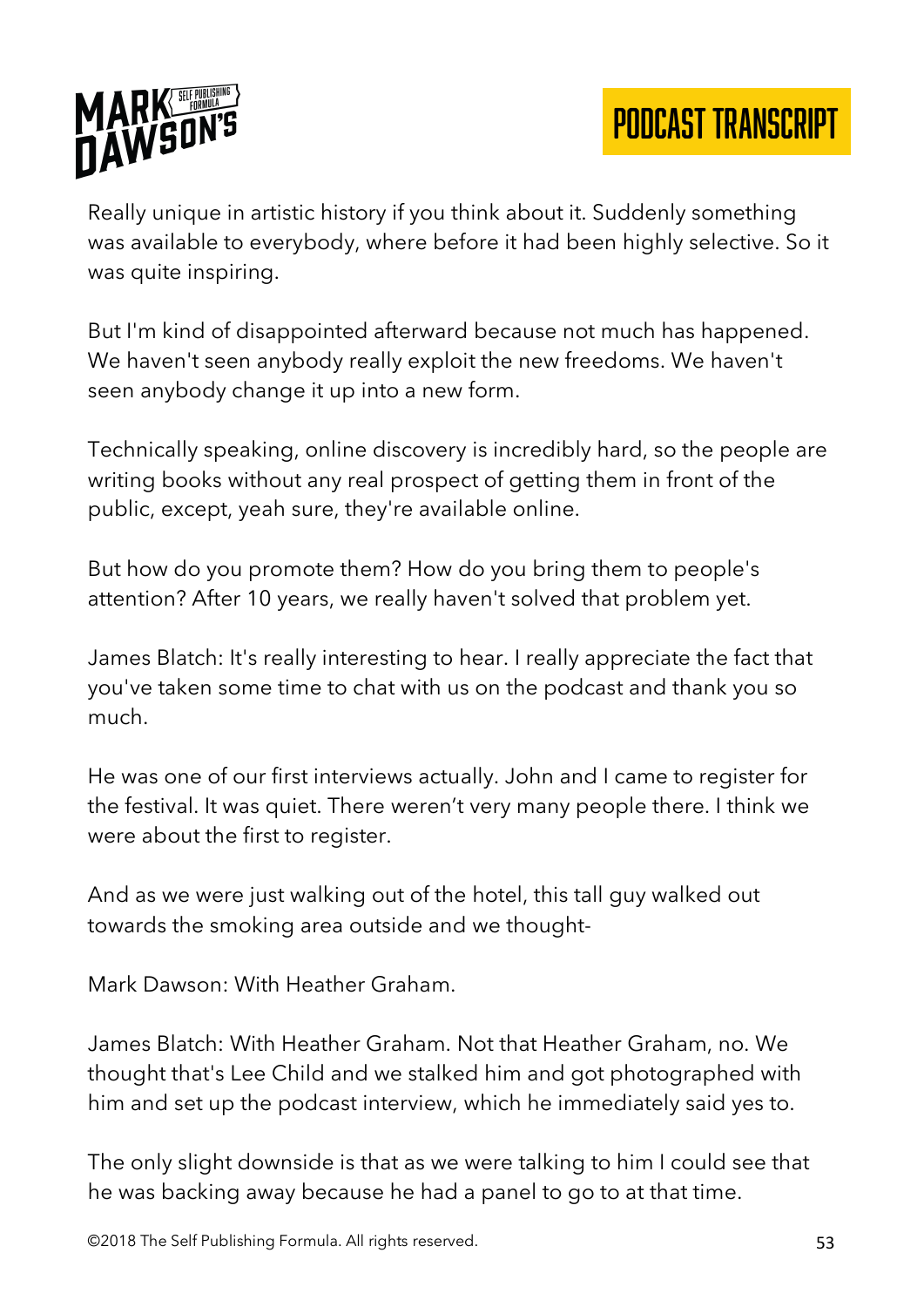

Mark Dawson: He had a one-on-one. He was interviewing Meg Cabot, I think it was. He was basically the MC for that, so he had a definite deadline.

James Blatch: But we had a chat with him and got to hear a bit. I tried to ask him original-ish questions that I could think of that I think we, as authors, aspiring authors would like to hear from.

One of the more interesting ones for me is what's it like writing when you're a superstar? Do things change? He answered that very well. He was honest about writing for money as well in the early days.

And then his answer on independent publishing, which might cause a little bit of controversy here and there. He started off, he's living as a shop steward for Granada TV in the UK. He saw indie publishing as a revolution, as a movement, a democratizing movement is how he described it.

## **He said he's been a bit disappointed with what's happened since. What's your take on that?**

Mark Dawson: What he's been disappointed with is that it hasn't innovated. I think he's expecting something more technologically interesting, which arguably hasn't happened.

George R.R. Martin was here for the fest and there are some fantastic enhanced versions of the Game of Thrones books on the Apple store. That's the exception rather than the rule.

So I think he may have been expecting that. But it is democratizing. Perhaps he doesn't know just how democratizing it is.

I was worried that he might be more dismissive of indie publishing, because I've heard that that might be his view before. I don't think that is his view.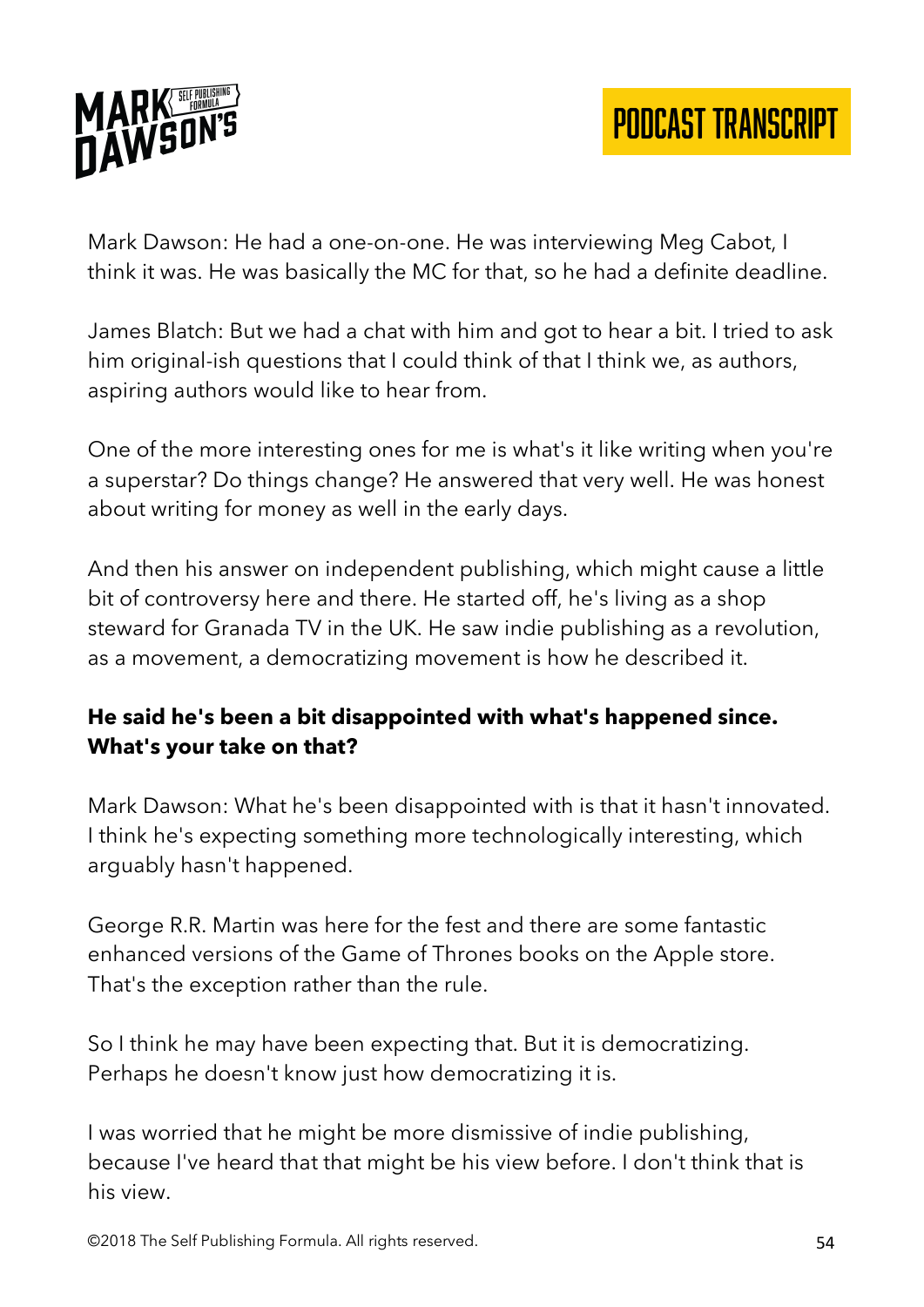

I think he realizes that it's a big opening for people to get their stories out. Perhaps he grapples with the platforms themselves, the Amazon, maybe he thinks they haven't pushed the boundaries far enough yet.

But this is coming, things are changing all the time. Kindle in motion is anything that he's getting into. He'll be finding out about that soon.

James Blatch: Well, the bottom line here is that he's a supporter of writers. That's what he's doing. He doesn't need to be at ThrillerFest, right?

Mark Dawson: No, no.

James Blatch: But he's there and he's sharing and he's active. He was at a board meeting when we first arrived. He wants people to be successful as writers and I suppose ultimately he and we don't really care how books get out there.

Mark Dawson: No, and also I think, it's pretty obvious that he likes being around writers. Writers tend to be like that. When I started writing traditionally in '99, 2000, I felt that way too. That was a thing I loved about it, most always is to be able to hang out with writers. I met Zadie Smith before she was famous at a drinks party before she was published.

It is exciting to be invited into what, at least seemed to be to me almost like a secret forbidden world. That's changed a bit and he doesn't need to do that, like you say. But writers have the same kinds of concerns and worries, whether you're selling a zillion books like he is or if you're selling a couple million like me or people selling handfuls. We're all similar, we all have the same kinds of issues and foibles just the same as everybody else.

James Blatch: It's been really a treat for us to rub shoulders with some of the greats in writing. This week in ThrillerFest in New York. Next week, Romance Writers of America.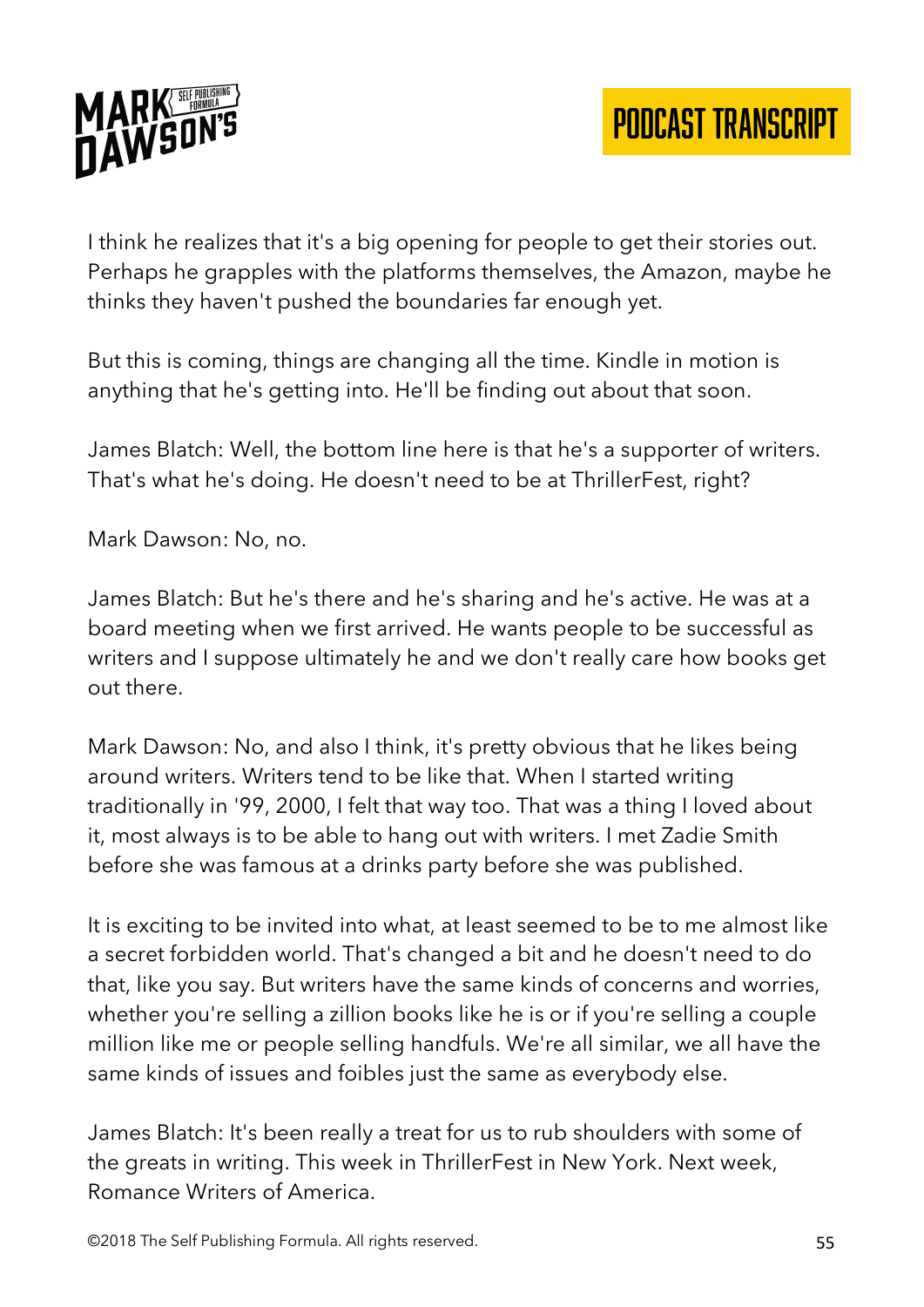

Mark, so you'll be doing the same kind of thing there with a different genre. We're back in the States in September, so if you didn't get a chance to come to New York and get a beer off us, which we'll share some pictures for the YouTube version of ... Somebody arrived at late time drunk.

Mark Dawson: Yes, we all did. I know.

James Blatch: And they got pins. But you can join us, we'll have another drink session down in St. Petersburg or St. Pete Beach in September.

But we have to say goodbye to Manhattan. This is the Upper West Side, which sounds very cool and it is very cool. We've got to say thank you again to Cameron and his girlfriend Melanie, who've hosted us today. Gave us a lovely brunch. Allowed us to watch the World Cup and then, rather rudely, we've taken over their house as a podcast TV set or video set, whatever you want to call it.

John, get in here. Get in on this show and say goodbye. Because John's been there. He's the third member of the team. You stepped on the cable.

Mark Dawson: Say goodbye John.

John: You shouldn't do that.

James Blatch: Oh, you've stepped on the cable again. He's the third member of the team. He's the reason we've got a lot of those superstars come and talk to us. So, thank you John. You had a good week?

John: It's been above average.

James Blatch: Good.

John: Let me get out of shot.